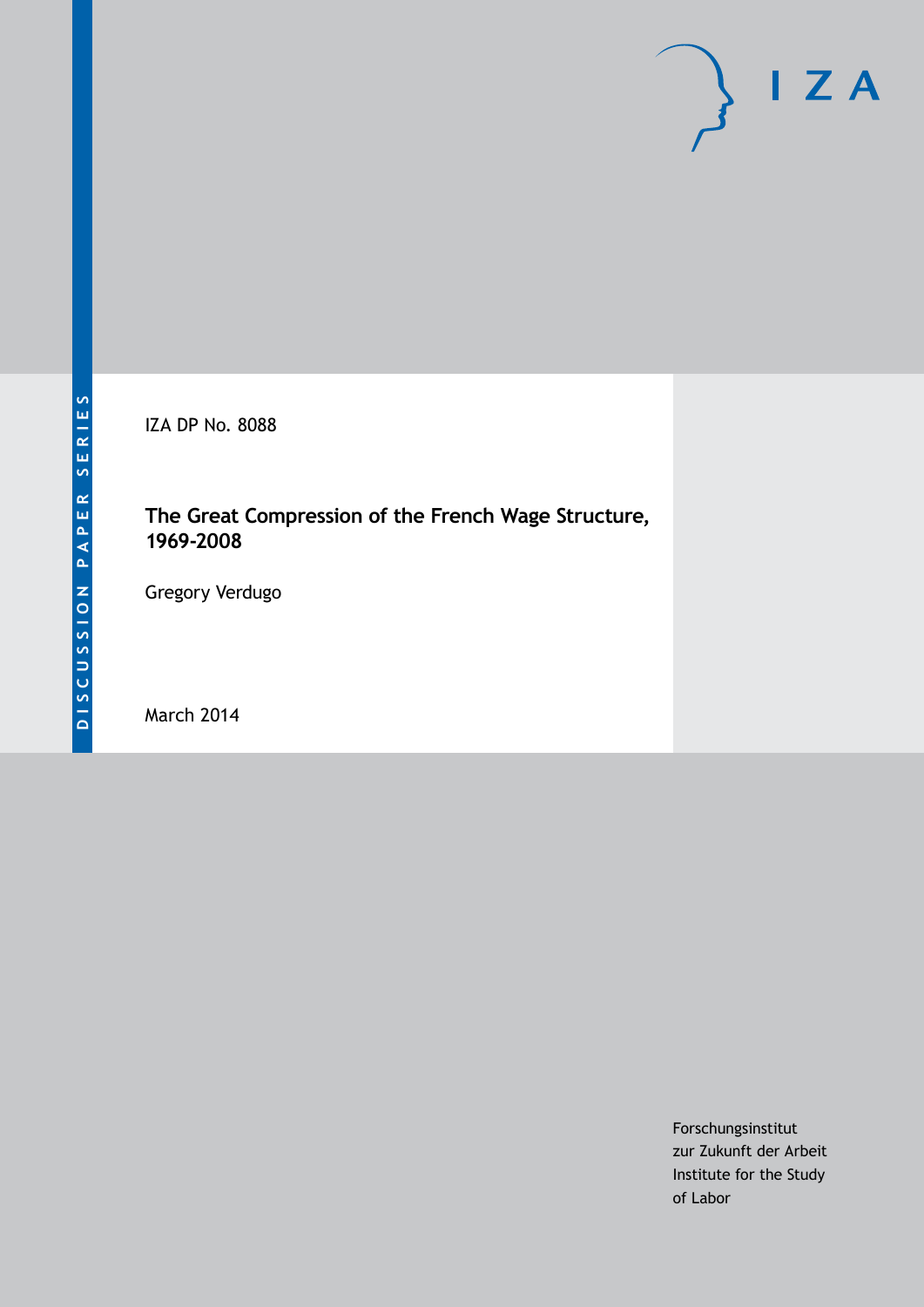# **The Great Compression of the French Wage Structure, 1969-2008**

**Gregory Verdugo**

*Banque de France and IZA*

Discussion Paper No. 8088 March 2014

IZA

P.O. Box 7240 53072 Bonn Germany

Phone: +49-228-3894-0 Fax: +49-228-3894-180 E-mail: [iza@iza.org](mailto:iza@iza.org)

Any opinions expressed here are those of the author(s) and not those of IZA. Research published in this series may include views on policy, but the institute itself takes no institutional policy positions. The IZA research network is committed to the IZA Guiding Principles of Research Integrity.

The Institute for the Study of Labor (IZA) in Bonn is a local and virtual international research center and a place of communication between science, politics and business. IZA is an independent nonprofit organization supported by Deutsche Post Foundation. The center is associated with the University of Bonn and offers a stimulating research environment through its international network, workshops and conferences, data service, project support, research visits and doctoral program. IZA engages in (i) original and internationally competitive research in all fields of labor economics, (ii) development of policy concepts, and (iii) dissemination of research results and concepts to the interested public.

<span id="page-1-0"></span>IZA Discussion Papers often represent preliminary work and are circulated to encourage discussion. Citation of such a paper should account for its provisional character. A revised version may be available directly from the author.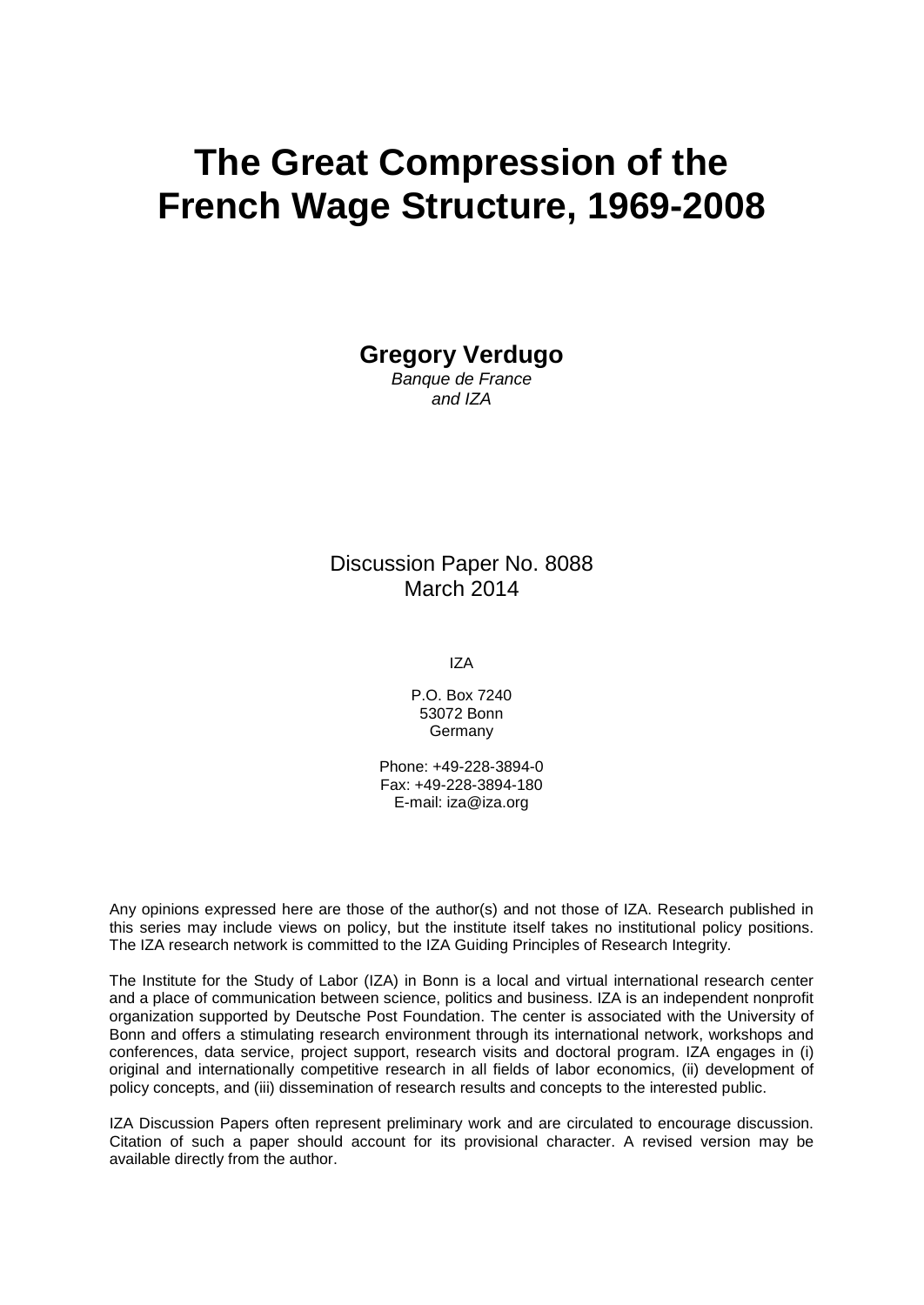IZA Discussion Paper No. 8088 March 2014

# **ABSTRACT**

# **The Great Compression of the French Wage Structure, 1969-2008[\\*](#page-1-0)**

Wage inequality decreased continuously in France from 1969 to 2008. In contrast to the US and the UK, this period was also characterised by a substantial increase in the educational attainment of the labour force. This paper investigates whether differences in the timing of educational expansion over the last forty years can explain the divergent evolution of upper tail wage inequality in France relative to other countries. Using a model with imperfect substitution between experience groups, the estimates suggest that the rapid increase in the supply of educated workers during the 1970s and 1990s produced a substantial decline in the skill premium within cohorts. As a result, between a third and half of the decline in wage inequality at the top of the distribution in France during this period is explained by the increase in the educational attainment of the labour force.

JEL Classification: J31

Keywords: wage inequality, France

Corresponding author:

Gregory Verdugo Banque de France 31 rue Croix-des-petits-champs 75049 Paris Cedex 01 France E-mail: [gregory.verdugo@banque-france.fr](mailto:gregory.verdugo@banque-france.fr)

I thank the Centre Maurice Halbwachs (CMH) for having made the LFS-FQP data available. The author accessed the DADS-EDP data via the Centre d'Accès Sécurisé Distant (CASD), dedicated to the use of authorized researchers, following the approval of the Comité français du secret statistique. This research was partially supported by a French State grant ANR-10-EQPX-17 (Centre d'accès sécurisé aux données - CASD). I particularly thank Francis Kramarz and Alain Trannoy for their detailed comments on a previous draft. I also thank Hervé le Bihan, Guillaume Horny, two anonymous referees and seminar participants at the AMSE, Banque de France, Paris School of Economics and CEPR-IZA workshop for insightful comments. This paper does not necessarily reflect the views of the Banque de France.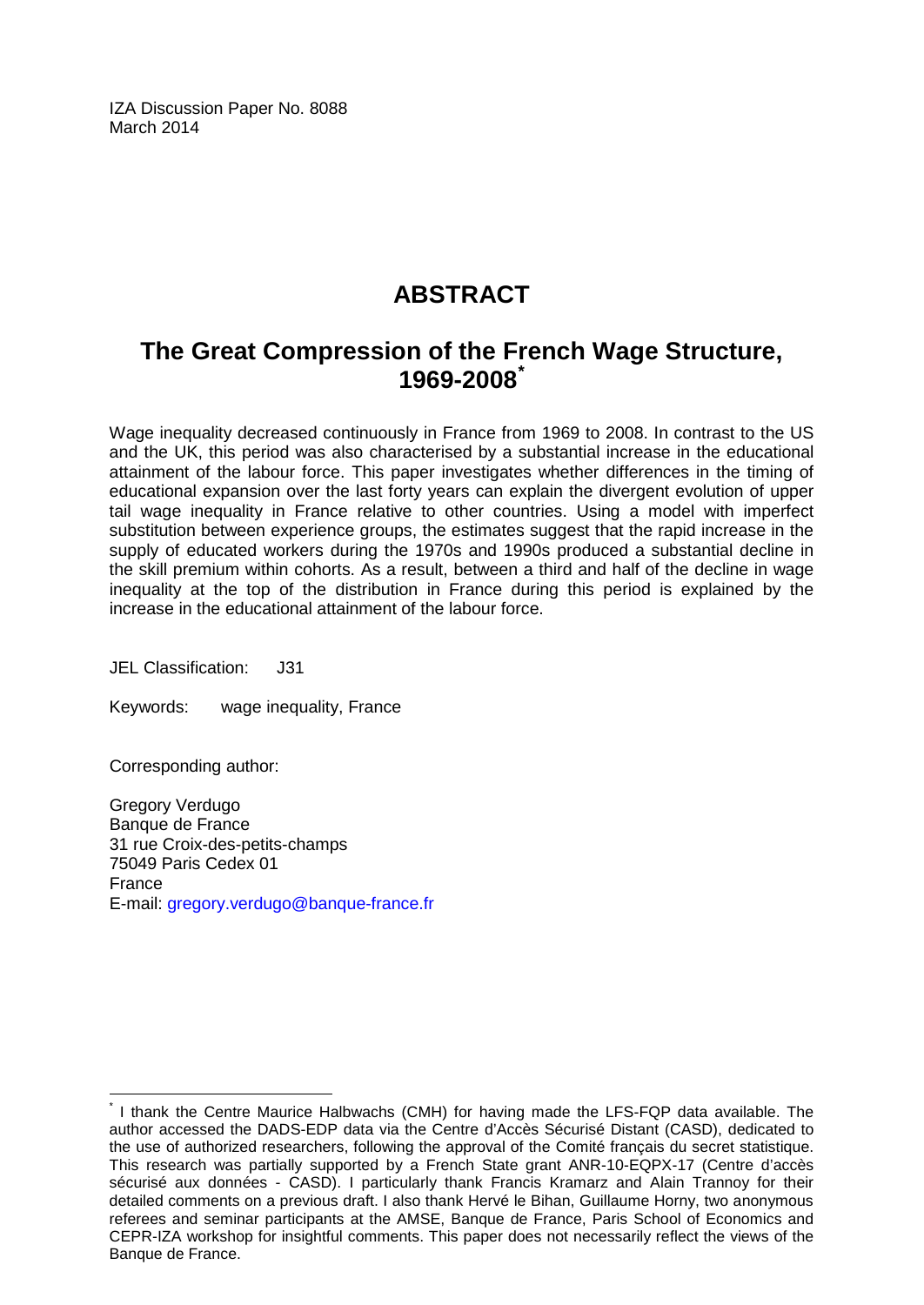### **Introduction**

l

A large body of literature documents the dramatic growth in earnings inequality that has occurred in many developed countries. A series of important papers by Autor et al. (2008) and Dustmann et al. (2009) argue that the increase in wage inequality in the US and Germany reflects a more rapid change in the demand for than in the supply of skills, particularly at the top of the wage distribution.<sup>1</sup> In contrast, Card and DiNardo (2002) conclude that institutional changes, notably the fall in the real minimum wage in the US, provide a more consistent explanation of these widening inequalities.

A study of the French case could yield interesting evidence and improve our understanding of the factors underlying the evolution of the wage structure across developed countries. It can be argued, following Card et al. (1999), that similar negative shocks have affected the relative demand for less-skilled workers in France and the US. However, other important factors differ widely between the two countries. In particular, we highlight that the major differences include not only the evolution of the real minimum wage, which increased substantially in France during the period, but also differences in the timing of higher education expansion during the second half of the twentieth century. This educational expansion occurred only after the 1980s, much later than in the US where the educational attainment of the population stagnated during this period (Card and Lemieux, 2001; Goldin and Katz, 2008). To the best of our knowledge, the impact of differences in the timing of educational expansion on

<sup>&</sup>lt;sup>1</sup> See also Goldin and Katz (2008) or Blau and Kahn (1996) for an earlier reference. For the UK, Goos and Manning (2007), Machin and Van Reenen (2007) and Gosling et al. (1994) highlight the increased polarization of the labor market since 1990, particularly at the top of the wage distribution.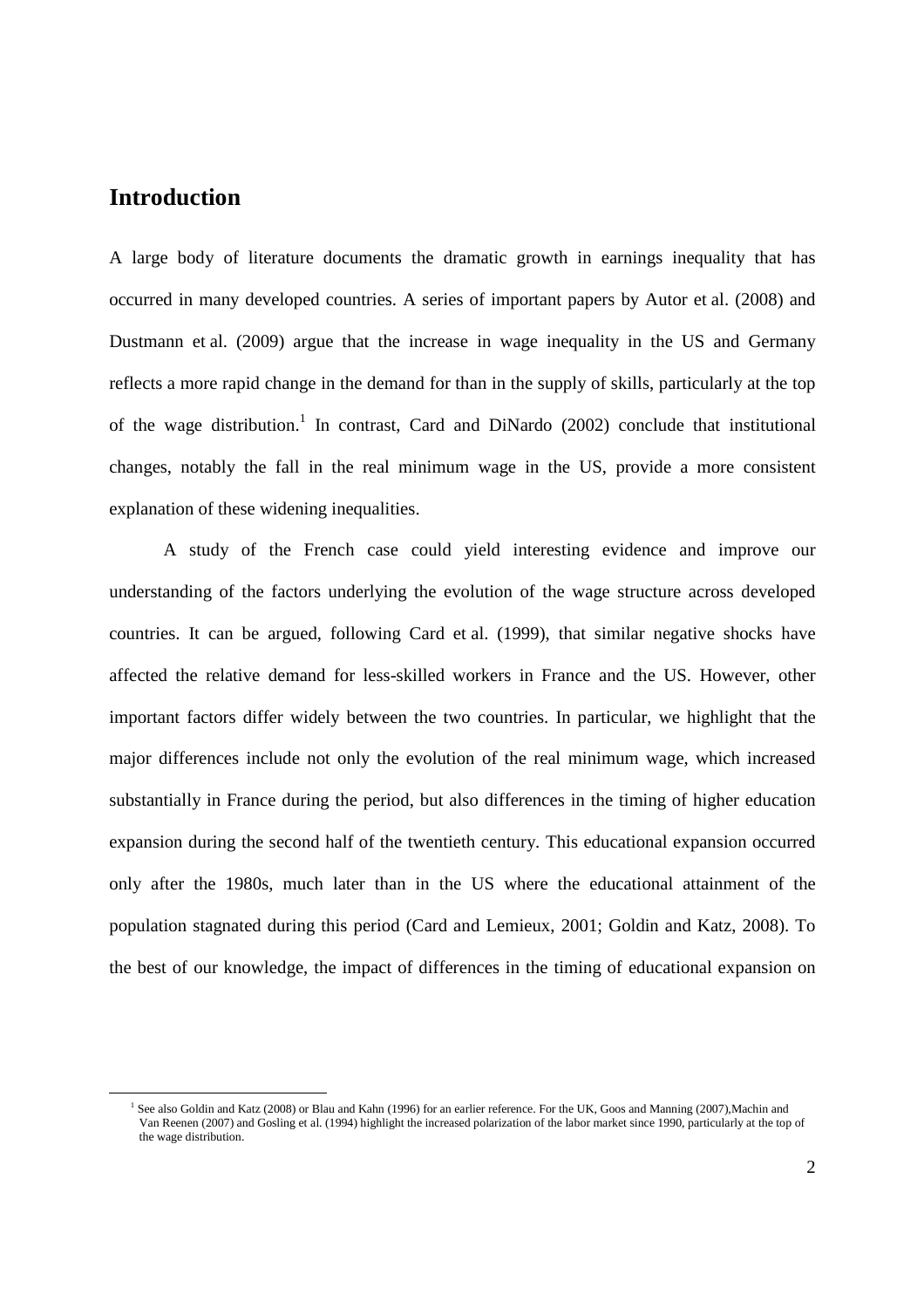the wage structures of France and other countries has not been explored in detail in the recent literature $^2$ 

In this paper, we document the relationship between changes in education levels and changes in the wage structure in France during the second half of the 20th century, focusing particularly on the 1969-2008 period, for which individual level data on wages are available. Our primary analysis focuses on men.<sup>3</sup>

Following a description of the data and the main characteristics of the massive French educational expansion in Section 1, we describe the evolution of the wage structure in Section 2. We find that although contemporary wage dispersion is low in France compared to other countries, this has not always been the case. Wage dispersion was actually higher in France than in the US during the 1960s, while the reverse has been true since the 1990s, a period in which the supply of skilled labour increased more rapidly in France. As a result, the evolution of the French wage structure in the second half of the 20th century is the mirror image of that in the US or the UK: a substantial increase in wage inequality initially occurred following the Second World War until the end of the 1960s, when the supply of skilled workers stagnated, followed by a substantial decline in inequality during the 1970s and after 1995, when education levels increased.

We demonstrate that these basic findings are robust to a variety of measurement issues, including differences in wage measures and changes in labour force composition due to secular or cyclical changes in employment probability across workers.

 $2^2$  A notable exception is Walker and Zhu (2008), who examine the impact of the expansion of higher education in the UK during the 1990s on the college premium. They find little reduction in the college premium during this period. In contrast, Carrasco et al. (2012) find that the compression of the wage structure in Spain during the 2000s is mostly explained by an increase in skilled-workers supply.

 $3$  The evolution of the wage structure is broadly similar for men and women in the recent period (see Verdugo et al. (2012)). However, the large increase in female labor force participation suggests that the selection of women into the labor force changed considerably. Accounting for the selection effect of women entering the labor force on the wage structure is beyond the scope of this paper.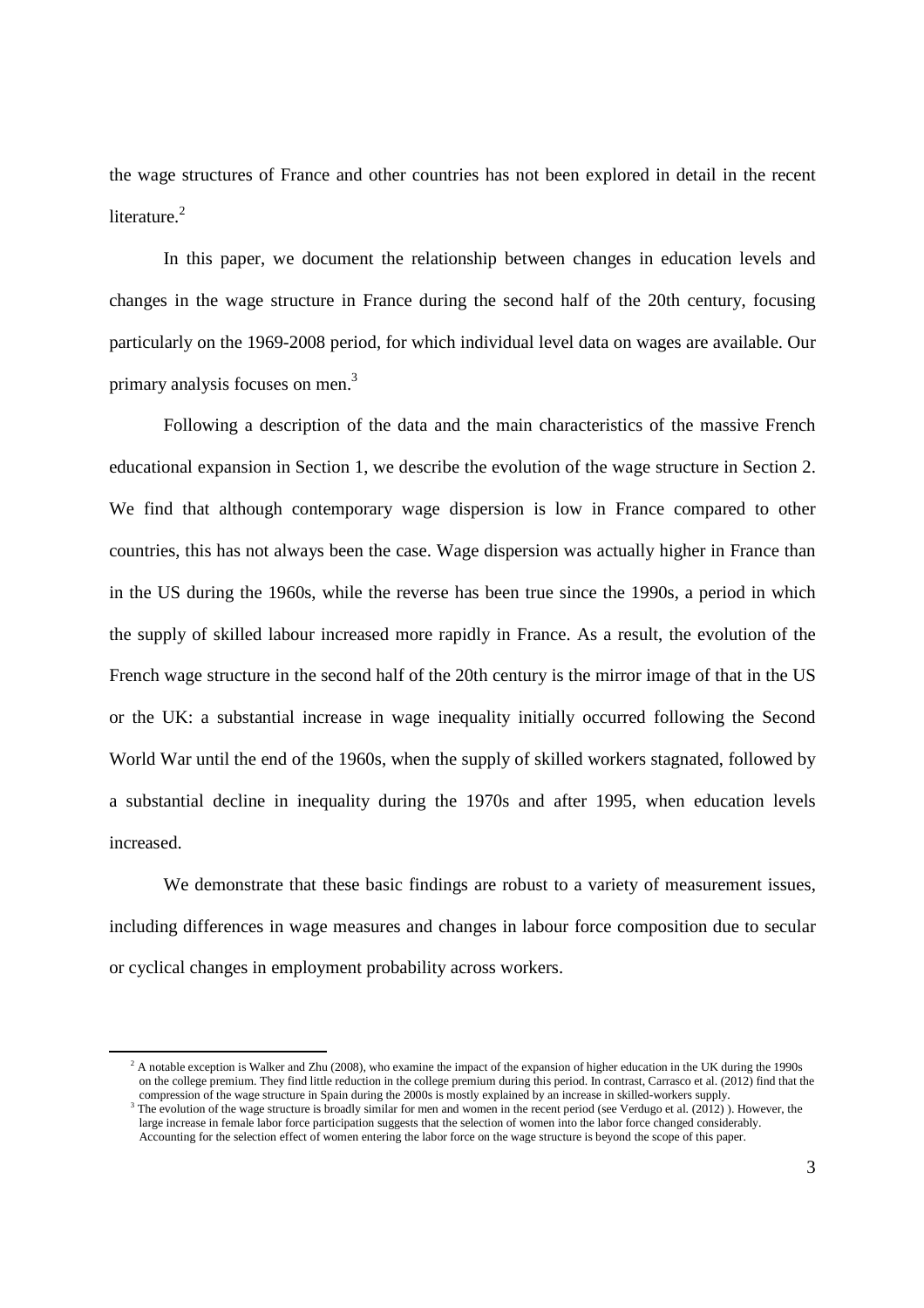In Section 3, we highlight that the decline in the skill premium accounts for the majority of the decline in wage inequality in recent decades. While the skill premium decreased substantially within narrowly defined demographic groups, residual inequality remained unchanged or even declined.

In Section 4, we use models based on CES production functions to identify the elasticity of the skill premium with respect to changes in supply. We find that a model à la Card and Lemieux (2001), which allows for imperfect substitution between experience groups, fits the evolution of between-group wage differences within cohorts well.

Overall, our results suggest that the observed "Great Compression"<sup>4</sup> of wages in France is the result of two distinct mechanisms. For the lower part of the wage distribution, most evidence indicates that the minimum wage dramatically reduced lower-tail inequality. In contrast, a substantial share of the decrease in the skill premium and in upper-tail inequality appears to largely reflect increases in graduation rates. Our estimates suggest that the increases in the relative supply of education within experience groups explain between a third and half of the decrease in upper tail inequality and the skill premium within these groups over the 1969-2008 period.

#### *Related literature*

Influential papers published in the late 1990s, concluded that France did not experience skillbiased technological change during the 1980s and 1990s, arguing that the main source of wage inequality in France was not technological but institutional.<sup>5</sup> However, the relative stability of the upper part of the distribution in recent years cannot be explained by institutional factors such

 4 This term is borrowed from Goldin and Margo (1992).

 $5$  See Goux and Maurin (2000) and Card et al. (1999). In contrast to findings for the US, Card et al. (1999) found no relationship between computer utilization across demographic groups at the end of the 1980s and subsequent wage changes in France. See also Charnoz et al. (2013) and Charnoz et al. (2011) for a recent descriptive analysis.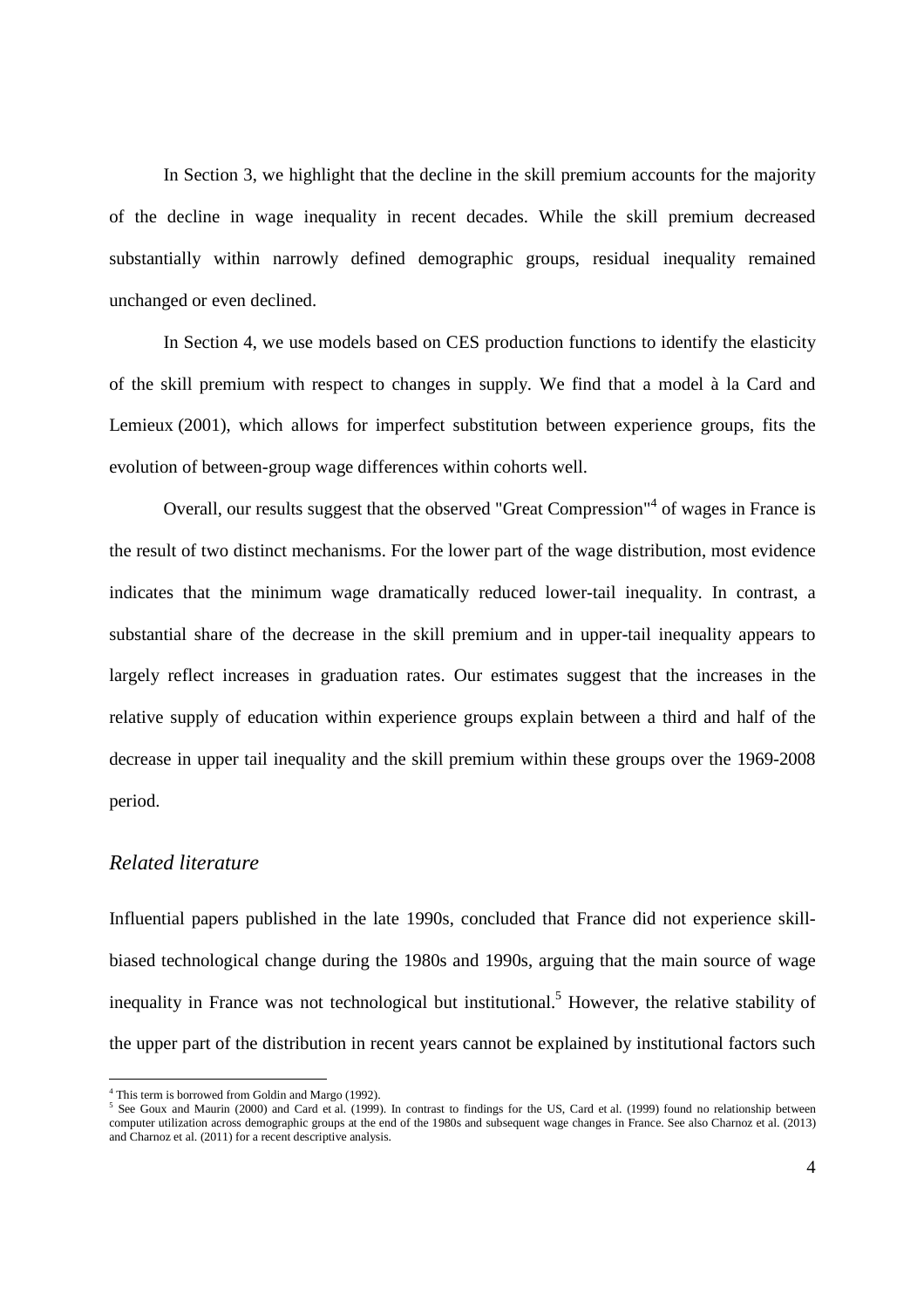as the minimum wage. We underline that, as shown for the US by Katz and Murphy (1992) or Card and Lemieux (2001), changes in the supply of education may also explain a substantial share of the trends in wage inequality in France.<sup>6</sup>

Compared to earlier studies, we also employ considerably more data that are now available.<sup>7</sup> The inclusion of the 1990s and 2000s is crucial because this period coincides with a significant increase in the educational level of the workforce and a strong decline in wage dispersion. Another important difference is that, in contrast to most other studies, we control for composition effects and provide wage inequality series adjusted for changes in skill (education and experience) composition of the workforce, as in Lemieux (2006).

An important limitation is that we do not examine the evolution of very high wages, such as those in the top percentile of the wage distribution, as the labour force surveys we use are unlikely to provide accurate measures of earnings at the highest percentiles.<sup>8</sup> In addition, it is unclear whether the supply and demand models used in this paper can explain the evolution of very high wages at the top of the distribution.

## **I) Data and Descriptive Statistics**

### *Overview of Data Sources*

Our basic microdata on wages and education come from the French Labour Force Survey (LFS) *Enquête Emploi* 1990-2002 and the redesigned LFS from 2003 to 2008, which enables us to

<sup>&</sup>lt;sup>6</sup> Our approach is also related to work by Jeong et al. (2012) for the US and Wasmer (2001a) for the US and France, that emphasise the consequences of changes in the supply of experience related to demographic factors. However, in contrast to the evolution of the supply of education, demographic changes were quite similar in France, the US and Germany (see Wasmer (2001b) for a detailed discussion). As a result, it is unlikely that differences in the supply of experience can explain a significant share of the large differences in wage inequality observed among these countries. In addition, the respective roles of the supply of experience and of education are empirically difficult to disentangle. An increase in the education levels of young workers changes the wage profile across cohorts and thus the return to experience. This implies that in practice changes in the returns to experience over time cannot be distinguished from changes in wages at the cohort level, using cross-sectional data (see, e.g., Borjas (2013) or Glenn (1976)).<br><sup>7</sup> We use wase data up through 2008

We use wage data up through 2008, while the final year of data available to Card et al. (1999) was 1989, and for Goux and Maurin (2000) and Wasmer (2001a), it was 1993.

<sup>&</sup>lt;sup>8</sup> See Piketty (2001) or Landais (2007) for top incomes in France and Amar (2010) or Godechot (2012) for the evolution of very high wages.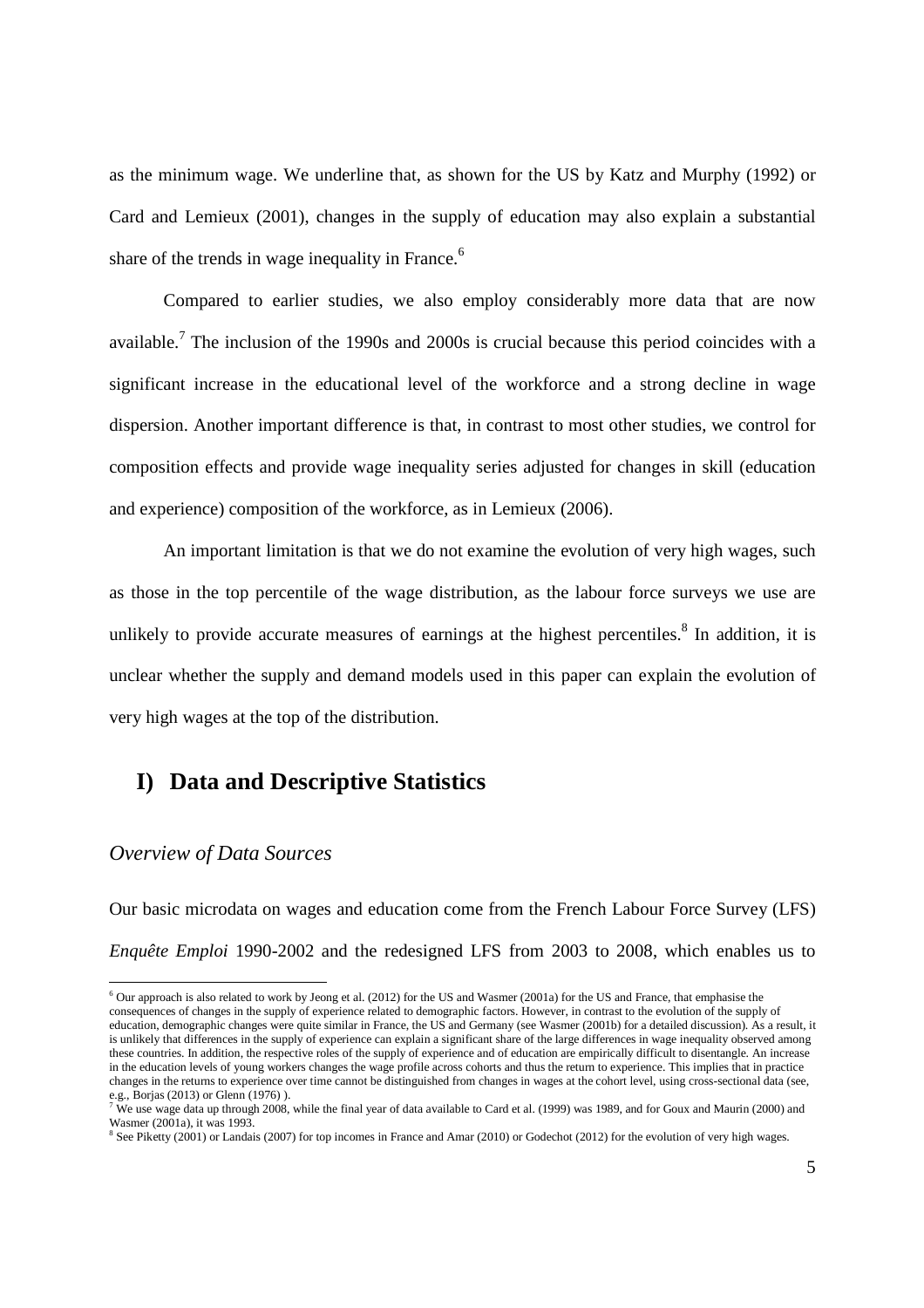track changes in the wage structure on a yearly basis after 1990.<sup>9</sup> To document changes in earlier periods, we complement the LFS series with the survey *Training and Professional Qualification* (in French, *Formation et Qualification Professionnelle*, hereafter FQP), which contains information on annual earnings and educational attainment in 1969, 1976 and 1984. Our sample includes all men aged between 16 and 65 years with levels of potential experience of between 1 and 40 years. We measure potential experience using the declared year of completion of studies, which is available in both surveys. In our baseline results with the LFS data, we use monthly wages of male employees working full-time and exclude the self-employed.<sup>10</sup> For the FOP, we restrict our sample to full-time, full-year employees, as only annual earnings are available.<sup>11</sup> These differences in wage definition might create a break in our series, which is important to bear in mind.

We investigate the robustness of our results by using restricted access administrative data at the individual level from the DADS-EDP Panel for the period 1991-2008, that report annual earnings across workers for each employer.<sup>12</sup> While the FQP and LFS are nationally representative samples, civil servants and several sectors that account for approximately 20% of the workforce during the 1990s are excluded from the DADS, which may affect the measured level of wage dispersion.<sup>13</sup> Additional details on the construction of the various samples are provided in Appendix 1.

l

<sup>&</sup>lt;sup>9</sup> Microdata from the LFS are available for the period since 1968, but wage data are only available as categorical variables from before 1990 and were not collected before 1981. A minor issue is the transition to the redesigned LFS in 2003. We have attempted, whenever possible, to harmonize our variable definitions. The LFS is reasonably consistent over time, and we do not find evidence of major discontinuities between

<sup>2002</sup> and 2003.<br><sup>10</sup> This restriction is traditional in longitudinal studies that use a long time span (see, e.g., Katz and Murphy (1992) ). Excluding part-time workers enables us to obtain a measure of wage changes not affected by measurement errors in the number of work hours related to changes in the method of data collection.As with the CPS in the US, wage data from the LFS and FQP are self-reported data from household surveys. As with the CPS in the US, wage data from the LFS and FQP are self-reported data from household surveys.

<sup>&</sup>lt;sup>12</sup> The DADS-EDP panel matches information from two data sources: the DADS administrative wage data and the EDP, a survey with

information on education not available in the DADS data. DADS data are collected from compulsory fiscal declarations, which must be made annually by all employers. See Abowd et al. (1999) or Buchinsky et al. (2003) for a more detailed description.<br><sup>13</sup> In particular, civil servants and several large public sector firms, such as *French National Rail* or the

excluded.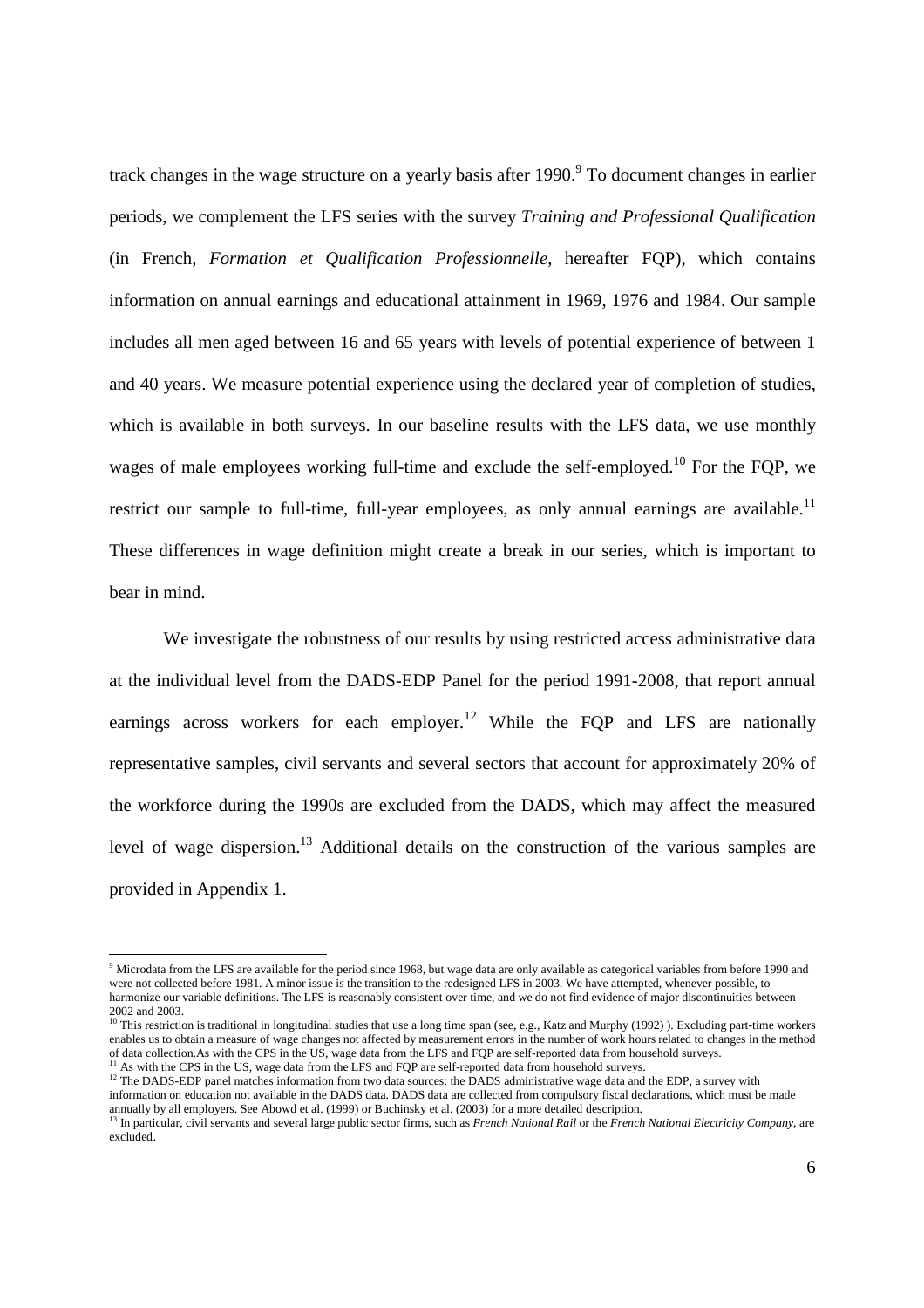### *Changes in Labour Market Characteristics*

In Table 1, we briefly summarise the major changes in individual worker characteristics and economic conditions that may have affected the wage distribution between the 1960s and 2008.<sup>14</sup>

While annual GDP growth averaged 5% before 1975, average growth rates have significantly declined in recent decades. Table 1 documents the substantial decline in the employment rates of workers younger than 25 and older than 55, which followed the economic slowdown. Finally, the minimum wage increased dramatically after 1970, when it was indexed to changes in the average wage and inflation.<sup>15</sup>

Panel B of Table 1 presents shares of the workforce characterised by four basic levels of education.<sup>16</sup> In contrast to the US (Goldin and Katz 2008, p.196), during the 1950s and much of the 1960s, educational attainment at the high school level and above stagnated.<sup>17</sup> France traditionally had a relatively elitist educational system: the share of high school graduates in the workforce in France was only 9% in 1962, compared with 70% in the US at the beginning of the 1960s (Goldin and Katz 2008, p.196). These elitist policies changed dramatically thereafter during two major reforms.<sup>18</sup> A first important reform, which occurred in 1959, increased compulsory schooling age from 14 to 16 years for cohorts born after  $1953$ .<sup>19</sup> As a result, from 1968 to 1975, the shares of high school and university graduates increased rapidly, following which, from 1975 to 1990, growth in the supply of skills slowed considerably.

From 1990 to 2008, a second acceleration in educational expansion followed the creation of a new high school diploma (technological and professional *Baccalauréats*), providing

l

<sup>&</sup>lt;sup>14</sup> To use the most comparable data possible, we use only the LFS, supplemented by the 1962 Census.

<sup>&</sup>lt;sup>15</sup> By law, the minimum wage is fully indexed to the price index and half of the annual increase in the blue-collar hourly wage rate. The government also frequently adds discretionary increases (coups de pouce). See Cette et al. (2013) for a detailed decomposition of the increases in the minimum wage over the period. <sup>16</sup> See the Appendix for details regarding the construction of the educational categories.

<sup>&</sup>lt;sup>17</sup> Estimates of Estrade and Minni (1996) indicate that the share of the population aged 25-35 with a level of education greater than or equal to high school graduation increased only from 8% in 1945 to 10% in 1965.

<sup>&</sup>lt;sup>18</sup> See Maurin (2007) and Gurgand and Maurin (2006) for a detailed presentation of French educational policies over this period.

<sup>&</sup>lt;sup>19</sup> This implies that the increase in the number of students related to the reform only occurred after 1967.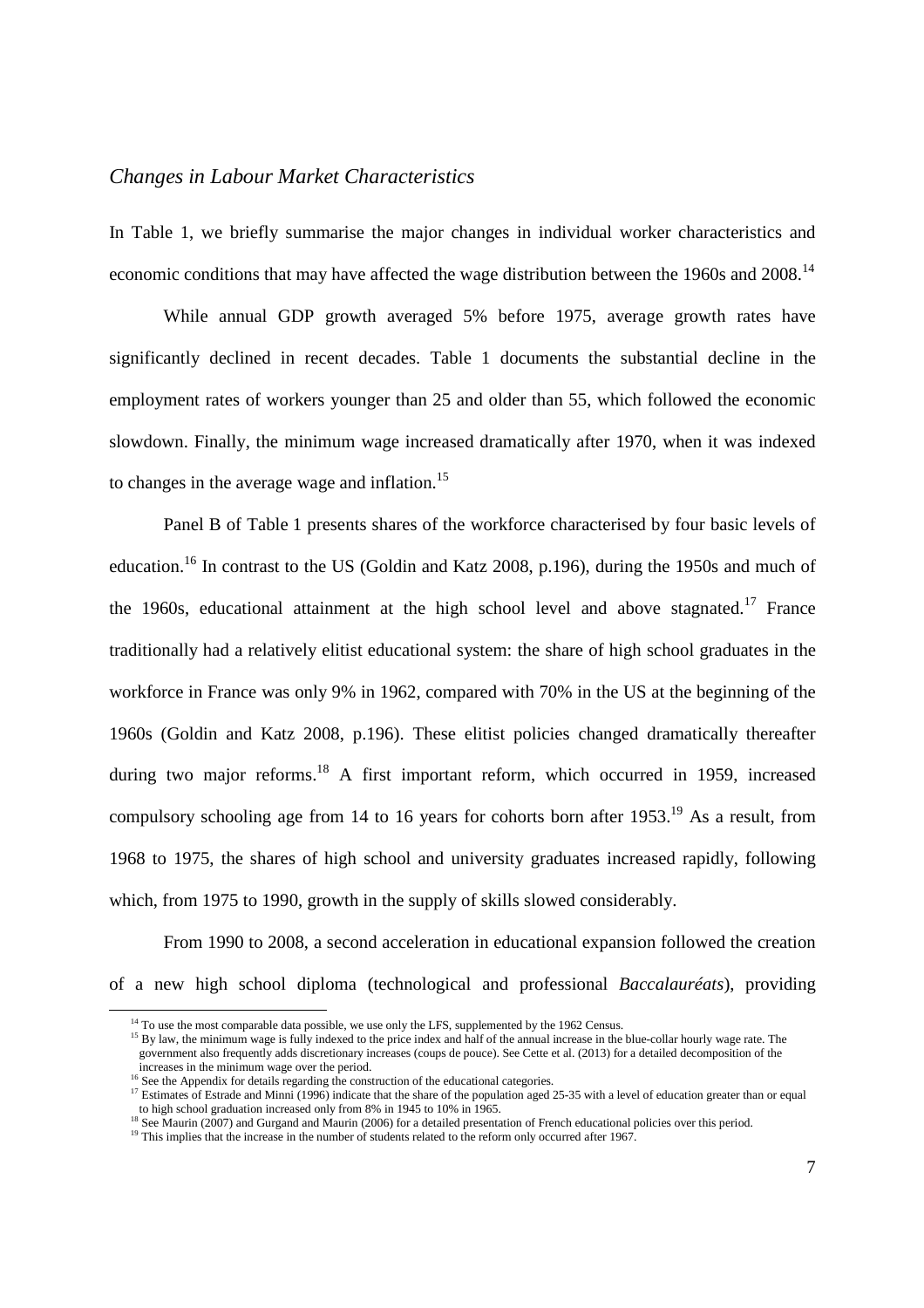unrestricted access to university studies.<sup>20</sup> This reform had tremendous effects on university graduation rates: the number of post-baccalaureate students increased by 45% from 1980 to 1990 and by 26% from 1990 to 2000.

To put these figures in perspective, Figure 1 depicts the evolution of the log of the ratio of skilled to unskilled workers in France and in the US and UK, from Card and Lemieux (2001), for young workers aged 26-30 years, normalised with respect to the first year of data available. The figures highlight the substantial differences in the growth of education supply across countries in this period. While the relative level of education of young workers in the US labour force stagnated in recent years, it increased rapidly in France during both the 1970s and the 1990s.

## **II) Key Facts on the Changes in the French Wage Structure**

Next, we describe the major changes in wage inequality in France. Following the literature, we distinguish between developments at the top and bottom ends of the wage distribution by using log wage differences between the  $90<sup>th</sup>$  percentile and the median (P90-P50) and between the median and the  $10<sup>th</sup>$  percentile (P50-P10), which we refer to as upper-tail and lower-tail inequality, respectively. $^{21}$ 

### *Trends in Overall Inequality*

We begin by presenting the basic facts in Figure 2, which plots the evolution of upper- and lower-tail inequality from 1950 to 2008, estimated using the published DADS table of the

<sup>&</sup>lt;sup>20</sup> In 1985, the government declared an official objective of a per cohort high school graduation rate of 80% over the next 10 years. These new degrees had less stringent academic requirements than the previous high school diplomas, and most graduates receiving these new degrees pursued higher education. By 2010, approximately 70% and 22% of technological and professional *Baccalauréats* graduates, respectively, continued to pursue higher education Vitry (2010), p.199).

<sup>&</sup>lt;sup>21</sup> Results using the standard deviation of log wages are qualitatively similar to the evolution of the P90-P10 log wage gap and are available upon request.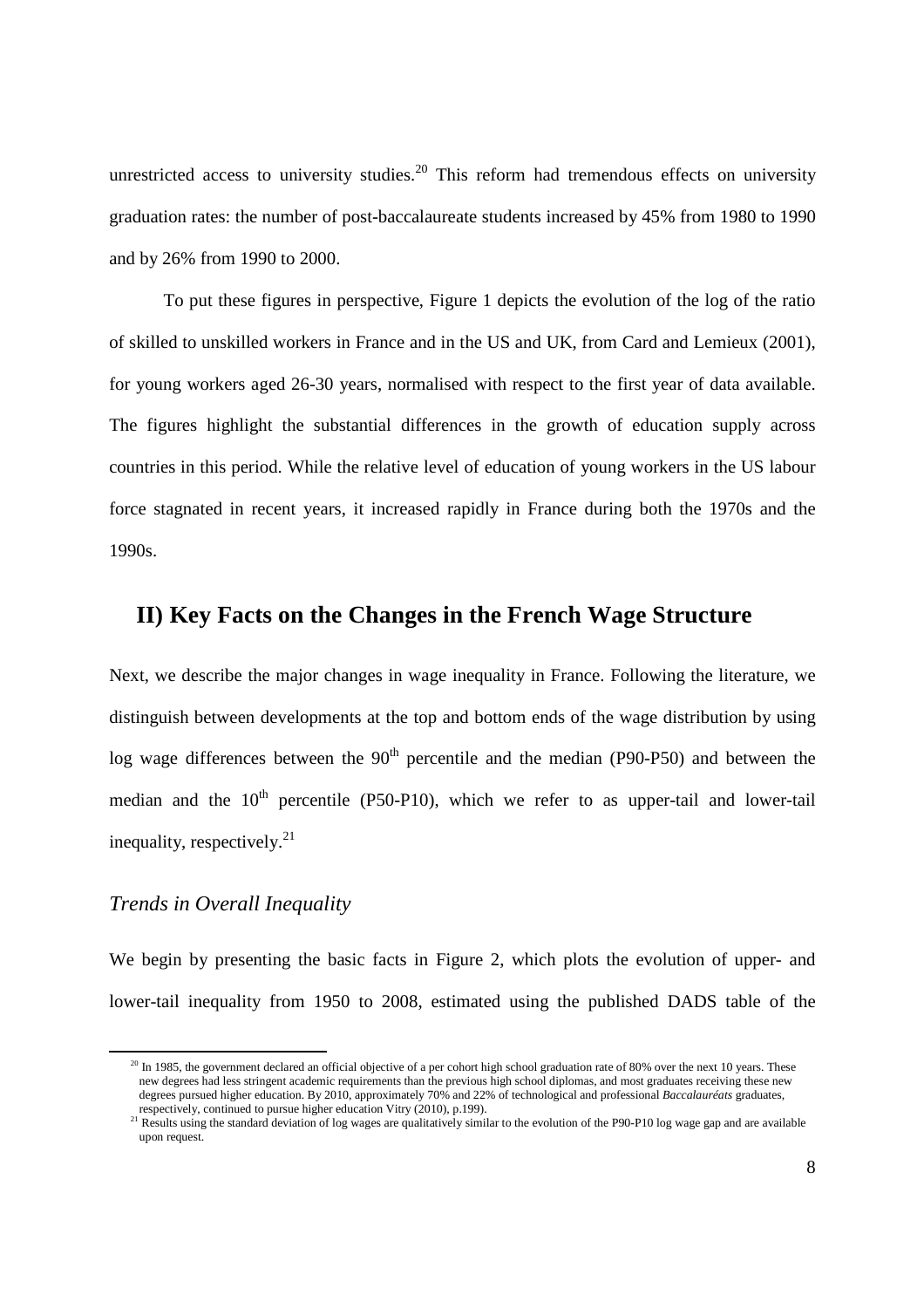French Statistical Institute (INSEE). Two clear patterns emerge from these figures. First, wage inequality has varied widely in France since 1950, and France has not always been a country with low or declining levels of wage inequality. From 1950 to 1965, a period of rapid economic growth and stagnation in the supply of education, both upper- and lower-tail wage inequalities expanded considerably, by 12 and 22 log points, respectively.

Second, in sharp contrast, the figures indicate a substantial narrowing of the wage structure after 1970. Lower-tail inequality decreased continuously during the 1970s and 2000s and remained relatively flat after 1983 and during much of the 1990s. Simultaneously, upper-tail inequality increased slightly from 1980 to 1990 and remained broadly flat during the first part of the 1990s and after 2002.

The robustness of the previous results is illustrated in Table 2, which compares lowerand upper-tail inequality measures from FQP-LFS and DADS in selected years in which both DADS data and FQP-LFS data are available for various sample definitions. Reassuringly, both DADS in column 1 and the baseline FQP-LFS series in column 2 indicate very similar trends. Although the measured wage dispersion is higher in the DADS data, most of the differences between the two series reflect, to a large extent, the exclusion of civil servants and large public firms from the DADS sample. $^{22}$ 

Column 3 shows the results of restricting the sample to workers aged 25-55 to account for the large decline in employment rates experienced by young and old workers documented in Table 1. For this sample, we observe a slightly larger decline of 17 log points in upper tail inequality, while lower tail inequality declines by approximately 9 log points from 1969 to 2008.

l

 $22$  When we exclude workers from the public sector in the LFS data to match the composition of the population in DADS, we obtain very similar levels of upper-tail inequality from both sources, with LFS estimates yielding, for example, 0.70 in 2000 and 0.72 in 1990 for the P90-P50 log wage gap.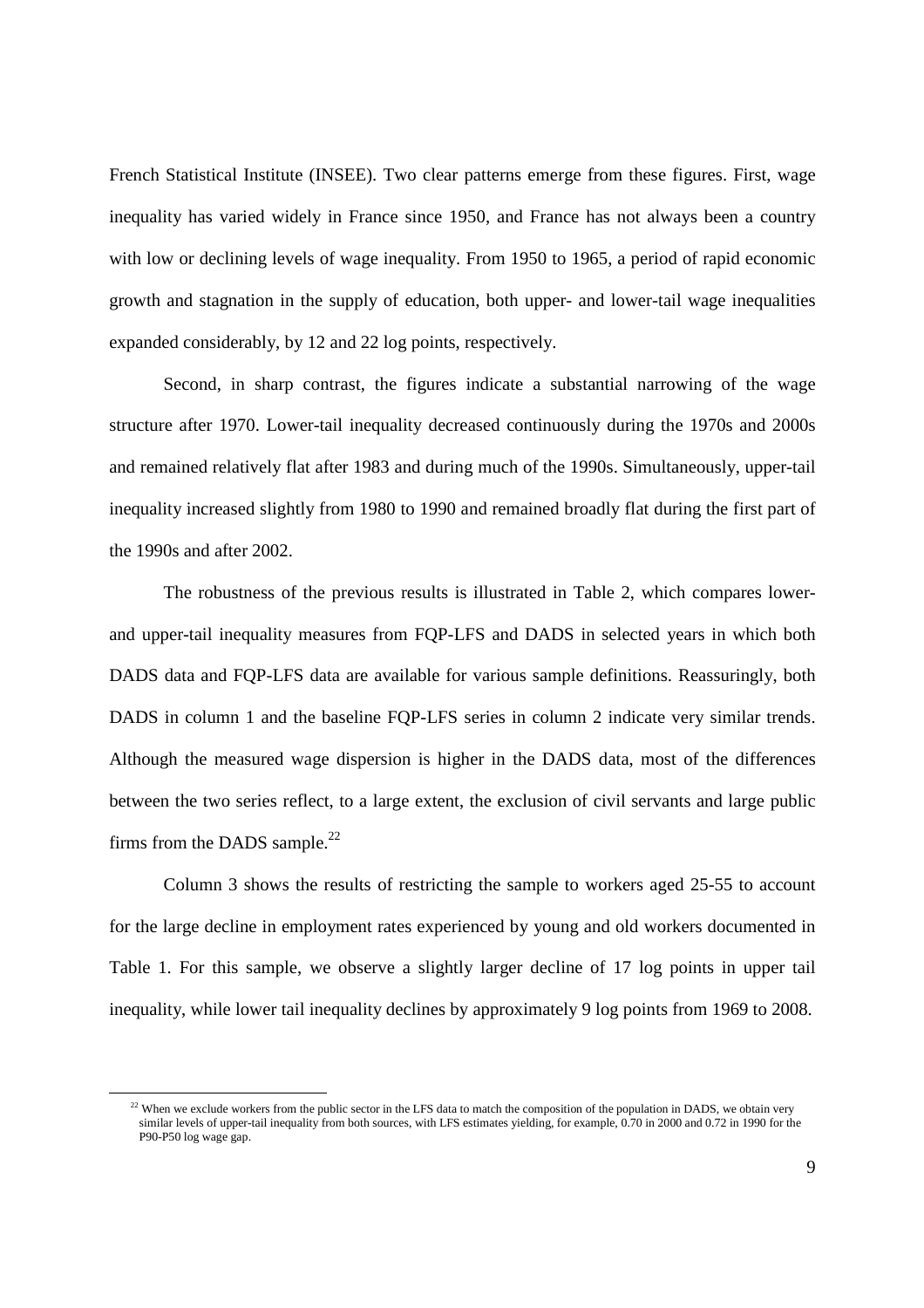Column 4 shows wage inequality series, using hourly wages for workers aged 25-55 years for the period 1990-2008, thus including part-time workers in the sample.<sup>23</sup> At the bottom of the distribution, there is essentially no difference between hourly and monthly wage inequality.<sup>24</sup> In contrast, upper tail inequality exhibits a stronger decline of 12 log points from 1990 to 2008. A simple decomposition indicates that the decline in the number of hours worked by workers in the middle of the distribution due to the 35-hour workweek explains most of the larger decline in hourly wage inequality over the period (detailed results are available upon request).

#### *Effect of selection into employment*

A first important question is whether the decline in inequality is explained by changes in labour force participation. If selection into employment is non-random, this selection may affect wage inequality simply because selected groups of workers would not feature in the wage distribution.

To investigate this issue, we follow Neal and Johnson (1996) and Olivetti and Petrongolo (2008) in conducting several exercises that involve hourly wage imputations for unemployed workers.<sup>25</sup> As in Olivetti and Petrongolo (2008), to obtain information about the missing wages of unemployed workers, our imputation techniques exploit the fact that the LFS is a rotating panel.<sup>26</sup> For each unemployed worker, we compute the average of wage observations from other

 $^{23}$  Information on the construction of hourly wages is provided in Appendix 1.The sample is restricted, as above, to workers aged 25-55 to avoid including students working part-time and encountering problems with changes in the employment rates of old workers. We also restrict the sample to the period 1990-2008, as we cannot compute hourly wages with FQP data.

<sup>&</sup>lt;sup>24</sup> The fraction of part-time workers among male workers has not changed substantially in recent decades, increasing slightly from 4% in 1990 to 6% in 2008 ( Amar et al. (2011) ). However, following the implementation of the 35-hour workweek at the beginning of the 2000s, the average number of hours worked decreased by approximately one and a-half hours between 1995 and 2005 for blue-collar workers,

while it remained unchanged for white-collar workers (see Afsa et al.  $(2003)$ , Amar et al.  $(2011)$ ).<br><sup>25</sup> One advantage of this approach is that it does not require assumptions about the actual levels of missing wages o somewhat arbitrary exclusion restrictions that are necessary to estimate selection correction models. We exclude individuals who are out of the labor force and only impute wages for the unemployed. As highlighted in Table 1, the share of individuals out of the labor force has remained constant over the period for workers aged 25-55.

<sup>&</sup>lt;sup>26</sup> From 1990 to 2002, each individual was interviewed in March in three consecutive years, while after 2002, two consecutive interviews that requested information on earnings occurred 18 months apart. Through this procedure, we obtain wage data for approximately 31% of the unemployed workers in our sample.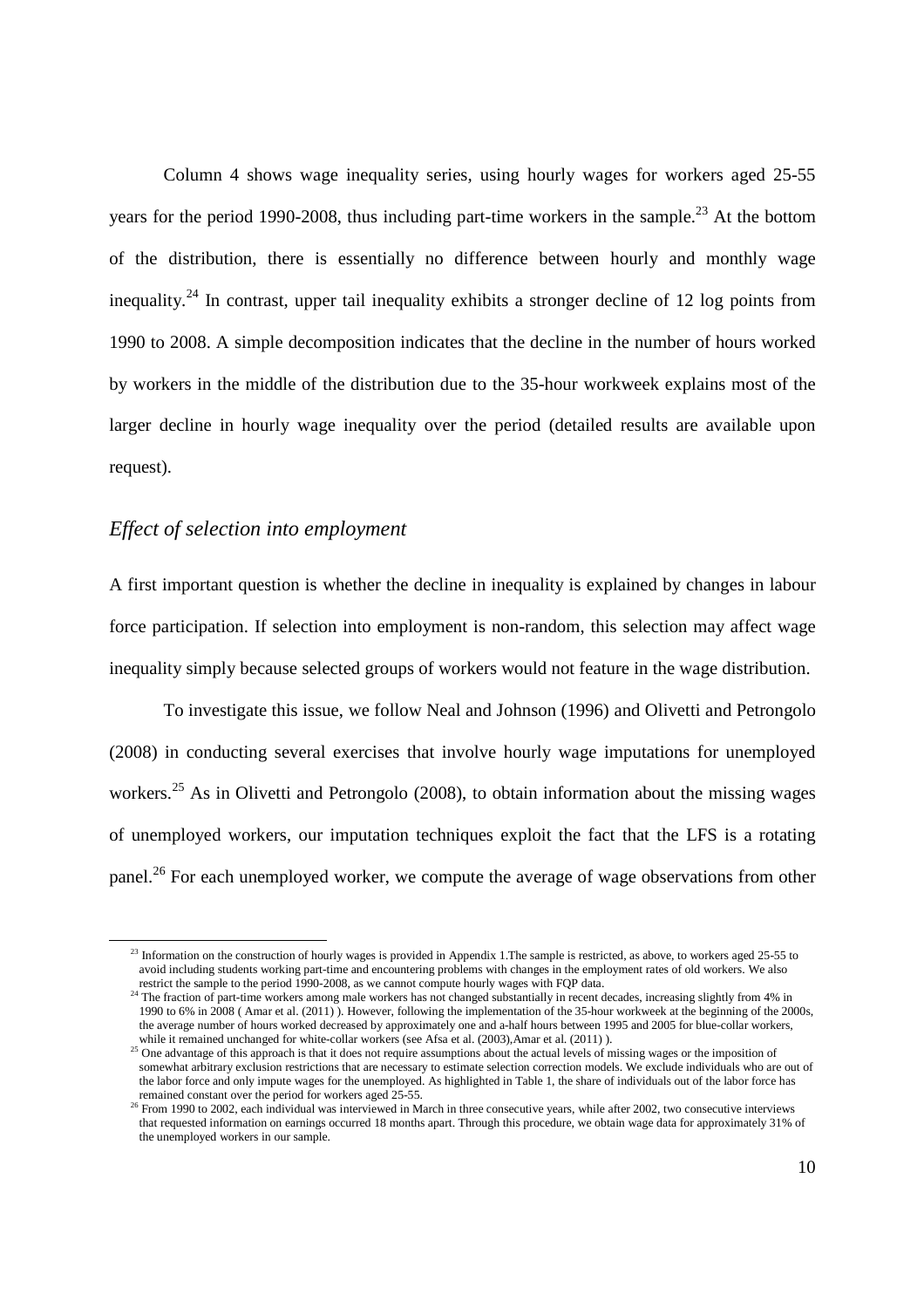surveys, when available, and impute this average to unemployed workers. For unemployed workers for whom we did not recover any wage information, we impute a log wage of zero.<sup>27</sup> As previously, we use hourly wages and focus on the 25-55 age group.

Column 5 presents the wage inequality series obtained using these imputation procedures. For upper tail inequality, including unemployed individuals in the sample has trivial effects and does not affect the previously observed decrease. The situation is quite different for lower tail inequality, where selection into employment plays a more important role. The measured levels of lower tail inequality are between 8 to 10 log points larger with the imputed sample. Nonetheless, the trends appear to be similar: lower tail wage inequality remained stable over the 1990s and then decreased during the 2000s by approximately 6 points.

### *Effects of Changes in Distribution of Education and Experience*

Another composition effect is related to the change in the distribution of education and experience among employed workers. As the education level has increased significantly during this period, it is potentially necessary to isolate the changes related to the composition of the labour force from changes in the wage structure. To do so, in Column 6 of Table 2, we provide the counterfactual distributions of inequality that would have prevailed if the distribution of education and potential experience across 32 groups had remained at its 1984 level.<sup>28</sup> These counterfactual distributions were obtained using the reweighting approach proposed by DiNardo et al. (1996), which is simple to implement when the data can be divided into cells of education and experience groups.<sup>29</sup>

<sup>&</sup>lt;sup>27</sup> This imputation procedure provides correct estimates of lower tail inequality if the potential wages of all unemployed workers for whom we impute zero log wages are below the first decile and below the median for upper tail inequality, regardless of the specific values of the imputed wages.

<sup>&</sup>lt;sup>28</sup> We use 4 groups of education and 8 groups of potential experience. Potential experience is obtained by using the declared year of end of

studies when available (90% of observation) and by imputing it when it is not available. See Appendix for details.<br><sup>29</sup> We calculate weights for each group of education and experience such that the reweighted distribution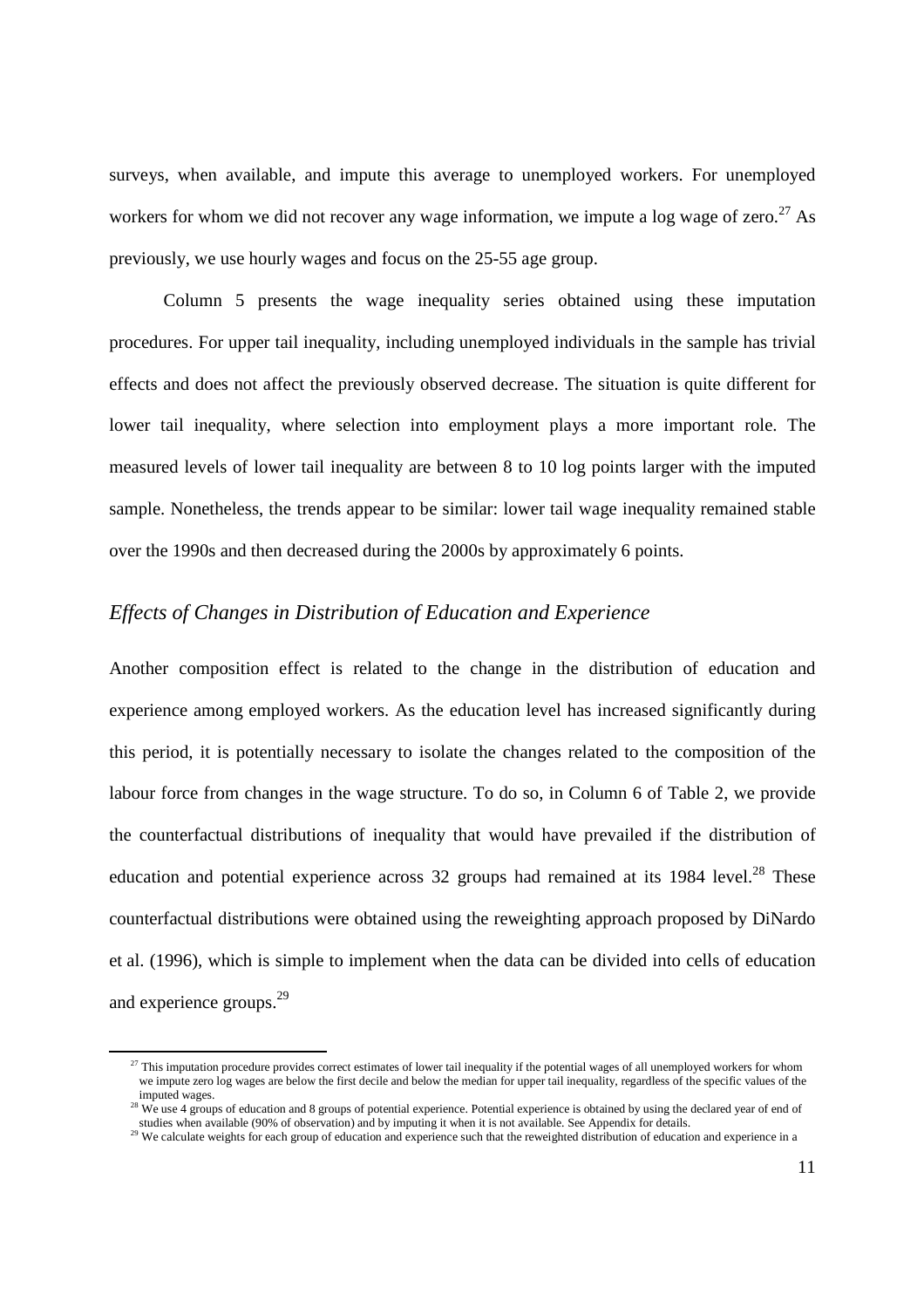The figures reveal a much larger decline in wage inequality when changes in the composition of the labour force are taken into account. Holding the distribution of education and experience constant at 1984 levels, the P90-P50 and the P50-P10 log wage gaps would have declined by 36 and 18 log points, respectively, from 1969 to 2008. Composition effects, which are the difference between the actual and the counterfactual wage inequality series, are found to be positive for most of the period after 1984. This implies that composition effects related to changes in the distribution of education and experience in the population account for most of the stability of P90-P50 during the period.

### *International Comparisons*

l

How do the previous findings compare with developments in other countries? Table 3 reports wage inequality measures from recent important studies of Germany, the UK and the US.<sup>30</sup> The figures reflect the well-known fact that the last thirty years have been a period of rising wage inequality both at the top and bottom of the wage distribution in the US, the UK and Germany. In contrast, wage inequality in France has moved in the opposite direction.

Interestingly, the relative rankings of wage inequality measures across countries have changed over time: upper-tail wage inequality was *higher* in France than in the US or the UK until the beginning of the 1990s. In contrast, the relatively low levels of wage inequality observed in the US and UK during the 1960s and 1970s were not observed in France during this period. Only after 1977 did lower-tail inequality become lower in France than in the US. Finally, despite the increase in overall wage inequality in Germany, Germany still appears to have a lower level of wage inequality than France in 2000.

given year is equal to that of the reference year. The "counterfactual" distribution is obtained simply by using the weights to estimate the deciles. See DiNardo et al. (1996) for details on the theoretical basis of the decomposition model.

Due to the censoring of high-wage earners in the available data, Dustmann et al. (2009) report the P85-P50 gap for Germany instead of the P90-P10 gap. Additional series can also be found for many other countries and from alternative sources in Atkinson (2008).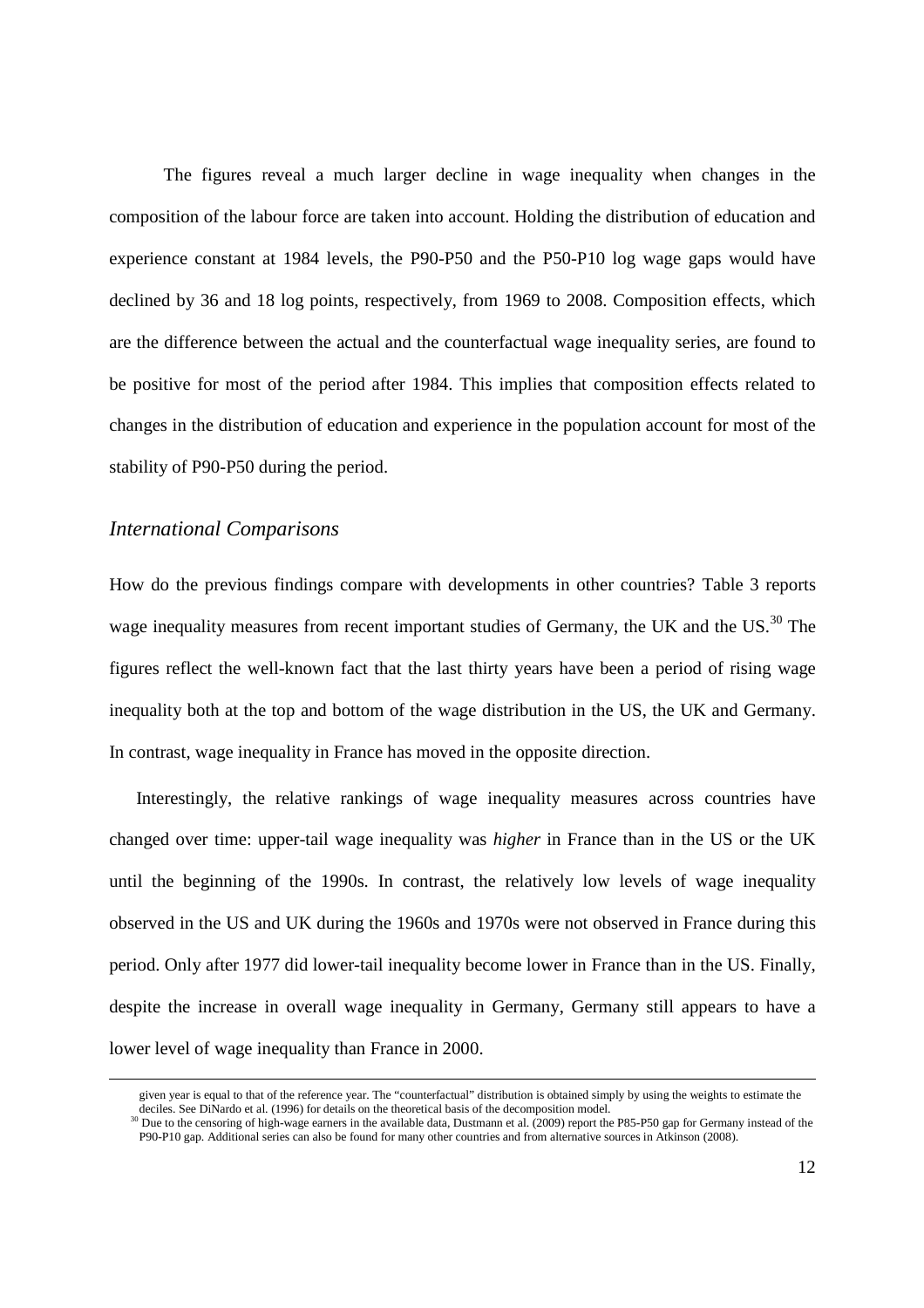### **III) Changes in between and within group wage inequality**

Changes in the overall wage distribution reflect both changes in average wages across skill groups and changes in wage dispersion within skill groups. It is theoretically important to know the relative importance of each factor, as their trajectories are not explained by the same mechanisms. In this section, we examine the respective roles of changes in between- and withingroup wage inequality.

### *Trends in the between-group wage differentials*

l

As in most of the literature (see, e.g., Katz and Murphy, 1992, and Card and Lemieux, 2001), we describe the evolution of changes in education returns by focusing on two education groups that can be used to illustrate changes in the relative prices of "skilled" versus "unskilled" labour. We define the "skilled group" by pooling high school and university graduates, while the "unskilled group" is defined by pooling individuals with educational attainment below the high school level.

Column 1 in Table 4 underscores that the skill premium, measured by average monthly wages, declined sharply, by 36 log points, over the period.<sup>31</sup> Column 2 shows the skilled premium estimated using median hourly wages from 1990 to 2008 for workers with experience of between 5 and 35 years. The patterns are broadly similar. In Column 3, we take into account changes in employment probability by imputing wages of unemployed workers, following the procedure described above. With respect to Column 2, the skill premium is almost unchanged.

<sup>&</sup>lt;sup>31</sup> To control for changes in the demographic compositions of these groups, the estimated skill premium displayed is calculated using a fixed weighted average, estimated separately for eight experience groups and using weights from the distribution of experience in 1990, as in Autor et al. (2008).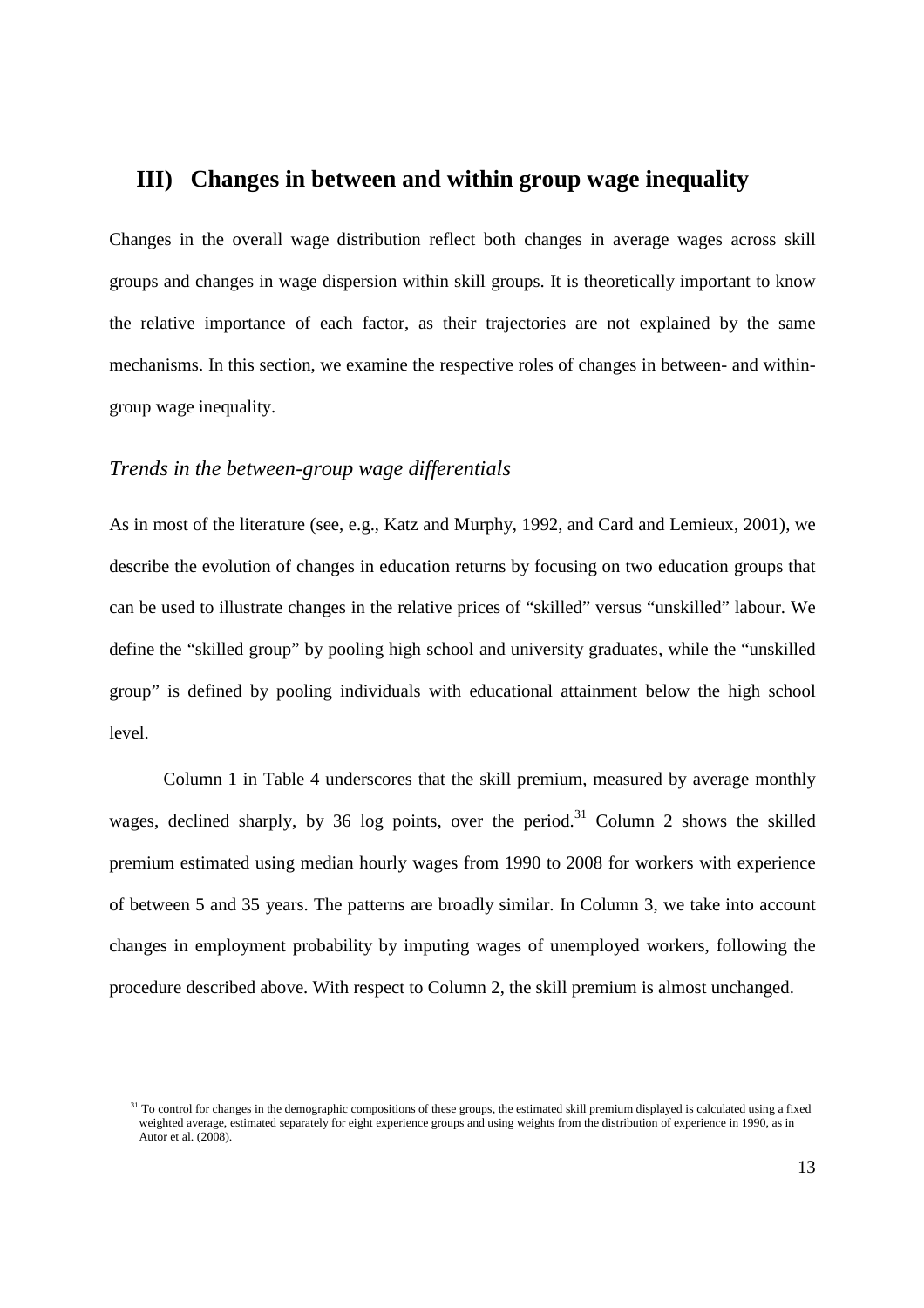An important observation is that the skill premium did not change similarly across experience groups. We illustrate this in Figure 3, which plots the skill premiums for potential experience groups of 1 to 5, 11 to 15, 21 to 25 and 31 to 35 years with the change in the relative supply for each group, which is simply the log of the ratio of the number of skilled to unskilled workers. The figure shows that changes in the skill premium differed substantially across experience groups in recent decades. While the earnings gap decreased for all groups, the decrease began much earlier (after 1990) for lower-experience groups, with 1 to 5 years of experience, than for other groups. Consistent with the view that there is a relationship between the relative wage and the supply of skills across each experience group, the skill premium for younger workers decreased much more substantially than for other workers in recent years. This suggests that fluctuations in supply *within experience groups* may have played an important role in the decline of the skill premium.

### *Trends in Residual Inequality*

We first estimate residual wage inequality with the residuals from a regression of the log of monthly wages of full-time workers, using the 32 education and experience cells described above. Column 4 in Table 4 shows that residual upper-tail inequality remained remarkably flat after 1976. Similarly, Column 5 shows that residual lower tail inequality remained stable from 1990 to 2008, following a decrease of 7 log points between 1976 and 1990. Columns 6 and 7 report an alternative measure of residual inequality, obtained using the weighted average of within-group wage dispersion. This measure is obtained by using the share of the cell in the labour force as weights. The results are virtually identical.

In sum, it is clear from the above results that changes in residual wage dispersion play little role in explaining the recent changes in wage inequality in France. While changes in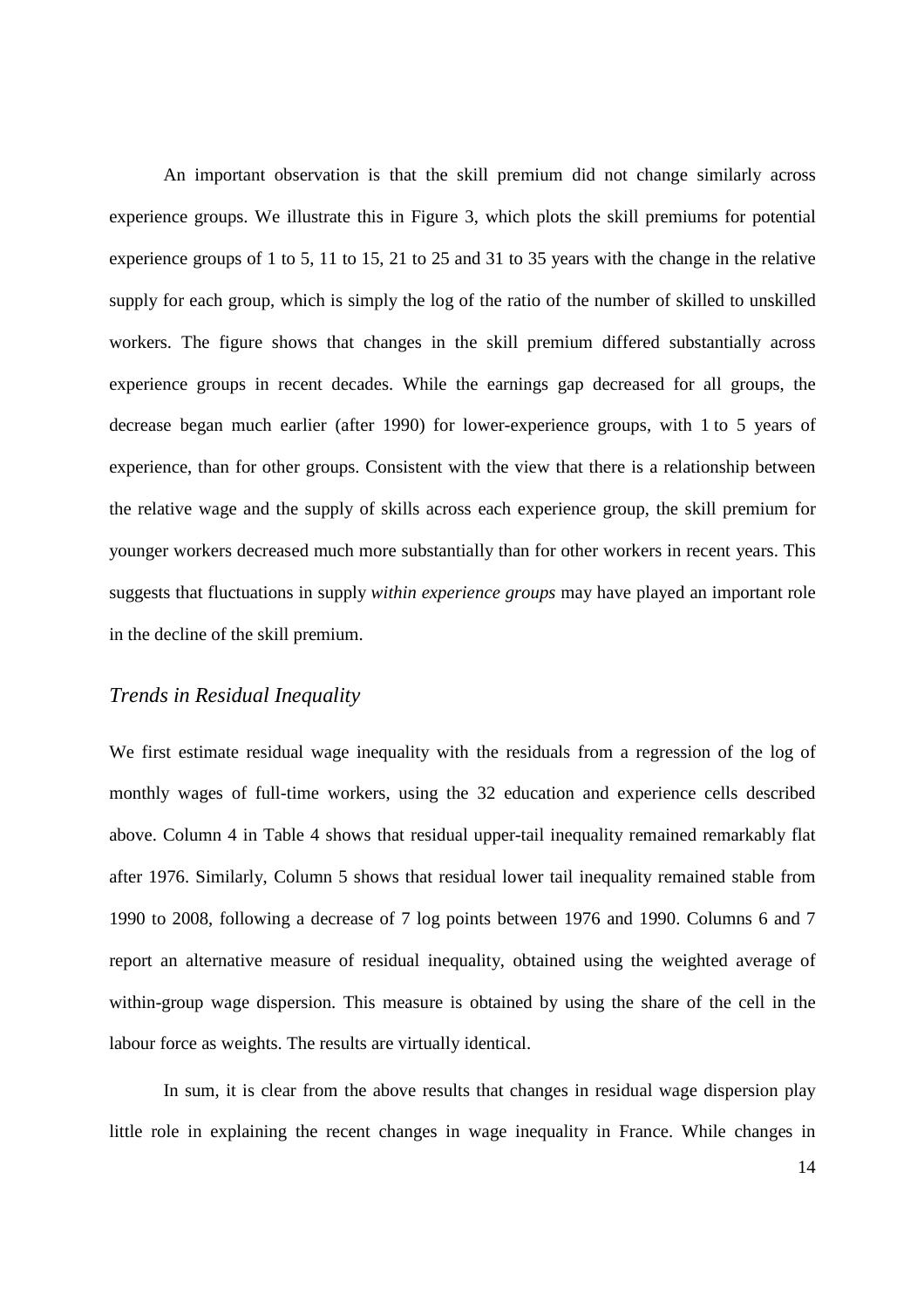residual inequality account for a large share of the overall growth in wage inequality in the US or the  $UK^{32}$ , this is not the case in France. Most changes in the French wage structure are related to changes in between-group inequality, particularly the decline in the skill premium. The fact that residual inequality remained stable is surprising, given that in most countries within- and between-groups inequality have moved together.<sup>33</sup>

# **IV) Relative Supply of Education and the Skill Premium**

In this section, we investigate the degree to which the dramatic increase in the supply of education in France can explain the large decline in the skill premium. To do so, we build on the standard supply-demand framework of Card and Lemieux (2001).

### *The model*

l

The economy is composed of two skill groups such that  $N<sub>Ht</sub>$  is the aggregate high-skill labour input and *NLt* is the aggregate low-skill labour input. As previously, we define skilled workers as individuals with a university or a high school degree, while unskilled workers have less than high school education. Assume the economy can be represented with a nested constant elasticity of substitution (CES) production function:

$$
Y_t = \left(\lambda_t N_{Ht}^\rho + (1 - \lambda_t) N_{Lt}^\rho\right)^{\frac{1}{\rho}},
$$

where *Y* is output, and  $\rho = 1 - \frac{1}{\sigma}$ . The parameter  $\sigma$  is the elasticity of substitution between each type of labour, while  $\lambda_t$  measures relative technological progress. We assume that there is

 $32$  See, e.g., Juhn et al. (1993) for the US and Gosling et al. (2000) for the UK.

<sup>&</sup>lt;sup>33</sup> This pattern is not consistent with theoretical insights of Acemoglu (1999), predicting that residual wage inequality should increase following an increase in the education level of the workforce. This is due to the fact that firms might create more high-skilled jobs characterized by higher wage dispersion in response to an increase in education supply.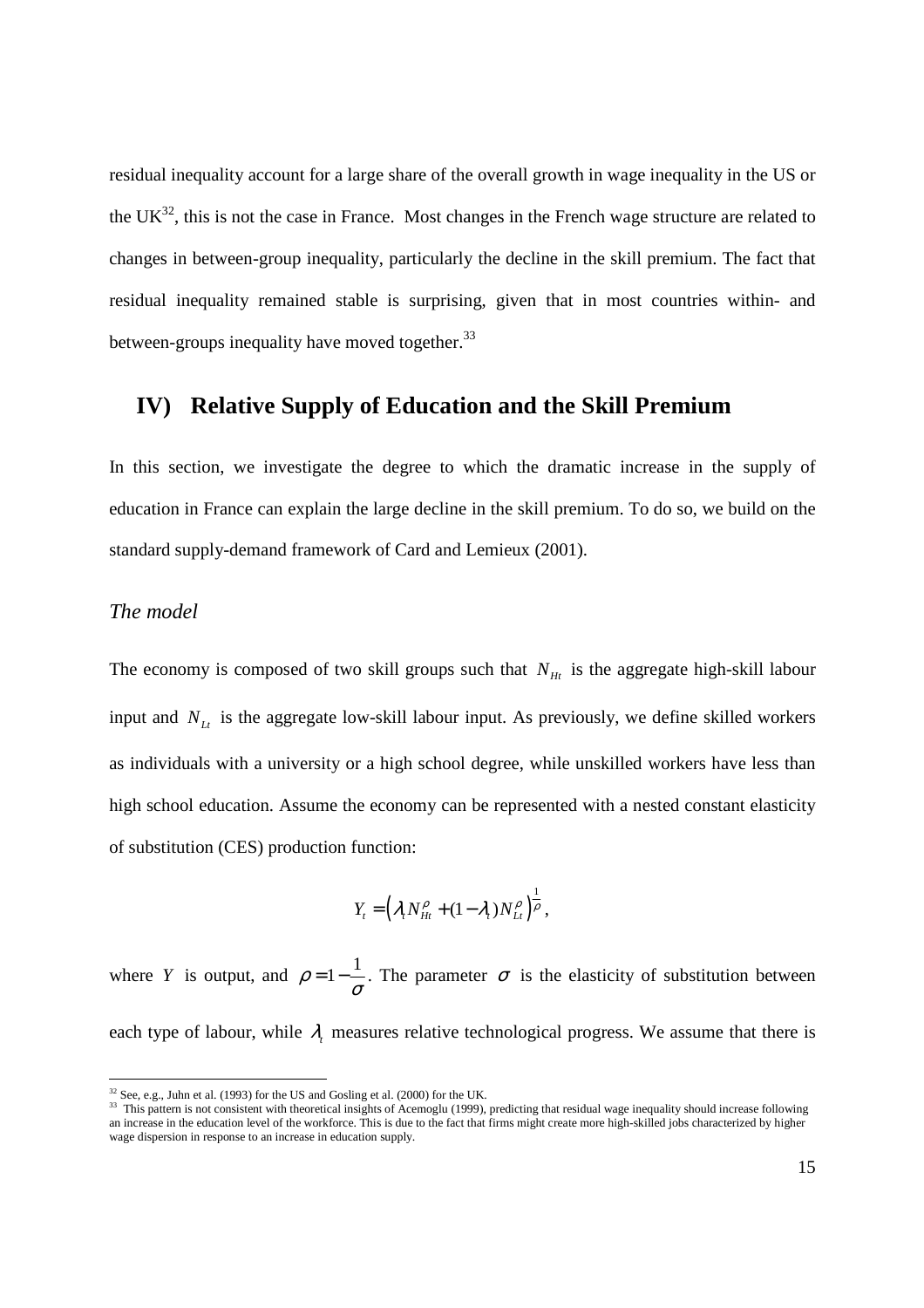imperfect substitution between education and experience groups within the high- and low-skill labour inputs, such that

$$
N_{dt} = \left[ \sum_{j} \left( \alpha_{dj} N_{djt}^{\eta} \right) \right]^{\frac{1}{\eta}}
$$
 (1)

where  $N_{di}$  is the aggregate labour input of experience groups *j* in skill group *d*,  $\eta = 1 - \frac{1}{\epsilon}$ *x*  $\eta = 1 - \frac{1}{\sigma},$ where  $\sigma_x$  is the elasticity of substitution between experience groups, and  $\alpha_{d}$  are assumed to be fixed across groups and are normalised so that  $\sum \alpha_{ij} = 1$ *j*  $\sum \alpha_{d} = 1$ . If wages are set competitively and the economy is assumed to operate on the demand curve, the log of the skill premium *in a given experience group j* is given by:

$$
\ln \frac{W_{Hjt}}{W_{Ljt}} = \ln \left( \frac{\lambda_i}{1 - \lambda_i} \right) + \left( \frac{1}{\sigma_x} - \frac{1}{\sigma} \right) \ln \left( \frac{N_{Ht}}{N_{Lt}} \right) + \ln \frac{\alpha_{Hj}}{\alpha_{Lj}} - \left( \frac{1}{\sigma_x} \right) \ln \frac{N_{Hjt}}{N_{Ljt}},
$$
\n(2)

where  $W_{Hj}$  and  $W_{Lj}$  are the wages of skilled and unskilled workers, respectively. Similarly, the skill premium *at the aggregate level* in a given year is given by:

$$
\ln \frac{W_{Ht}}{W_{Lt}} = \ln \left( \frac{\lambda_t}{1 - \lambda_t} \right) - \frac{1}{\sigma} \ln \frac{N_{Ht}}{N_{Lt}}.
$$
\n(3)

Equations 1, 2 and 3 form the basis of our empirical implementation.

### *Empirical Implementation*

The estimation of a 2-level nested CES is complicated by the fact that the aggregate indexes  $N_{Ht}$ and  $N_{\mu}$  in Eq. 3 depend on the lowest-level substitution parameter  $\sigma_{\mu}$  and the relative efficiency parameters  $\alpha_{dj}$ , which must be estimated. This implies that we must begin at the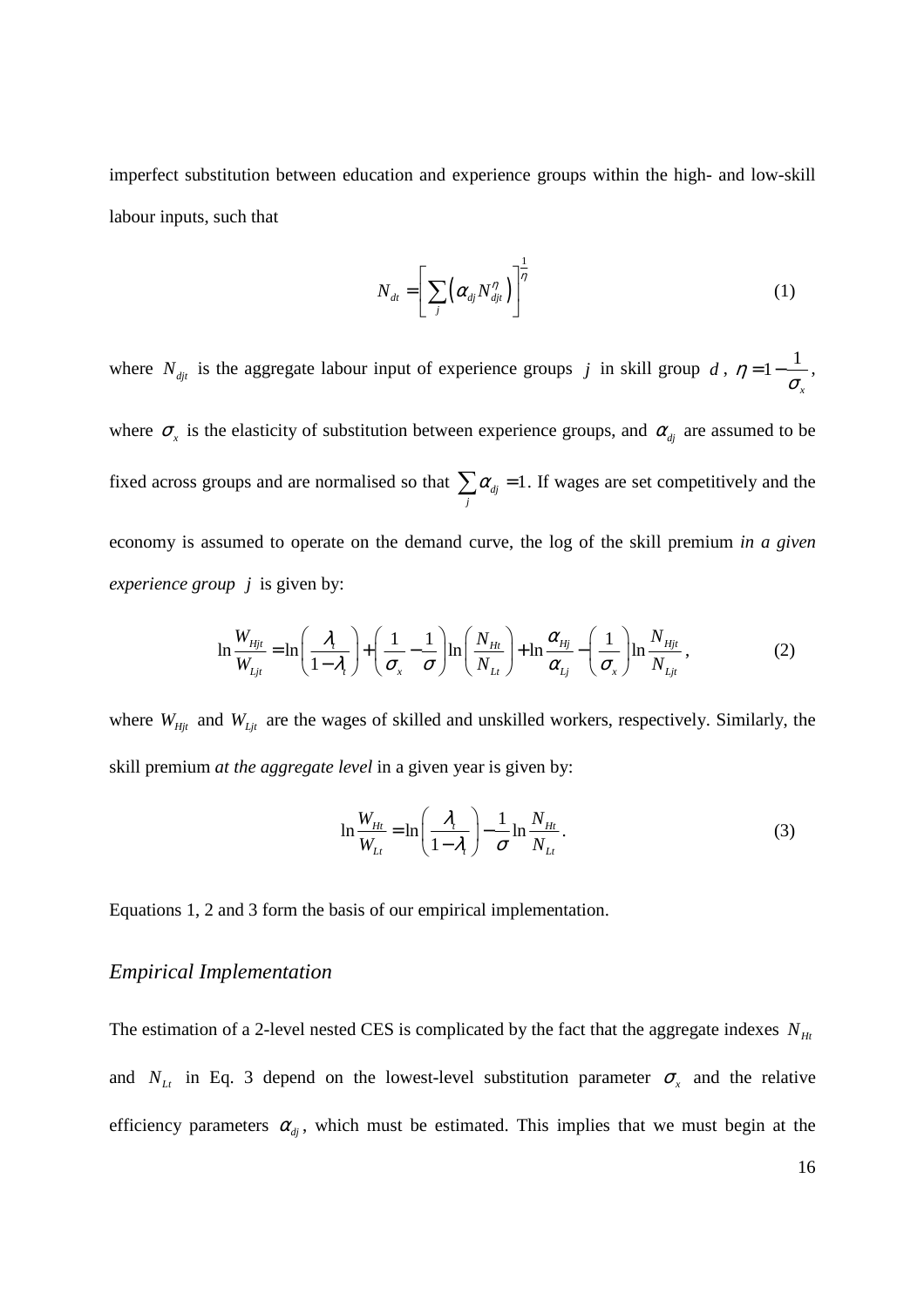lower level of aggregation, using Eq. 2 to estimate  $\sigma_{\rm x}$ . The standard strategy is to absorb the effect of the common factors affecting the skill premium using a year fixed effect for the first two terms and a group fixed effect for the third term in Eq. 2. This leads to the following regression model:

$$
\ln\left(\frac{W_{Hjt}}{W_{Ljt}}\right) = \gamma_t + \gamma_j + \gamma_1 \ln\left(\frac{N_{Hjt}}{N_{Ljt}}\right) + \Gamma_j RealMinWage_t + \epsilon_{jt}
$$
 (4)

where  $\gamma$ <sub>i</sub> and  $\gamma$ <sub>t</sub> are the experience and year effects, respectively. The parameter  $\gamma$ <sub>1</sub> provides a direct estimate of  $-1/\sigma_x$ , the elasticity of substitution. The model also includes flexible controls for changes in the minimum wage through an interaction between the minimum wage in real terms and each potential experience or age group.

Using estimates of  $\sigma_x$ , the efficiency parameters  $\alpha_{d}$  can easily be obtained with the expression $34$ :

$$
\ln W_{di} + 1/\sigma_x \ln N_{di} = \eta_{dt} + \ln \alpha_{di}
$$
 (5)

where the right-hand side and group specific factors can be estimated using a set of time and age dummies. Combining estimates of  $\alpha_{d}$  and  $\sigma_{x}$ , we construct the aggregate supply indexes  $N_{Ht}$ and  $N_{\mu}$ , using Eq. 1, which we can use in Eq. 3 to estimate  $\sigma$ .

We follow Katz and Murphy (1992) and absorb the effect of the technology parameter  $\lambda$ ,  $(1 - \lambda)$  by including a time trend in the model. We also follow Autor et al. (2008) and include the unemployment rate and the minimum wage as additional control variables:

$$
ln\left(\frac{W_{Ht}}{W_{Lt}}\right) = \beta_0 + \beta_1 t + \beta_2 ln\left(\frac{N_{Ht}}{N_{Lt}}\right) + \beta_3 RealMinWage_t + \beta_4 Unemp_t + \epsilon_t.
$$
 (6)

l

<sup>&</sup>lt;sup>34</sup> This expression comes straightforwardly from the first-order conditions. See Card and Lemieux (2001) for details.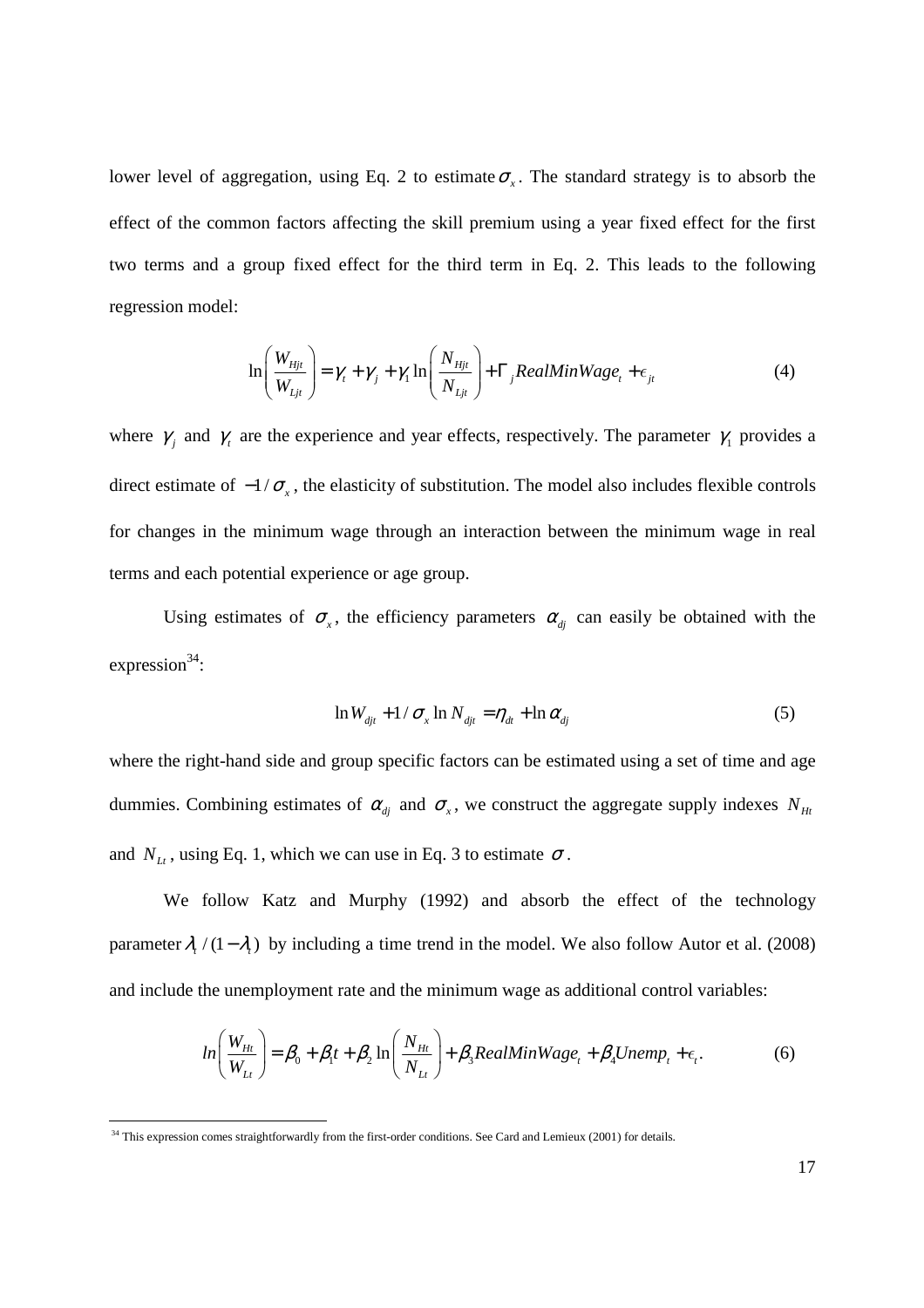As in Goldin and Katz (2008, p.295) and Card and Lemieux (2001), among others, and under the assumption that the relative skill supplies are predetermined in the short run, we estimate the above models with OLS.<sup>35</sup> Additional details on data construction are given in the Appendix.

### *Elasticity between experience groups*

We start at the experience group level to estimate the elasticity  $\sigma_x$  from Eq. 4. Columns 1 and 2 of Table 5 present the results, using annual LFS data from 1990 to 2008. The models are first estimated using potential experience groups, as in Autor et al. (2008). The results indicate strong evidence of imperfect substitution between age and experience groups. In Column 1, we find a statistically significant parameter estimate of -0.08, implying an elasticity  $\sigma_x$  of 12.2. In Column 2, in addition to time and year fixed effects, the model includes flexible controls for changes in the minimum wage. The estimated parameter is unchanged. In Column 3, as in Card and Lemieux (2001), we use 7 age groups from 21 to 55 years to define cells instead of potential experience, obtaining a slightly lower point estimate that suggests an elasticity of  $13.1^{36}$ 

In Columns 4 and 5, we examine whether the results are robust to the use of alternative wage data from the DADS-EDP dataset for the 1991-2008 period. With these data, we can also assess the effect of the restriction to full-time full-year workers, as this dataset contains relatively high-quality information on the number of days worked and total pay. Column 3 uses the annual wages of full-time, full-year workers, while Column 4 uses daily wages, including those of all workers with at least one positive employment spell per year. In both columns, point estimates

<sup>&</sup>lt;sup>35</sup> This is consistent with the evidence of Magnac and Thesmar (2002) that much of the educational expansion of the 1990s was driven by exogenous policy changes.

<sup>36</sup> Theoretically, using experience groups appears to be more appropriate, given that future university graduates aged 18-24, who may still be attending university, are quite unlikely to be substitutable with high-school drop-outs of the same age. We use 7 age groups betwee the ages of 21 and 55.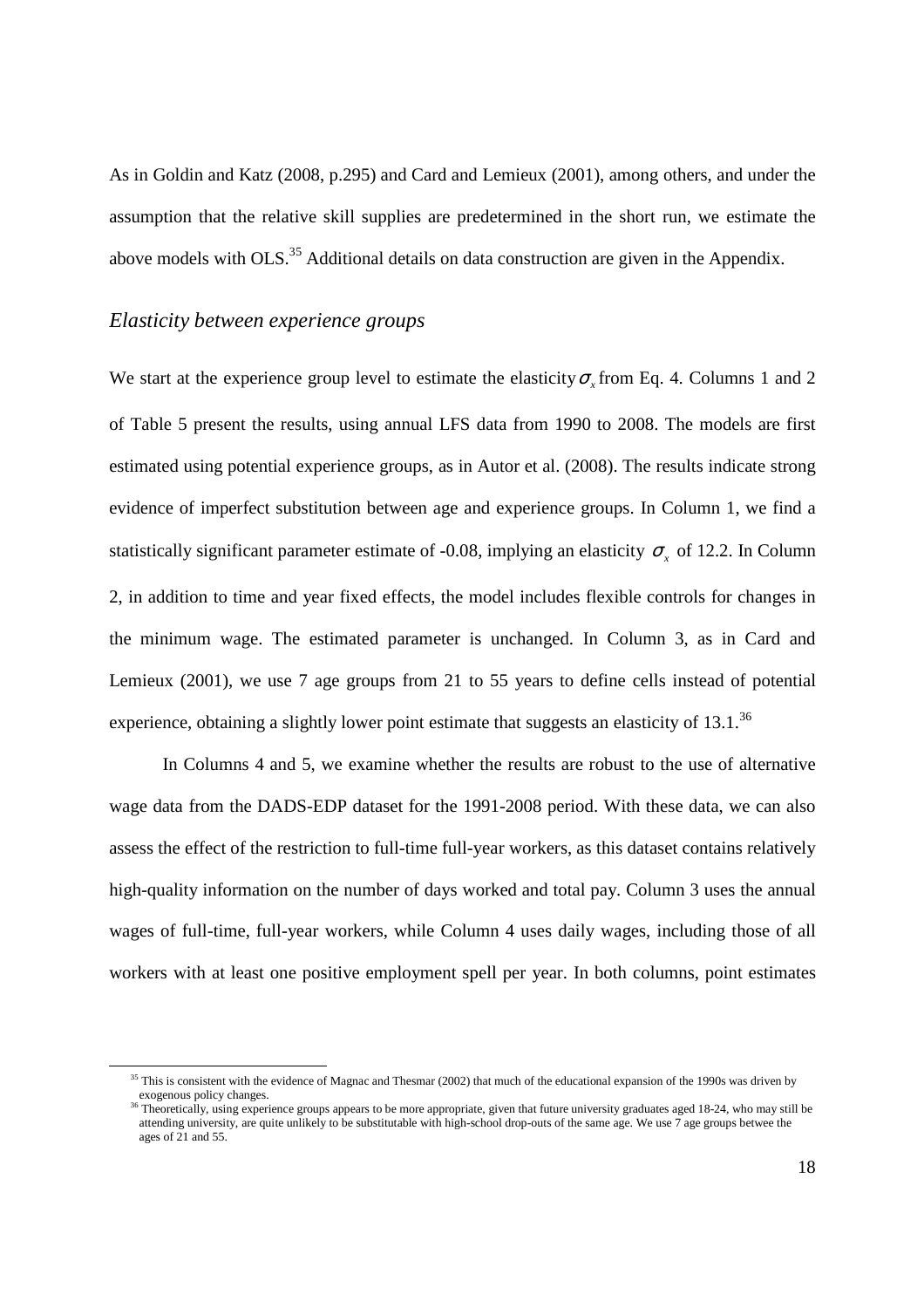are statistically significant and substantially larger than those obtained with the LFS sample. The columns indicate elasticities of substitution of 9.1 and 11, respectively.

In Column 6, we exploit variations from a longer time period by combining annual observations from 1969, 1976, 1984, 1990, 1995, 2000, 2005 and 2008 from both the FQP and LFS datasets.<sup>37</sup> The parameter is slightly lower but still strongly statistically significant, with an elasticity of substitution of 13.7.

Table 6 presents several alternative specifications designed to check the robustness of the previous estimates. Column 1 estimates the model with a skill premium in which high school graduates have been allocated to the low skill group. We obtain an elasticity of approximately 10, which suggests that our results do not depend on the assumption that high school graduates belong to the skilled group.<sup>38</sup>

An important issue concerns the additional complexity introduced by the minimum wage. The effects of the minimum wage might not be completely absorbed by the controls included in the previous model if, for example, the effects of the increases in the minimum wage vary over time. A partial solution is to reestimate the model, using only workers with more than 5 years of labour market experience which eliminates a large share of workers earning the minimum wage.<sup>39</sup> We also exclude workers with levels of potential experience above 35 years, as changes in the skill premium for this group may reflect changes in participation rates over time. In addition, we use median hourly wages and include part-time workers in the sample used to calculate the skill premium. Median wages are, unlike average wages, not directly affected by the minimum wage, as the median worker is never paid the minimum wage. In Column 2, the

<sup>38</sup> Another issue is the creation of the new high school diploma during the 1990s, which might have altered the composition of the highschool group, making comparisons over time problematic. However, we have estimated the model, including in the skill group only workers with a 'traditional' high-school diploma, and obtained similar results.

<sup>&</sup>lt;sup>37</sup> We do not use all years after 1990 in this specification to avoid giving too much weight to recent changes in the wage structure.

<sup>&</sup>lt;sup>39</sup> The share of workers in the low skill groups, with wages below the minimum wage plus 5%, is always less than 5% in cells containing workers with between 5 and 35 years of potential experience.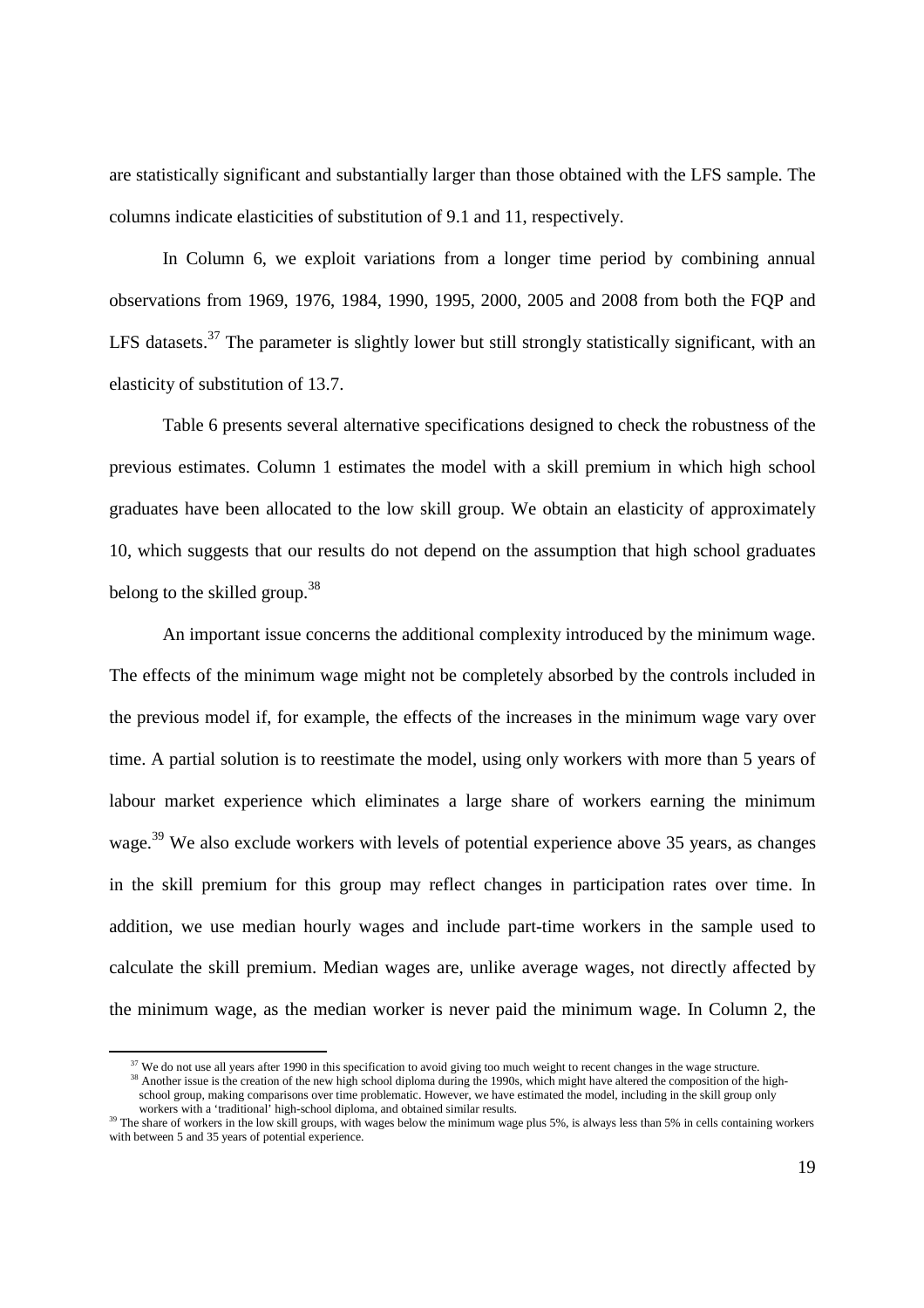parameter estimated using median hourly wages remains strongly statistically significant, with an elasticity of substitution of 12.8. Using the median wage also simplifies the task of accounting for potential selectivity bias. In Column 3, we use a skill premium calculated by including imputed wages for unemployed workers in the sample, following the imputation procedure described in the previous section. The results are nearly unchanged.<sup>40</sup>

Thus far, we have followed most papers in the field by estimating the above model using OLS.<sup>41</sup> However, endogeneity of the relative supply might be a concern if, for example, the slowdown in the increase in the educational level during the 2000s was a response to the decline in the skill premium during that period.

We construct an instrument based on the hypothesis that, for cohorts who entered the labour market at the end of the 1980s, differences in graduation rates are, as argued by Magnac and Thesmar (2002), more likely to reflect the effect of the policy change than be an endogenous response to changes in the skill premium.<sup>42</sup>

The instrument is a dummy variable separating cohorts that entered the labour market before or after 1985, the year that the new high school diploma was implemented. The instrument aims to capture average differences in graduation rates between the two groups, differences that are likely to reflect the policy change.<sup>43</sup> The short-run effect of the reform was large: in 1990, the relative skill supply of the treated group was 0.7 log points higher than that of

<sup>&</sup>lt;sup>40</sup> In one set of results, we also examined the effect of payroll tax subsidies in place since the early 1990s for minimum-wage workers receiving between 1 and 1.2 times the minimum wage Kramarz and Philippon (2001). Changes in the payroll tax for unskilled workers may have a confounding effect on our estimates because the LFS, FQP and DADS datasets do not include employer-paid contributions. However, workers covered by these deductions represent a small share of our sample—only 4% on average and never more than 15% of workers in the low skill group when the sample is restricted to workers aged 25-55. In an attempt to check the robustness of our estimates, we have estimated models in which gross wages are imputed, using the value of the net wage computed from the data. We find that doing so only marginally changes the results.

There is no standard and credible instrument available in the literature to distinguish variations in the aggregate skill supply within experience groups from their correlations with unobserved factors influencing the skill premium. This explains why most papers estimate the model using OLS.<br><sup>42</sup> Such a cohort-based approach to identifying the impact of education on wages has been used in France in a different context by Maurin and

McNally (2008) and Grenet (2013).<br><sup>43</sup> The "treated" group consists of workers with experience levels of from 1 to 5 years in 1990 and who thus would have been affected by the

reform. The second group consists of workers with experience levels of from 5 to 10 years in 1990 and groups with more experience and who thus theoretically would have graduated from high school before the reform. See the appendix for details.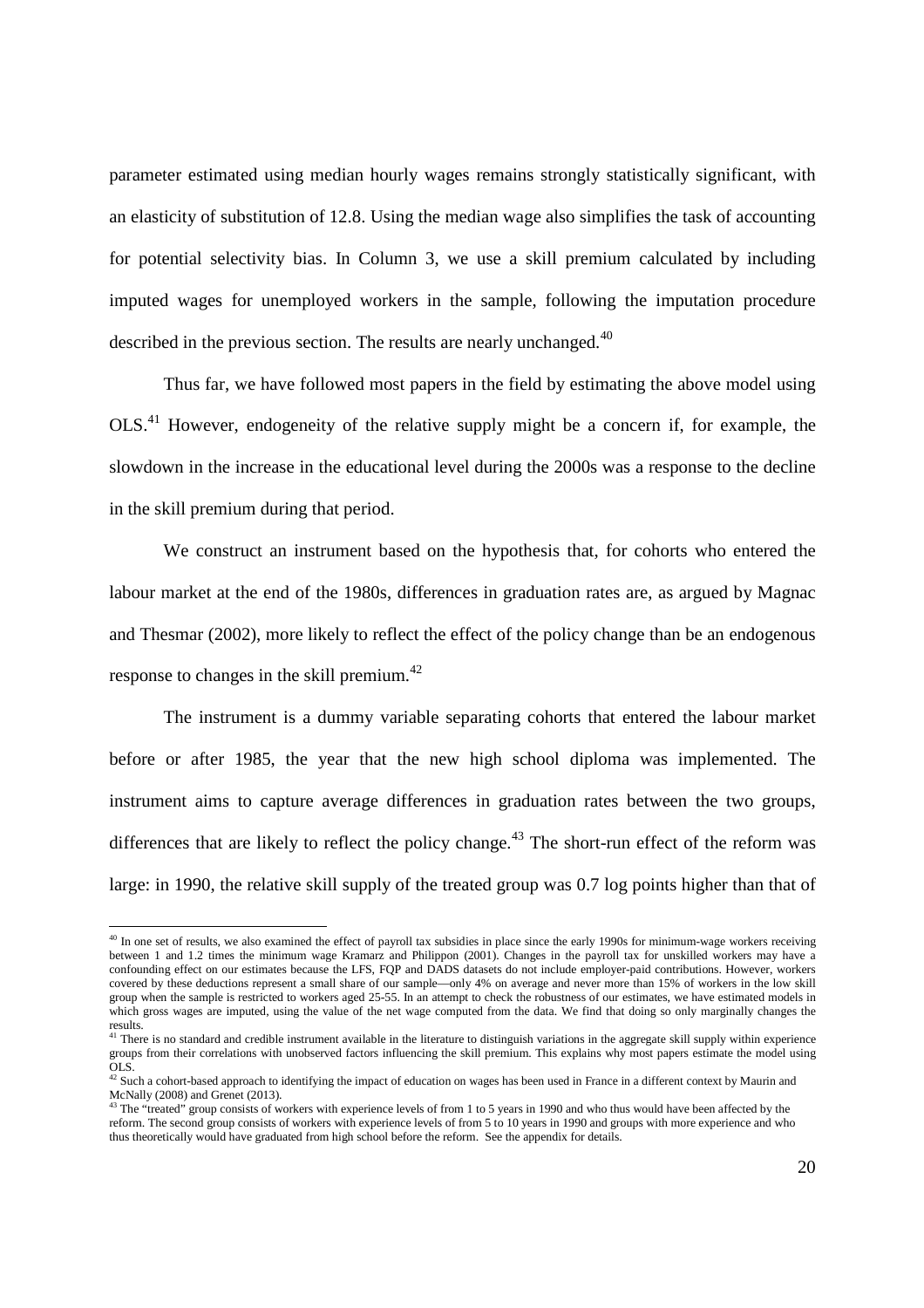the untreated group, reflecting the fact that the share of skilled workers is 48% in the treated cohort compared with 31% in the non-treated cohort. To exclude the effects of changes in the compositions of experience groups over time, we track cohorts by using a sample with 5-years intervals when possible, thus including only 1990, 1995, 2000, 2005 and 2008.

As a reference, Column 4 presents OLS estimates using this restricted sample, with results similar to those found for the previous models. Column 5 presents the IV estimate. The instrument is reasonably strong, with a first stage F-statistic above 15. The estimated elasticity is also statistically significant and slightly larger than in the previous estimates, with a value of 7.9. However, even if IV estimates are measured relatively precisely, they are not significantly different from the corresponding OLS estimates in Column 4.<sup>44</sup>

### *Elasticity between aggregate skill groups*

l

We now turn to estimating the elasticity of substitution between aggregate groups  $\sigma$ . Panel A in Table 7 presents several regression models based on Eq. 6 for the aggregate skill premium.<sup>45</sup> The first column includes only the relative supply index with a time trend, as in Katz and Murphy (1992). The estimate of the parameter of the relative supply is relatively large, indicating an elasticity of 3.5, but it is not statistically significant. In Columns 2 and 3, we additionally include controls for the minimum wage and the unemployment rate. The minimum wage has a positive sign, which is difficult to interpret, while the effect of the unemployment rate is also positive and statistically insignificant. The model in column 3 indicates an elasticity of 5, with a very large

<sup>&</sup>lt;sup>44</sup> We also estimated a model using a sample that includes only the two closest cohorts that were 'treated' and 'not treated' by the reform, that is, those with experience of 1 to 5 years in 1990 and those with experience of 5 to 10 years in 1990. By focusing only on these two groups, the sample size decreases dramatically. However, these two cohorts may be quite homogenous, and variations in education supply between them are more likely than with the full sample to strictly reflect the effect of the policy change. Our parameter estimate is similar to that of the previous results, with an estimated elasticity of substitution of 12.<br><sup>45</sup> As in Table 4, the skill premium is a fixed weighted average, using the share of experience groups from 1990 to control for changes in

composition. The relative supply index used to estimate the aggregate supply is obtained using Eq. 1, assuming an elasticity of substitution  $σ_$ 

of 11. See Appendix for details. Calculation of indexes, assuming values of  $\sigma_x$  of 9 or 13, produce similar results.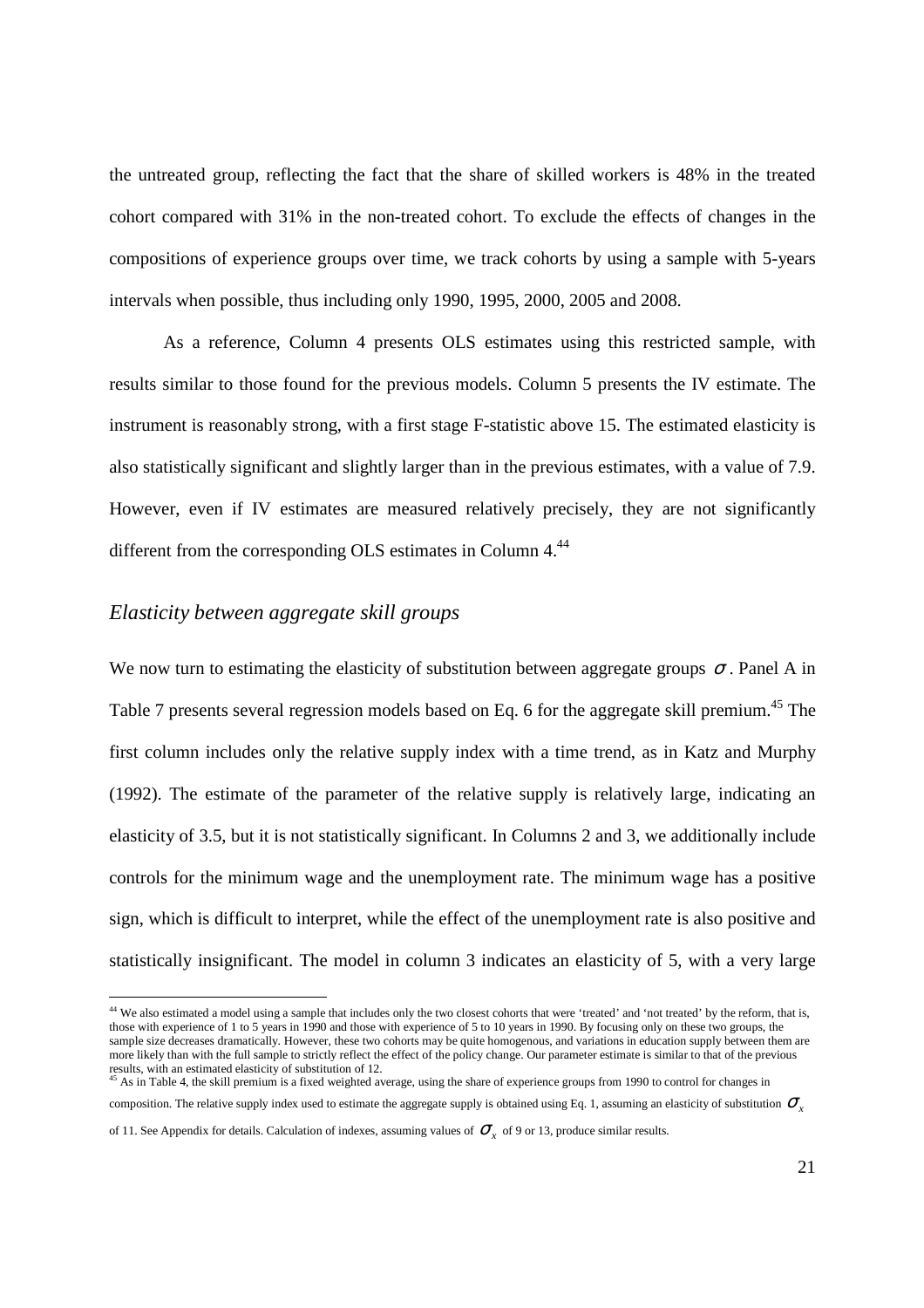standard error. In column 4, we only include the minimum wage in the sample, and find that it is strongly correlated with the skill premium.

The previous parameters are measured very imprecisely and the results tend to differ across models. Thus, it is difficult to draw firm conclusions from these regressions. This result is in large part explained by the fact that all three dependent variables are strongly correlated: the correlation between the trend and the relative supply index is above 0.9, while that between the minimum wage and the relative supply index is above 0.7. This implies that relatively little variation is left in the data with which to distinguish the effect of the minimum wage from that of supply in a model that includes a deterministic time trend. While there is some evidence that the aggregate supply of education has affected the overall skill premium, this simple time series model appears to be unable to disentangle the respective effects of the different factors on the wage structure in the French case.

To further explore the relationship between wage inequality, the minimum wage and labour supply, the lower panels B and C provide regression results using upper- and lower-tail inequality for males from the DADS data, which are available annually after 1973. The effect of relative supply is small and statistically insignificant across all specifications, both for P50P10 and P90P10. In contrast, the results indicate that lower-tail inequality is strongly related to changes in the minimum wage. This is illustrated in Figure 4, which shows the predicted and actual values for P50P10, using the simple bivariate model of column 4 that includes only the minimum wage. The fit is remarkable over the period. Reassuringly, we do not find any effect of the minimum wage in regressions explaining the P90P50 log wage gap. $46$ 

### *How much can be explained by supply and demand mechanisms at the experience*

l

 $46$  See also Verdugo et al. (2012) for a detailed analysis of the relationship between the minimum wage and lower tail inequality.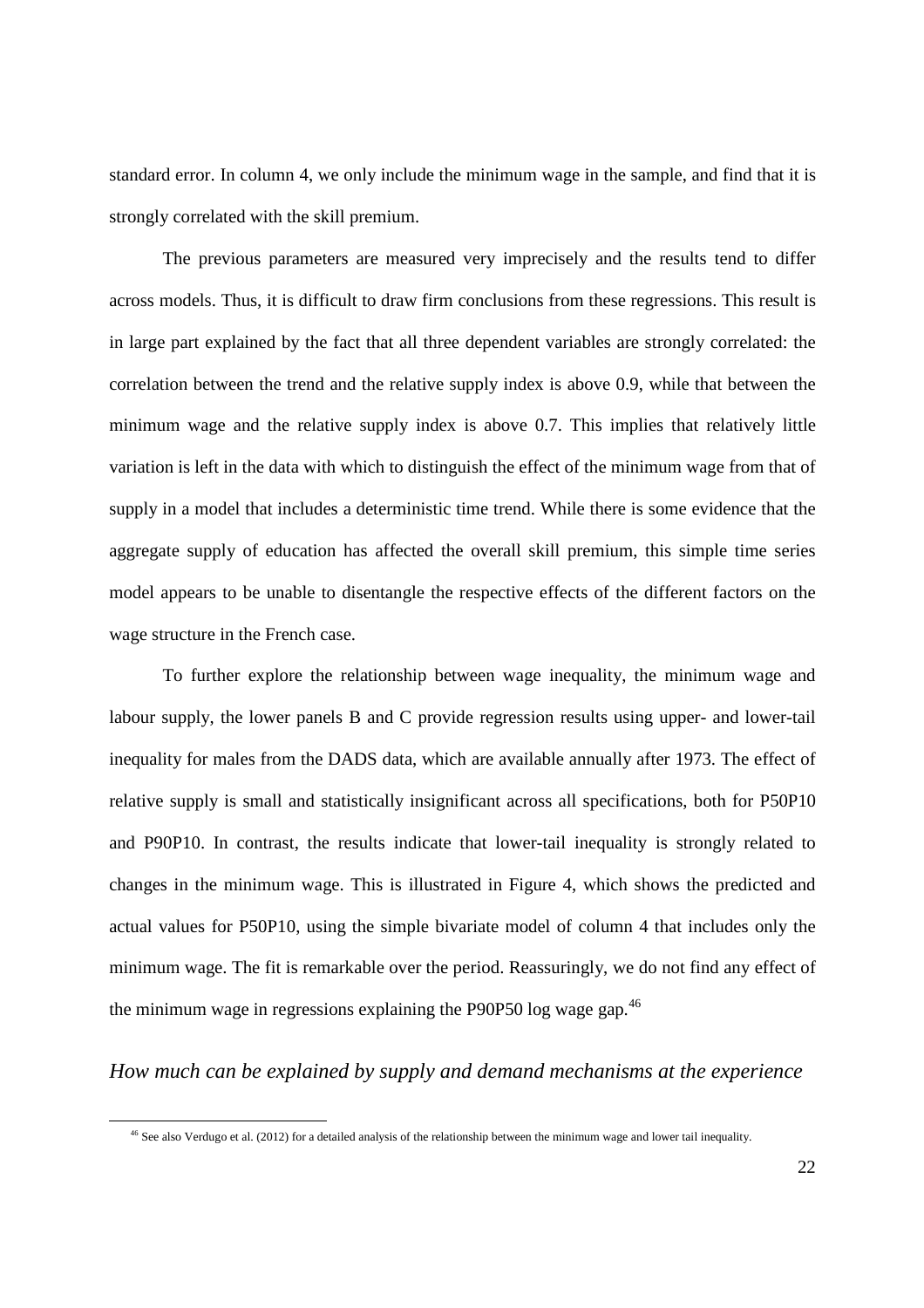### *group level?*

While there is strong evidence that the minimum wage influenced lower tail inequality, the role of the aggregate supply of education is difficult to estimate, using the Katz and Murphy time series model for a period over which both the minimum wage and the level of education are increasing.

In contrast, we found significant evidence that changes in the *experience group* specific skill premium are strongly correlated with changes in supply at the group level. Across OLS specifications, we found values of  $\sigma_x$  between 9 (with the DADS data) and 13 (with the FQP-LFS data), while many specifications produce results close to  $10<sup>47</sup>$  These values are larger than the values of 3.5 and 5, reported for the US by Autor et al. (2008) and Card and Lemieux (2001), respectively, in their preferred specifications, while for the UK, Manacorda et al. (2012) also report an elasticity of 5. The estimated elasticity is nonetheless close to the elasticity of 8.6, obtained for Germany by Brücker and Jahn (2011).<sup>48</sup>

Given that the changes in relative supply in France have been large in recent decades, changes in skill supply at the experience group level nonetheless explain a substantial share of the decline of the skill premium within groups. This is illustrated in the upper panel of Table 8, which decomposes changes in the skill premium into changes explained by the effect of skill supply and a residual.<sup>49</sup> As a reference, we use the lower and upper bounds of our elasticities, 9 and 13, respectively. Assuming an elasticity of substitution of 9, changes in group-specific supply have decreased the skill premium by between 13 and 25 log points, and assuming an elasticity of substitution of 13, such changes have decreased the skill premium by between 9 and

l

<sup>&</sup>lt;sup>47</sup> The range of the estimates does not seem exceptional in the literature: the range of estimates in Card and Lemieux (2001) is also large,

running from 3.77 (Table 3, p. 725) to 9.34 (Table 5, p. 731).

<sup>&</sup>lt;sup>48</sup> As all mentionned papers use OLS estimates, we also focus on OLS results in this section to ensure comparability.

<sup>&</sup>lt;sup>49</sup> The simple decomposition method is formally presented in the Appendix.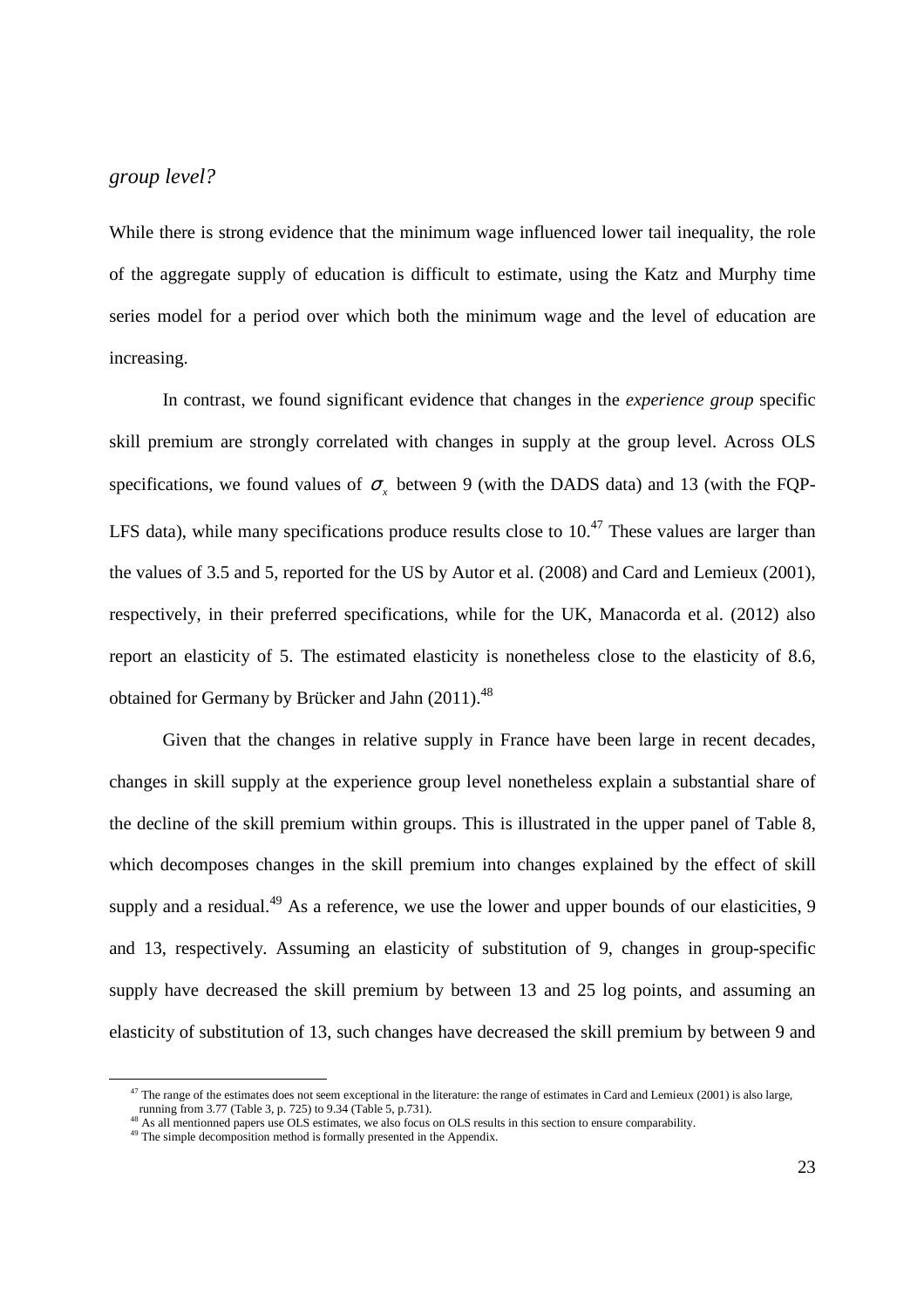17 log points. This implies that changes in supply within experience groups can account for 33% to 50% of the decline in the overall skill premium from 1968 to 2008, depending on the assumed elasticity of substitution.

In Panel B, we investigate the impact of group specific supply on the wage structure. As for the skill premium, we find that between a third and half of changes in upper tail inequality are predicted by changes in supply. In contrast, changes in supply explain very little of the change in lower tail inequality.

### *Limitations of the Results*

The assumptions underlying the derivation of the model above are highly restrictive, and thus the results should be interpreted cautiously. One important limitation is that we cannot isolate the component of changes in wages related to changes in the unobservable abilities of workers within groups. The distribution of unobservables within groups is likely to change as graduation rates rise, as argued convincingly for the US by Carneiro and Lee (2011). Accounting for changes in average worker quality within groups over time would require having one or several credible variables that influence education but not wages, which are difficult to find.

Second, as in Card and Lemieux (2001) and most papers in the literature, we have focused on explaining changes in men's earnings. In addition, we did not investigate the impact of the rise in female labour force participation, which is central to the analysis of Wasmer (2001a). This is clearly a very strong assumption that is only valid if men and women are not substitutes in production. To check the robustness of the results, we have estimated models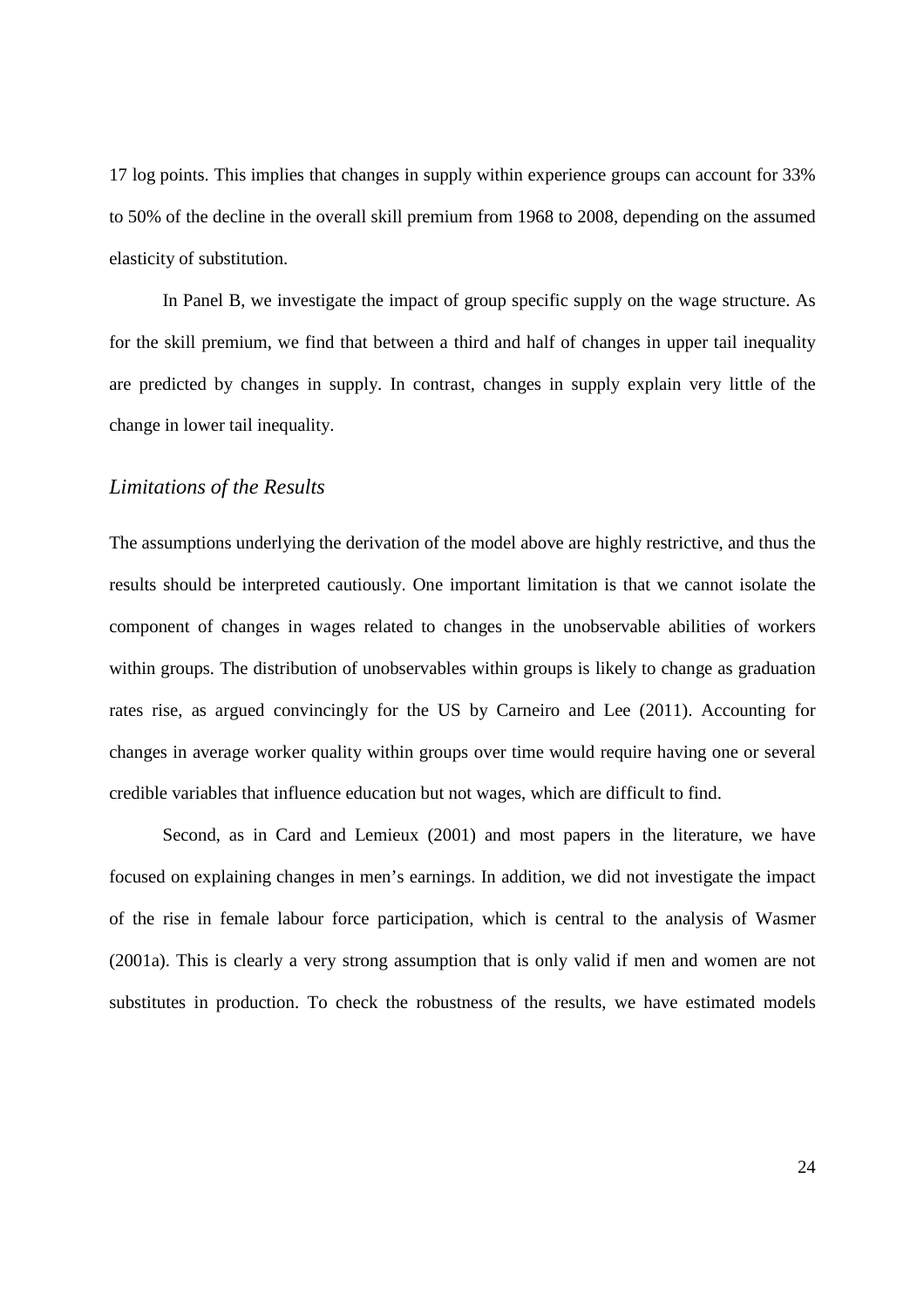including women in both the supply and the skill premium measures.<sup>50</sup> The results are virtually unchanged and are available upon request.

### **V) Conclusion**

l

In this paper, we have documented the evolution of the wage structure in France in recent decades. We have shown that, unlike the US, Germany and the UK, wage inequality did not increase in France, not only at the bottom of the wage distribution but also at the top, between the median and ninth decile, where the minimum wage is less likely to play a significant role. We found that these changes are not explained by composition effects, such as the decline in labour force participation of low-skilled workers, but reflect a decline in the wage premium of skilled workers. Using a model with imperfect substitution between experience groups, we have shown that the substantial increase in the educational attainment of the labour force can explain between a third and half of the observed decline in the skill premium within experience groups. The strong negative covariation between changes in the skill premium and the relative supply of skills within experience groups suggests that supply shifts rather than purely institutional factors such as the minimum wage explain a substantial share of the decline in upper tail inequality.

An important limitation of the present analysis must be emphasised. In the words of Goldin and Katz (2008, p.85), despite the relatively low level of wage inequality in France, "inequality anxieties" in France are remarkably high. According to Maurin (2009) and Algan and Cahuc (2007), a large part of current economic anxieties relates to risks of unemployment and long-term unemployment, which have increased dramatically since the beginning of the 1970s. This suggests that the level of wage dispersion might not currently be the most important dimension of inequality in the French labour market. An interesting direction for future work

<sup>&</sup>lt;sup>50</sup> Implicitly, this amounts to assuming that men and women are perfect substitutes within education and potential experience groups.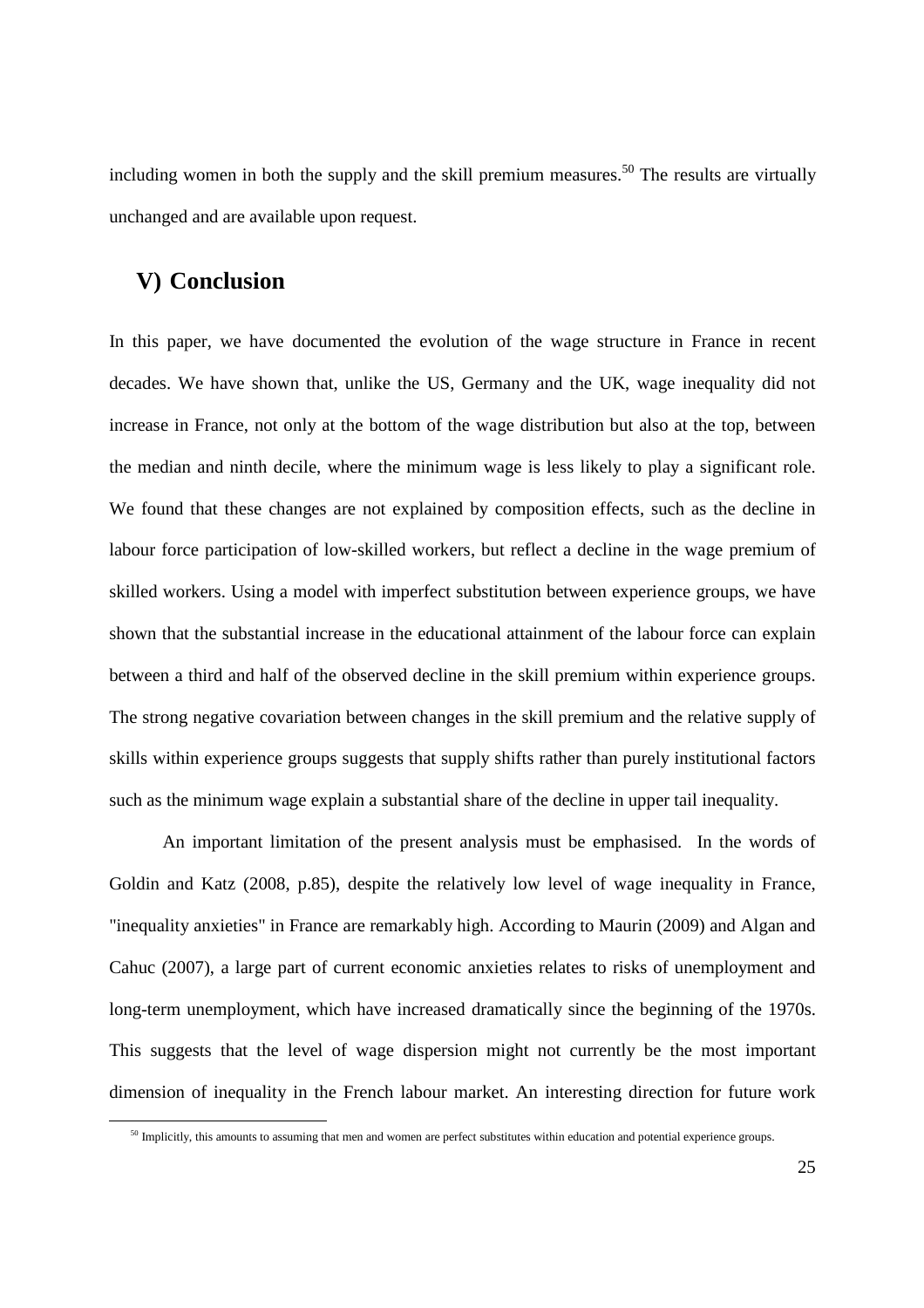might thus be to investigate how the distribution of unemployment risks across workers has shifted in recent decades.

# **Appendix**

### *Construction of the wage data:*

*FQP/LFS:* In the LFS, salaries relate to the previous monthly earnings (usually March), while FQP respondents are asked to report their exact payroll earnings the year prior to the survey and the number of months of work corresponding to those earnings, with a breakdown into months of full-time and part-time work. For the FQP, we include in our sample respondents declaring that they worked full-time during the whole year; we divide their annual earnings by twelve to obtain a monthly wage. We follow the rest of the literature by removing observations with implausibly low wages that are likely to be measurement errors in both FQP and LFS. We eliminate individuals working full-time whose salary is below the minimum wage minus 20%. In practice, this means removing up to 3% of individual annual observations over the period. To obtain a real wage, we use the consumer price index to deflate wages in 1998 Euros. Sampling weights are used in all calculations. Our final sample contains on average approximately 50000 annual individual observations from 1990 until 2002 and approximately 30 000 for the new LFS. For the FQP, the number of observations is 18 500 for 1970, 21600 for 1977 and 20500 for 1985.

*Construction of the Hourly Wage Series with LFS:* For the LFS series from 1990 to 2002, we use the variable HH which contains the "*usual number of hours worked per week*". This variable has on average 8% of missing values each year when a wage is observed. When HH is missing, we use the median number of hours from the categorical variable DU which contains the "usual number of hours worked" in 4 groups and has no missing values. For the redesigned LFS from 2003 to 2008, we use the variable HHC which contains "the average number of hours per week in the main job". There are only 3% of missing values. To deal with these missing values, we use the categorical variable DUHAB which reports the "usual number of hours worked".

*DADS-EDP data:* For each individual, we retain only full-time job spells. We sum the wages and number of days for each job spell. The data are trimmed on both sides to eliminate individuals with wages below the first percentile and above the 99th percentile. In both DADS-EDP and LFS-FQP, wages are reported before income taxes are deducted.

#### *Definition of education, skill groups and experience:*

*Education:* In Table 1, we start with four basic education groups: primary schooling, secondary schooling, high-school graduates and university graduates. By *primary schooling* level, we denote those reporting only basic levels of education; by *secondary schooling*, we denote those who completed at least three years of study after primary school. We call students who passed a national examination, the baccalaureate, *high school graduates*. Entrance to higher education is restricted to those who have passed this national examination. *University graduates* are those with at least two years of study at the post-high-school level.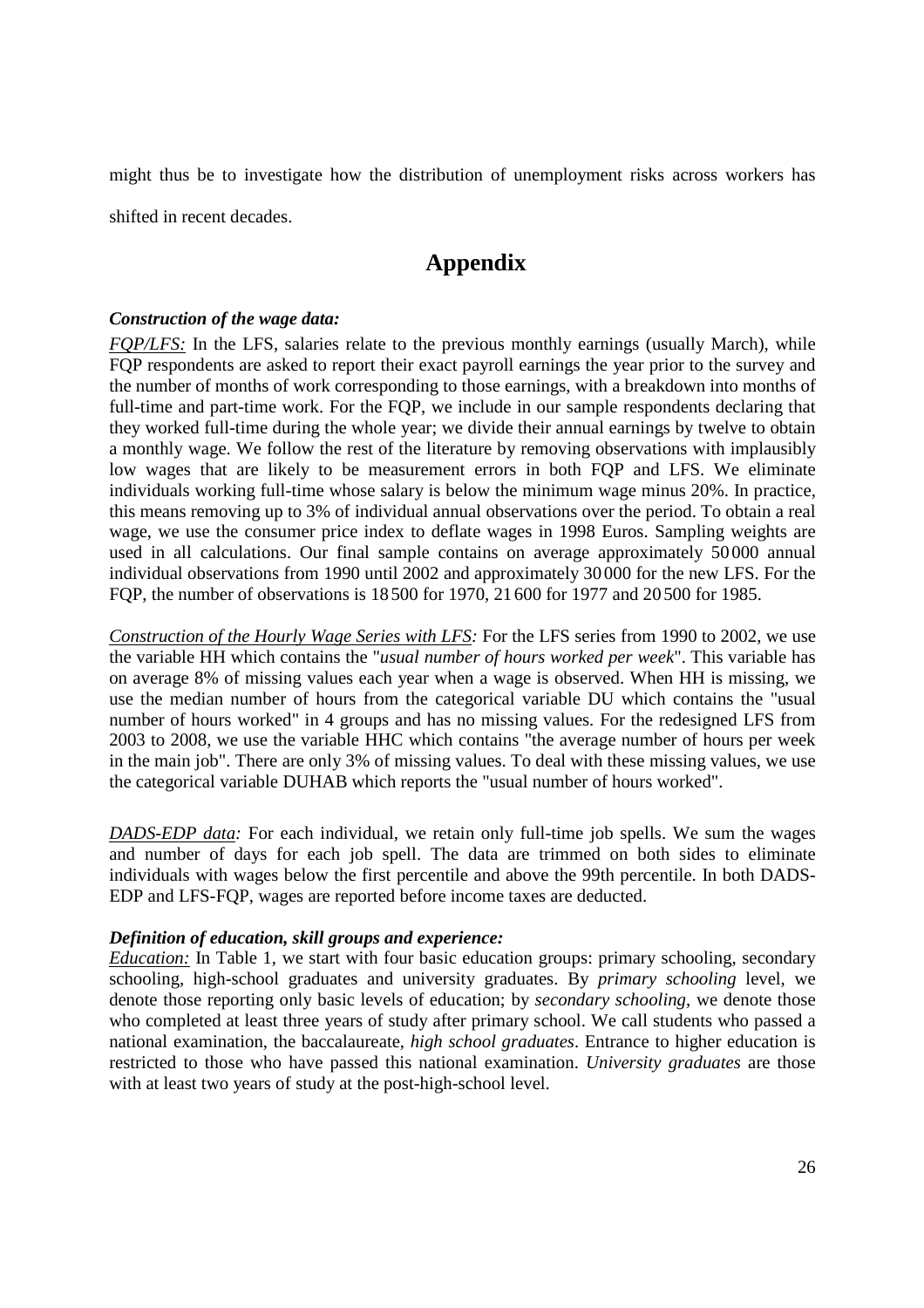*Potential Experience:* Labour market experience is measured as the age of the individual minus the reported age of entry into the labour force. For individuals for whom this value is missing (approximately 9%), we assume that those with primary, secondary, high school, and college education enter the labour market at 15, 16, 19, and 22 years of age, respectively. We restrict the analysis to individuals with between 1 and 40 years of labour market experience. For each education level, we group individuals into 8 different 5-year experience groups: 1-5, 6-10, 11-15, 16-20, 21-25, 25-30, 31-35, 35-40. In the DADS-EDP data, age of entry in the labour market is not available, so we impute the age of entry in the labour force, using diploma dates and the previously described rule.

*Skilled/Unskilled workers (Table 4, columns 1-3)*: Skilled workers are defined by pooling workers who are either high school or university graduates. Unskilled workers are workers with a below high school level of education.

*Calculation of the fixed-weight overall skill premium:* We first calculate differences in average wages between skilled and unskilled workers within experience groups. To control for changes in the composition of the labour force across experience groups, the skill premium is obtained as the weighted average of experience specific skill premia. We obtain fixed weights by using the shares of experience groups in 1990. We follow a similar procedure for the median skill premium, using instead differences in median wages.

*Construction of the skill premium at the experience group level used as a dependent variable in tables 5 and 6:* The skill premium is the difference between the average wage of skilled and unskilled workers except when otherwise indicated.

*Construction of the supply index:* At the experience group level, the supply index is the log of the ratio between the number of workers in the labour force in the cell in the skilled and the unskilled group. The data come from FQP and the LFS. The aggregate supply index is calculated using Eq. 1 for each skill group. We use estimates of  $\alpha_d$  obtained from Eq. 5, estimated with an elasticity  $\sigma_x$  of 11. To estimate  $N_{di}$ , we use the number of workers in the labour force in a particular experience group *j* in skill group *d*.

*Age group (Table 5, column 3):* We restrict the sample to ages 21-55 and use 7 different 5-year age groups: 21-25, 26-30, 31-35, 36-40, 41-45, 46-50, 51-55.

### *Instruments (Table 6):*

*Construction of the instrument based on policy change (Table 6, column 5):* The instrument is a dummy variable indicating whether an education or experience group in a given year entered the labour market after 1985 interacted with a trend. In 1990, this group includes workers with experience of less than 5 years; in 1995: less than 10 years; in 2000: less than 15 years; in 2005: less than 20 years; and in 2008: less than 20 years.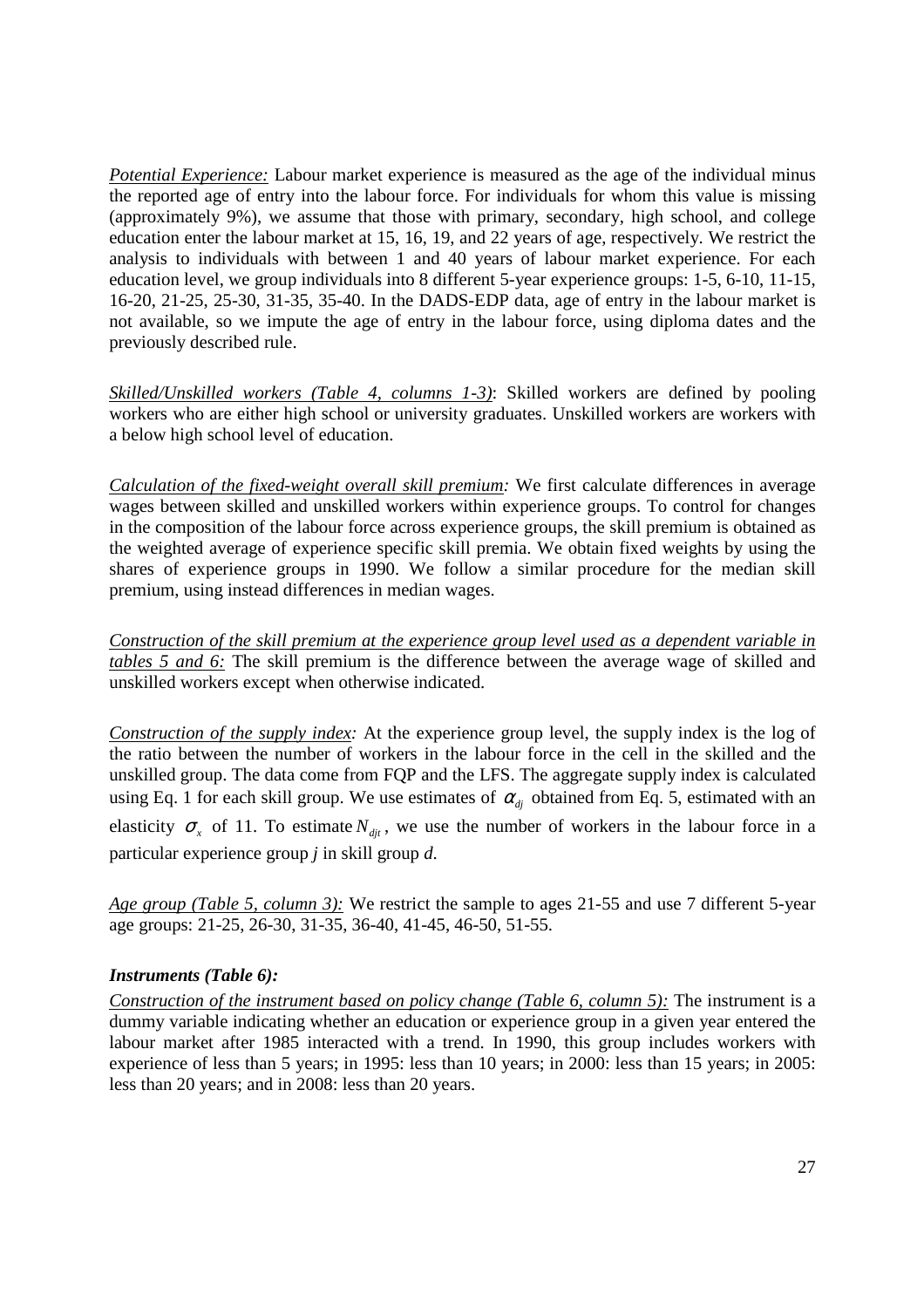#### *Decomposition (Table 7):*

We use a standard decomposition approach (see Firpo et al. (2009)). Denote  $S_{it} = \ln(W_{Hi}/W_{Li}$ as the skill premium and  $L_{j_t} = \ln(N_{Hjt} / N_{Ljt})$  as the relative skill supply of group *j*. Let  $S_{j_t}(L_{j_t})$ be the skill premium observed in period *t* if the supply of education corresponds to that of period *t'*. By definition, when  $t = t'$ ,  $S_{it}(L_{it'})$  is the observed skill premium. In our model,  $S_{i} (L_{i} )$  is given by Eq. 4. The observed change in the skill premium between 1969 and 2008 can be decomposed by:

 $S_{j08}(L_{j08}) - S_{j69}(L_{j69}) = (S_{j08}(L_{j08}) - S_{j08}(L_{j69})) + (S_{j08}(L_{j69}) - S_{j69}(L_{j69}))$ 

where  $S_{08}(L_{69})$  is the counterfactual skill premium that would have been observed, had all other factors, except group specific supply, remained the same. The first term in parenthesis is the part of the change explained by change in supply, while the second term is the residual. By applying Eq. 4, under the simplifying assumption that changes in  $\gamma$  related to changes in specific group supply are negligible, the first term is simply  $(1/\sigma_x)(S_{68} - S_{08})$ .

For changes in the wage distribution, we follow a similar procedure of applying the previous change to the skill premium within each experience group in the wage distribution of 2008. The explained part is the difference between the observed and the counterfactual distribution in 2008, given the supply of 1969, that we estimate using the elasticity and the change in supply for each experience group.

### **References**

- Abowd, John M., Francis Kramarz and David N. Margolis (1999), 'High wage workers and high wage firms', *Econometrica* **67**(2), 251–334.
- Acemoglu, Daron (1999), 'Changes in unemployment and wage inequality: An alternative theory and some evidence', *American Economic Review* **89**(5), 1259–1278.
- Afsa, Cedric, Pierre Biscourp and Pascale Pollet (2003), 'La baisse de la duree du travail entre 1995 et 2001', *Insee Premiere* **881**.
- Algan, Yann and Pierre Cahuc (2007), *La société de défiance: comment le modèle social français s'autodétruit*, Éditions Rue d'Ulm.
- Amar, Michel (2010), 'Les très hauts salaires du secteur privé', *Insee première* **1288**, 4.
- Amar, Michel, Adeline Baudrey and Corrine Prost (2011), 'Les evolutions de l'emploi et des salaires depuis 1990', *Emploi et salaires, Editions 2011* .
- Autor, David H., Lawrence F. Katz and Melissa S. Kearney (2008), 'Trends in u.s. wage inequality: Revising the revisionists', *Review of Economics and Statistics* **90**(2), 300–323.
- Blau, Francine and Lawrence Kahn (1996), 'International differences in male wage inequality: Institutions versus market forces', *Journal of Political Economy* **104**(4), 791–836.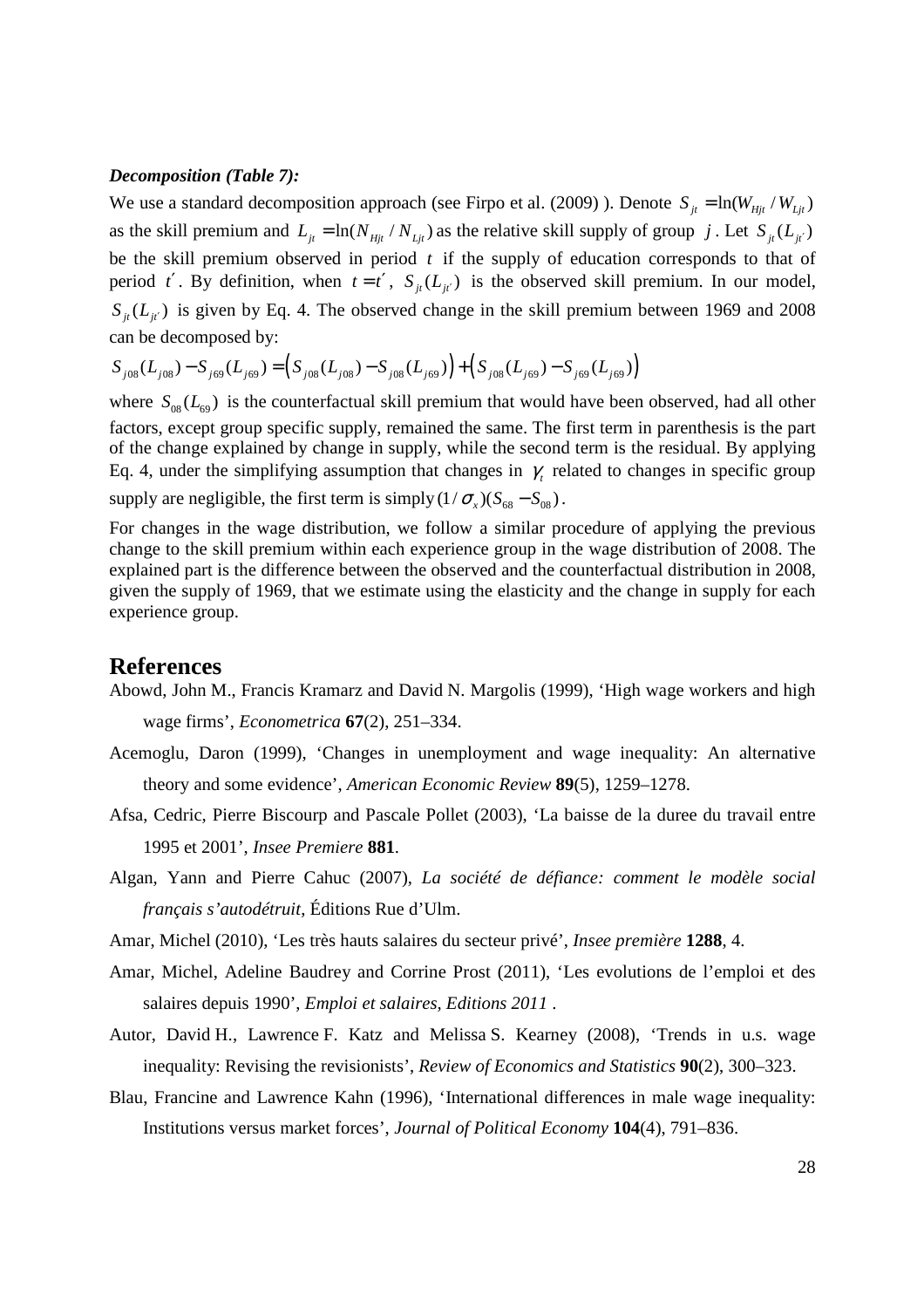- Borjas, George J. (2013), The slowdown in the economic assimilation of immigrants: Aging and cohort effects revisited again, Working Paper 19116, National Bureau of Economic Research.
- Brücker, Herbert and Elke J Jahn (2011), 'Migration and wage-setting: Reassessing the labor market effects of migration\*', *The Scandinavian Journal of Economics* **113**(2), 286–317.
- Buchinsky, Mosche, Gary S Fields, Denis Fougère and Francis Kramarz (2003), Francs or ranks? earnings mobility in france, 1967-1999, CEPR Discussion Papers 3937, C.E.P.R. Discussion Papers.
- Card, David, Francis Kramarz and Thomas Lemieux (1999), 'Changes in the relative structure of wages and employment: A comparison of the united states, canada, and france', *Canadian Journal of Economics* **32**(4), 843–877.
- Card, David and John E. DiNardo (2002), 'Skill-biased technological change and rising wage inequality: Some problems and puzzles', *Journal of Labor Economics* **20**(4), 733–783.
- Card, David and Thomas Lemieux (2001), 'Can falling supply explain the rising return to college for younger men? a cohort-based analysis', *The Quarterly Journal of Economics* **116**(2), 705–746.
- Carneiro, Pedro and Sokbae (Simon) Lee (2011), 'Trends in quality-adjusted skill premia in the united states, 1960-2000', *American Economic Review* **101**(6), 2309–49.
- Carrasco, Raquel, Juan F. Jimeno and A. Carolina Ortega (2012), Declining returns to skill and the distribution of wages : Spain 1995-2006, Economics Working Papers we1231, Universidad Carlos III, Departamento de Economía.
- Cette, Gilbert, Valérie Chouard and Gregory Verdugo (2013), 'Minimum wage and the average wage in France: a circular relationship?', *Economics Bulletin* **33**(3), 1832–1839.
- Charnoz, Pauline, Elise Coudin and Mathilde Gaini (2011), Changes in the french wage distribution 1976-2004: Inequalities within and between education and experience groups, Working Papers 2011-23, Centre de Recherche en Economie et Statistique.
- Charnoz, Pauline, Elise Coudin and Mathilde Gaini (2013), *Une diminution des disparités salariales en France entre 1967 et 2009*, Insee Références - Édition 2013, Emploi et salaires.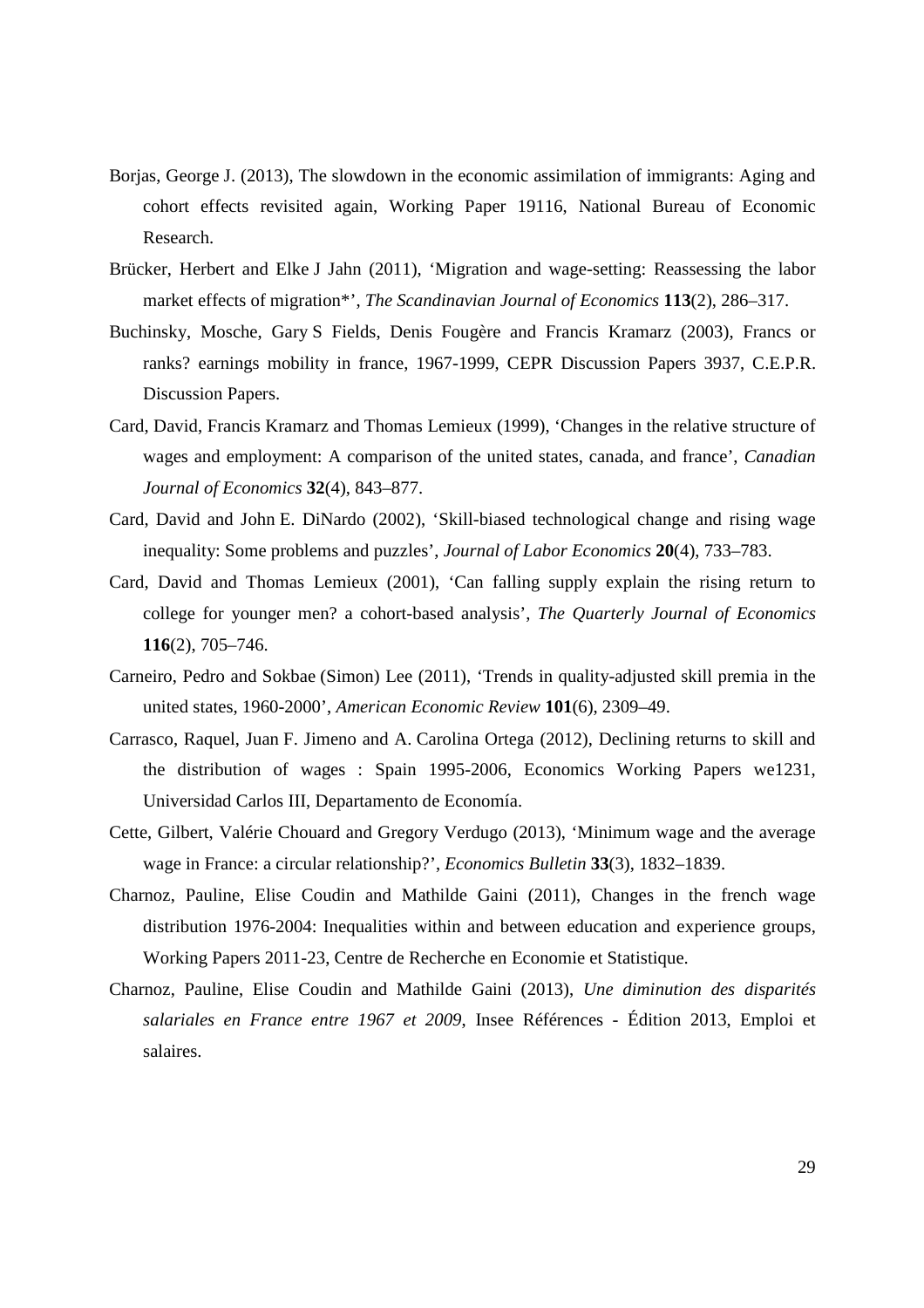- DiNardo, John, Nicole M. Fortin and Thomas Lemieux (1996), 'Labor market institutions and the distribution of wages, 1973-1992: A semiparametric approach', *Econometrica* **64**(5), 1001–44.
- Dustmann, Christian, Johannes Ludsteck and Uta Schönberg (2009), 'Revisiting the german wage structure', *The Quarterly Journal of Economics* **124**(2), 843–881.
- Estrade, Marc-Antoine and Claude Minni (1996), 'La hausse du niveau de formation: la durée des études a doublé en cinquante ans.', *Insee Première* **488**.
- Firpo, Sergio, Nicole M. Fortin and Thomas Lemieux (2009), 'Unconditional quantile regressions', *Econometrica* **77**(3), 953–973.
- Glenn, Norval D (1976), 'Cohort analysts' futile quest: Statistical attempts to separate age, period and cohort effects', *American sociological review* **41**(5), 900–904.
- Godechot, O. (2012), 'Is finance responsible for the rise in wage inequality in france?', *Socio-Economic Review* **10**(3), 447–470.
- Goldin, Claudia D. and Lawrence F. Katz (2008), *The race between education and technology*, Harvard University Press.
- Goldin, Claudia and Robert A. Margo (1992), 'The great compression: The wage structure in the united states at mid-century', *The Quarterly Journal of Economics* **107**(1), 1–34.
- Goos, Maarten and Alan Manning (2007), 'Lousy and lovely jobs: The rising polarization of work in britain', *The Review of Economics and Statistics* **89**(1), 118–133.
- Gosling, Amanda, Stephen Machin and Costas Meghir (1994), 'What has happened to men's wages since the mid-1960s?', *Fiscal Studies* **15**(4), 63–87.
- Gosling, Amanda, Stephen Machin and Costas Meghir (2000), 'The changing distribution of male wages in the u.k', *Review of Economic Studies* **67**(4), 635–66.
- Goux, Dominique and Éric Maurin (2000), 'The decline in demand for unskilled labor: An empirical analysis method and its application to france', *The Review of Economics and Statistics* **82**(4), 596–607.
- Grenet, J. (2013), 'Is it enough to increase compulsory education to raise earnings? evidence from french and british compulsory schooling laws', *Scandinavian Journal of Economics* .
- Gurgand, Marc and Éric Maurin (2006), 'Démocratisation de l'enseignement secondaire et inégalités salariales en France', *Annales Histoire Sciences Sociales* **61**(4), 845.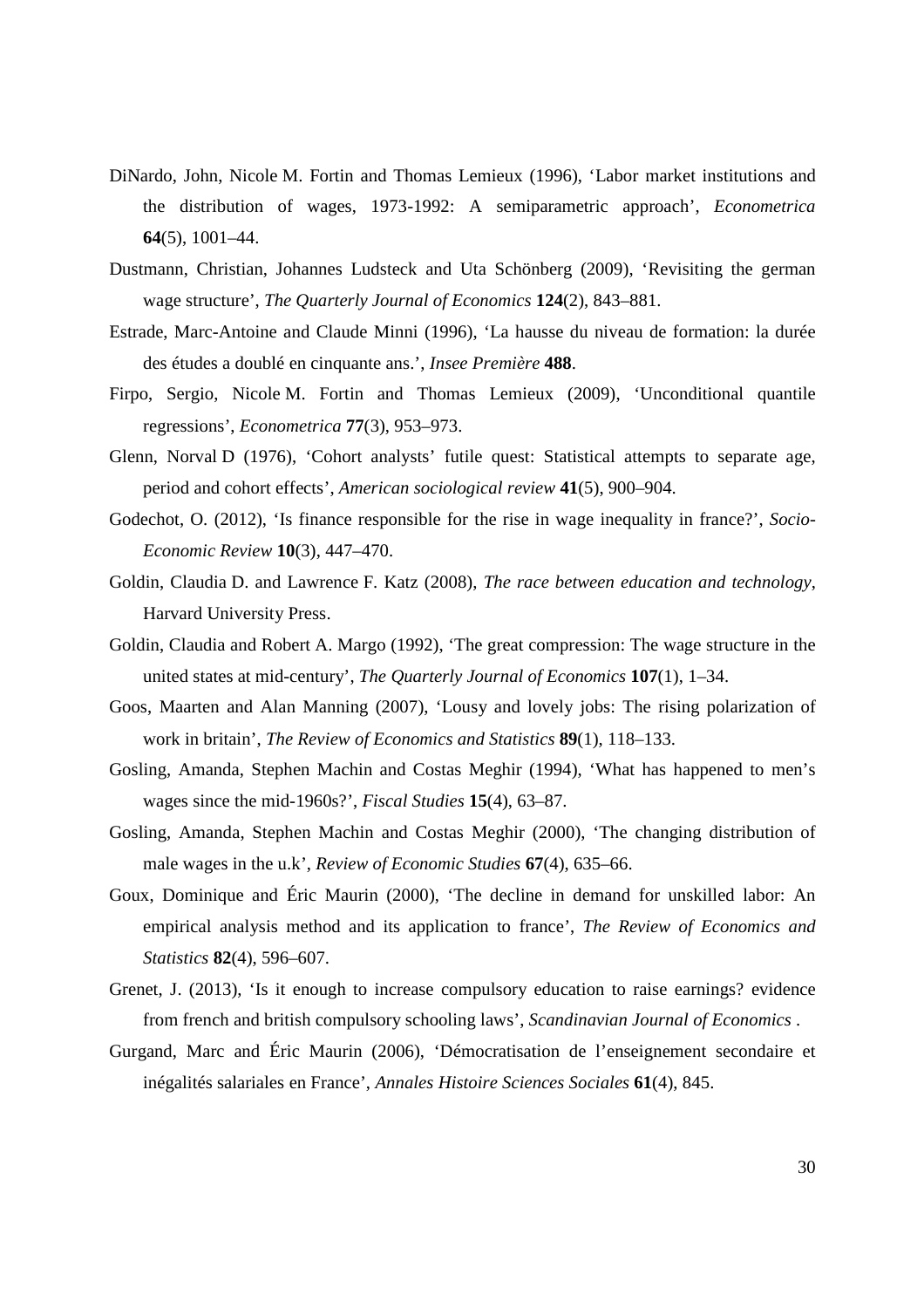- Jeong, Hyeok, Yong Kim and Iourii Manovskii (2012), 'The price of experience', *KDI School of Pub Policy & Management Paper* (12-09).
- Juhn, Chinhui, Kevin M. Murphy and Brooks Pierce (1993), 'Wage inequality and the rise in returns to skill', *Journal of Political Economy* **101**(3), 410–42.
- Katz, Lawrence F. and Kevin M. Murphy (1992), 'Changes in relative wages, 1963-1987: Supply and demand factors', *The Quarterly Journal of Economics* **107**(1), 35–78.
- Kramarz, Francis and Thomas Philippon (2001), 'The impact of differential payroll tax subsidies on minimum wage employment', *Journal of Public Economics* **82**(1), 115–146.
- Landais, C. (2007), 'Les hauts revenus en France (1998-2006): une explosion des inégalités', *Working Paper, Paris School of Economics. Paris* .
- Lemieux, Thomas (2006), 'Increasing residual wage inequality: Composition effects, noisy data, or rising demand for skill?', *American Economic Review* **96**(3), 461–498.
- Machin, Stephen and John Van Reenen (2007), Changes in wage inequality. Centre for Economic Performance, London School of Economics and Political Science.
- Magnac, Thierry and David Thesmar (2002), 'Analyse économique des politiques éducatives: l'augmentation de la scolarisation en France de 1982 à 1993', *Annales d'économie et de statistique* pp. 1–33.
- Manacorda, Marco, Alan Manning and Jonathan Wadsworth (2012), 'The impact of immigration on the structure of wages: Theory and evidence from britain', *Journal of the European Economic Association* **10**(1), 120–151.
- Maurin, E. and S. McNally (2008), 'Vive la révolution! long-term educational returns of 1968 to the angry students', *Journal of Labor Economics* **26**(1), 1–33.
- Maurin, Éric (2007), *La nouvelle question scolaire*, Seuil.
- Maurin, Éric (2009), *La peur du déclassement: une sociologie des récessions*, Seuil.
- Neal, Derek and William R. Johnson (1996), 'The role of premarket factors in black-white wage differences', *Journal of Political Economy* **104**(5), 869–95.
- Olivetti, Claudia and Barbara Petrongolo (2008), 'Unequal pay or unequal employment? a crosscountry analysis of gender gaps', *Journal of Labor Economics* **26**(4), 621–654.
- Piketty, Thomas (2001), *Les hauts revenus en France au 20éme siécle*, Grasset.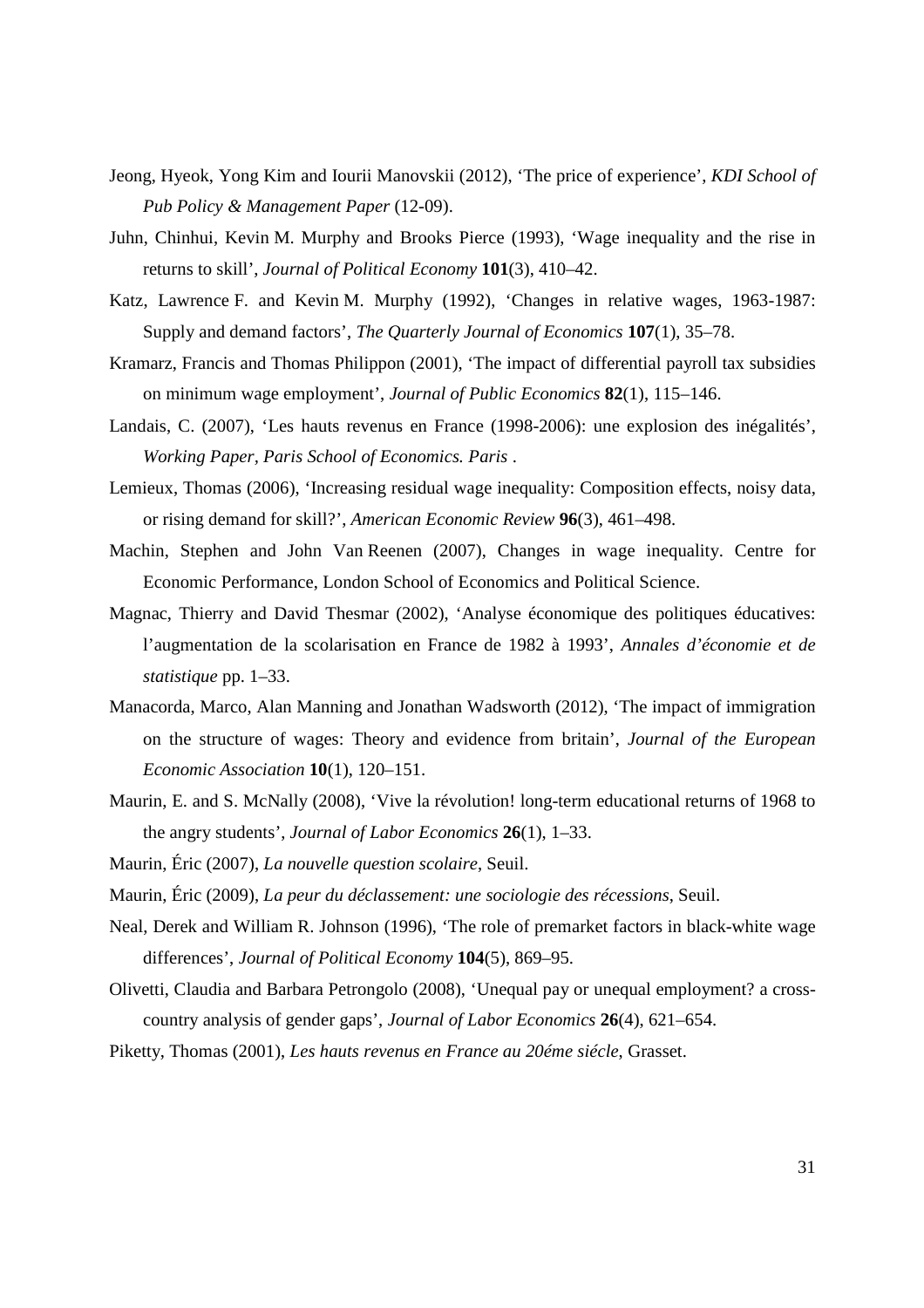- Verdugo, Gregory, Henri Fraisse and Guillaume Horny (2012), 'Évolution des Inégalites Salariales en France: le Rôle des Effets de Composition', *Revue Économique* **63**(6), 1081– 1112.
- Vitry, Daniel (2010), Repères et références statistiques sur les enseignements la formation et la recherche, Technical Report RESR2009, Ministère de l'Éducation nationale et le ministére de l'Enseignement supérieur et de la Recherche, Paris.
- Walker, Ian and Yu Zhu (2008), 'The college wage premium and the expansion of higher education in the uk', *Scandinavian Journal of Economics* **110**(4), 695–709.
- Wasmer, Etienne (2001*a*), Between-group competition in the labor market and the rising returns to skill: Us and france 1964-2000, IZA Discussion Papers 292, Institute for the Study of Labor (IZA).
- Wasmer, Etienne (2001*b*), 'Measuring human capital in the labor market: The supply of experience in 8 oecd countries', *European Economic Review* **45**(4-6), 861–874.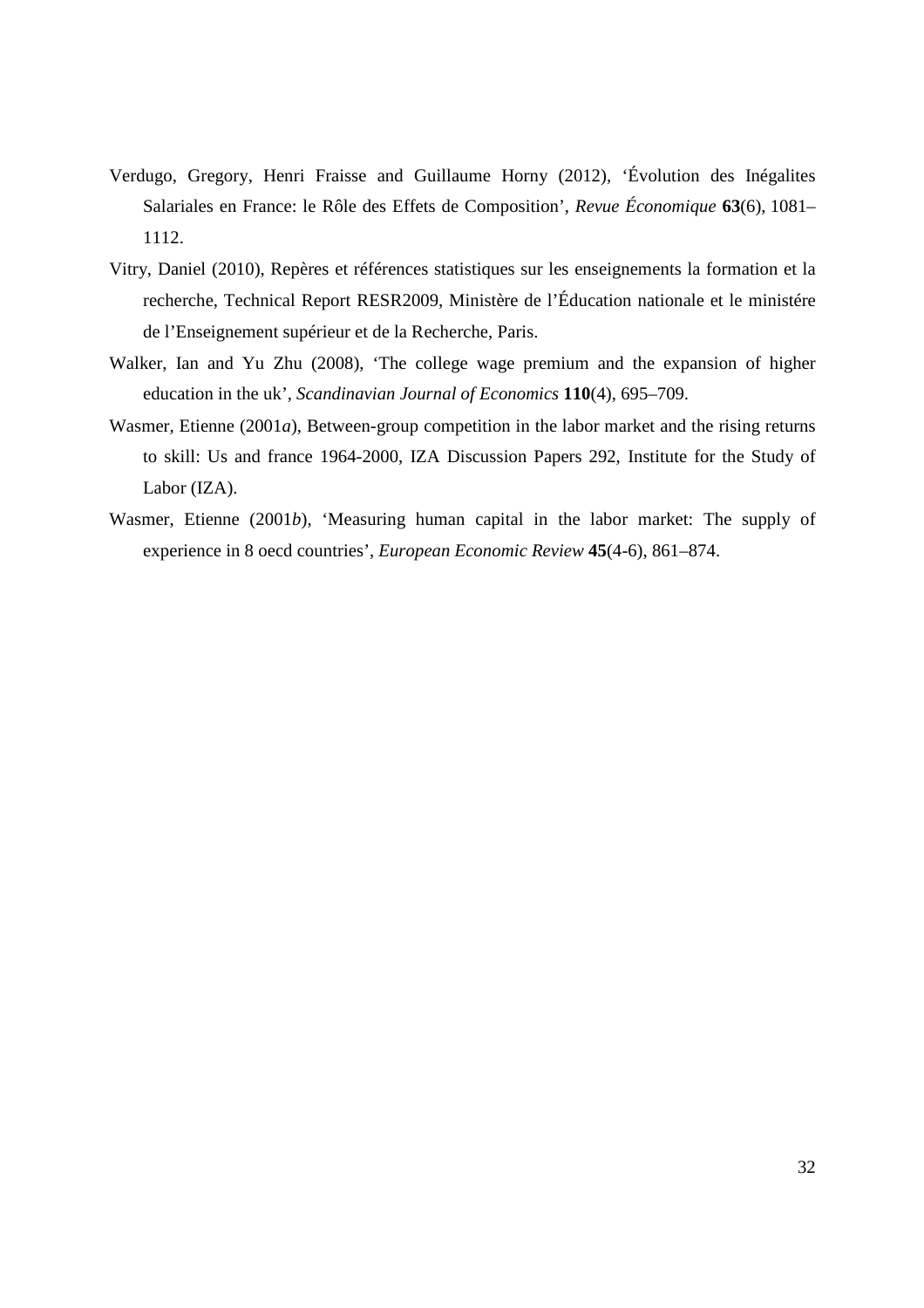

 Figure 1: Relative Supply of Skilled Labor for 26-30 year Old Men: France versus the US and the UK

Source: For the US and the UK, the figure represents the log of the number of university equivalent workers over high-school equivalents workers from Card and Lemieux (2001, p. 723). For France, the figure represents the log of the number of university or high-school graduates over the number of workers with education inferior to high-school. The figures are normalized to zero in the base year for each country. The sample is restricted to male workers aged 26-30 years old.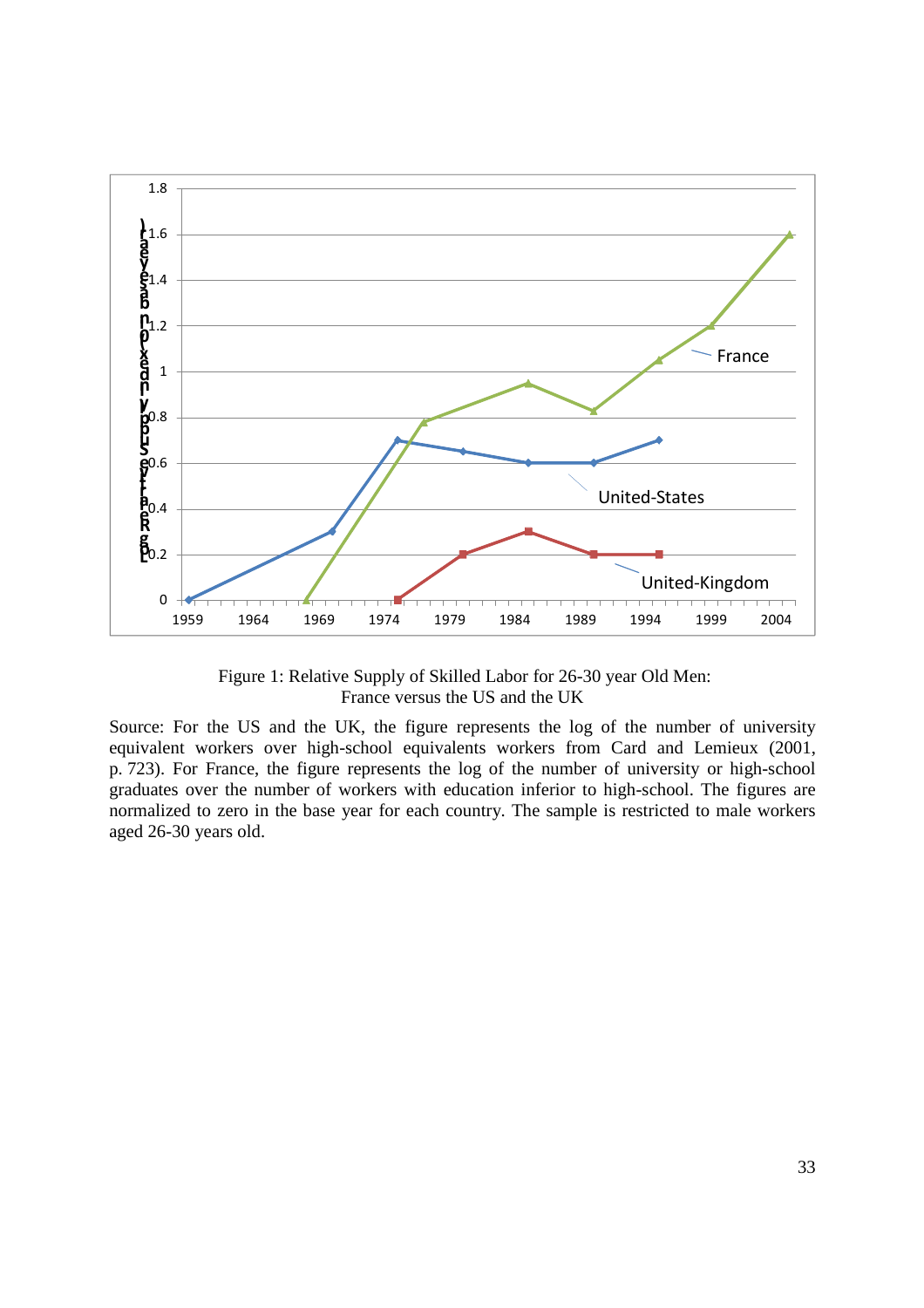

Figure 2: Upper and Lower Tail Wage Inequality, 1950-2008,

*Source:* DADS data 1950-2008 from published tabulations of the French Statistical Institute. The figure depicts the P90-P50 and the P50-P10 log wage gap of monthly wages for male working full-time full-year.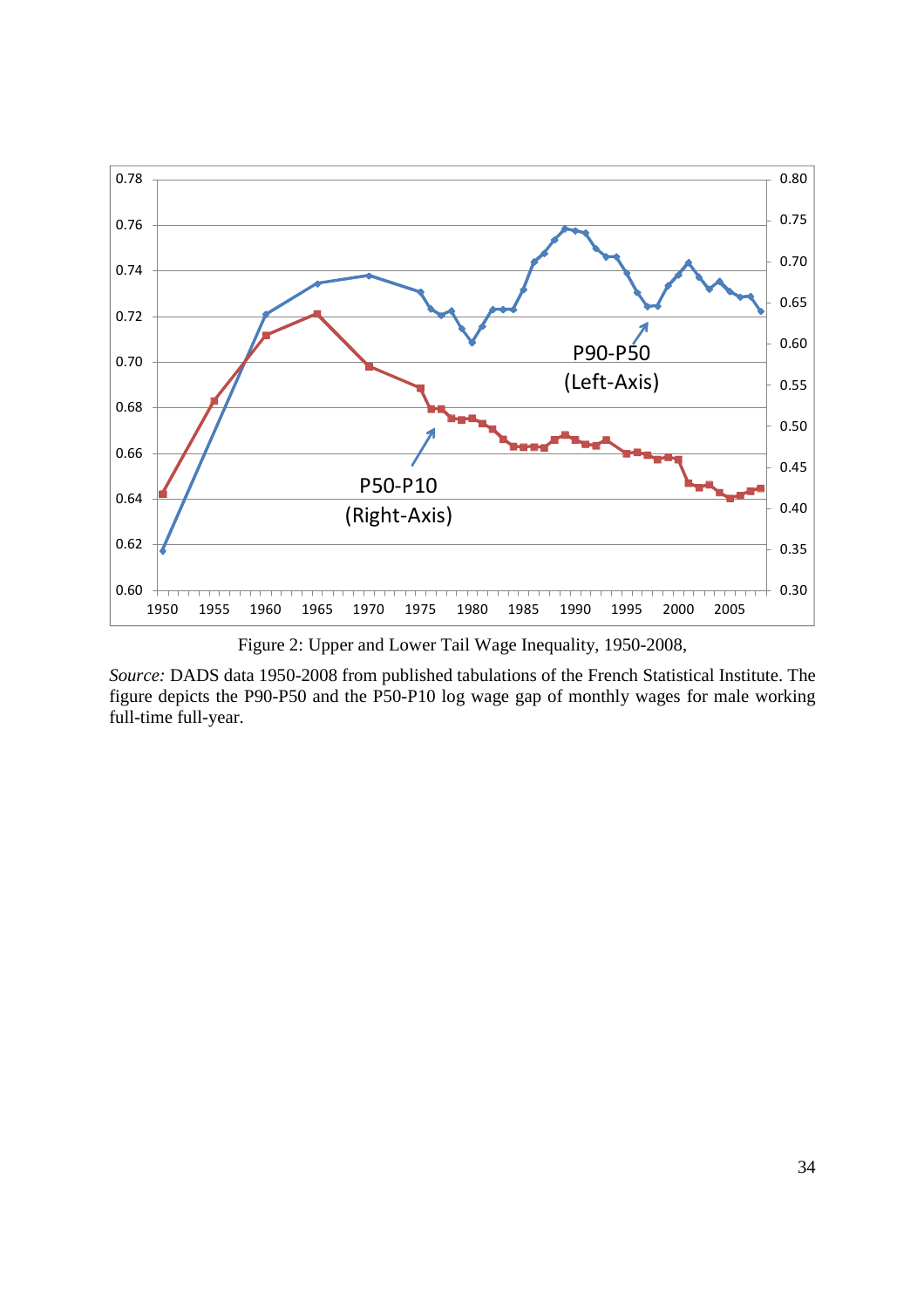

Figure 3: Skill Premium and Relative Supply of Skilled Workers per Experience Groups

*Source and Notes:* FQP-LFS 1969-2008. Each graph represents the log of the relative monthly wages and the relative supply of skilled workers for the indicated potential experience groups. Skilled workers are those with a university or high-school degree while unskilled workers have a level of education inferior to high-school. The relative wage is the difference between average log monthly wages in the skilled and unskilled group. The relative supply is the logarithm of the ratio of the number of individuals in the two skill groups.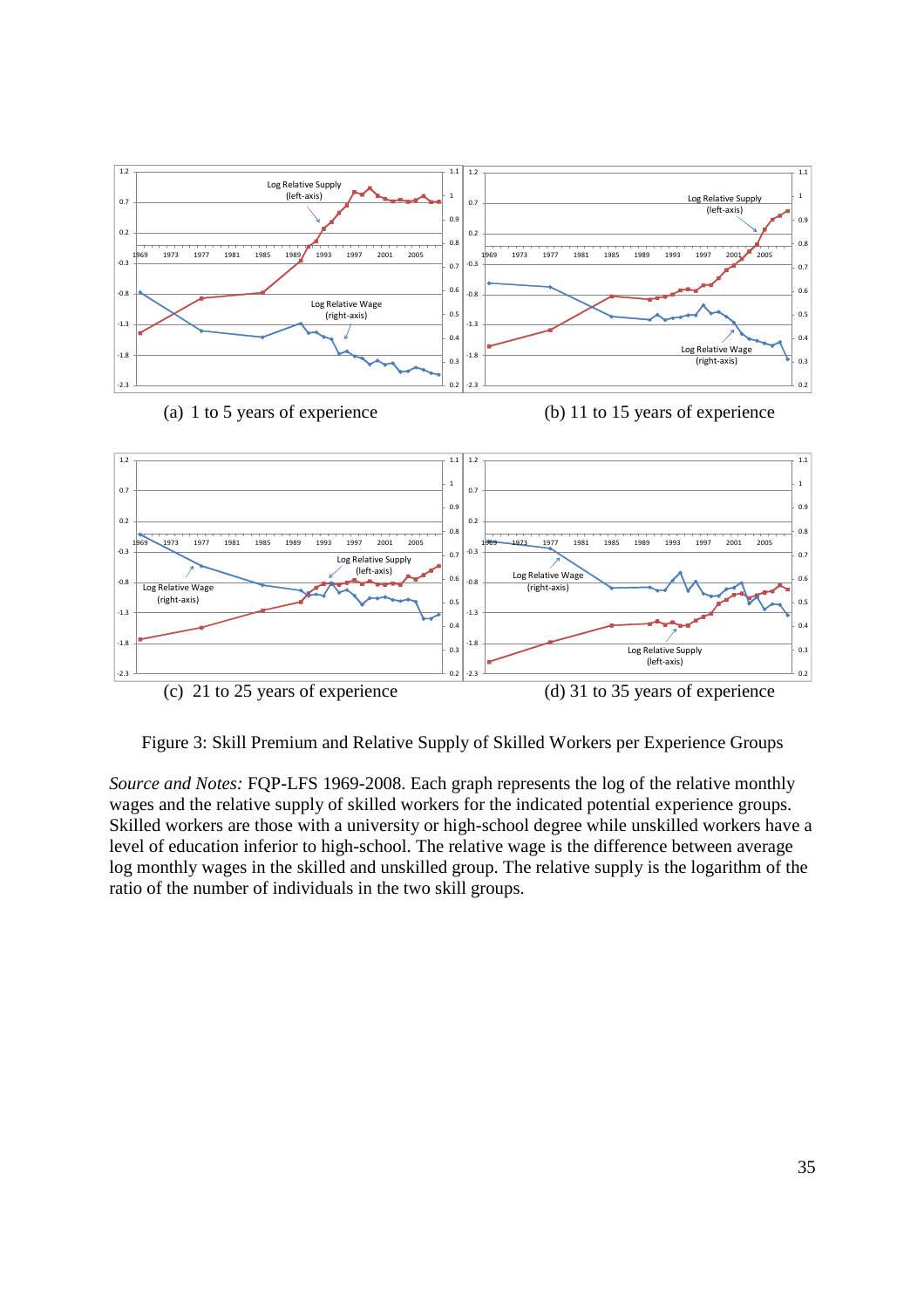

Figure 4: Observed and Predicted P50P10 log wage gap

*Note:* The figure depicts the P50P10 log wage gap from DADS. The figure also includes the predicted value of the P50P10 from a bivariate model using the minimum wage as a predictor (Table 7, column 4).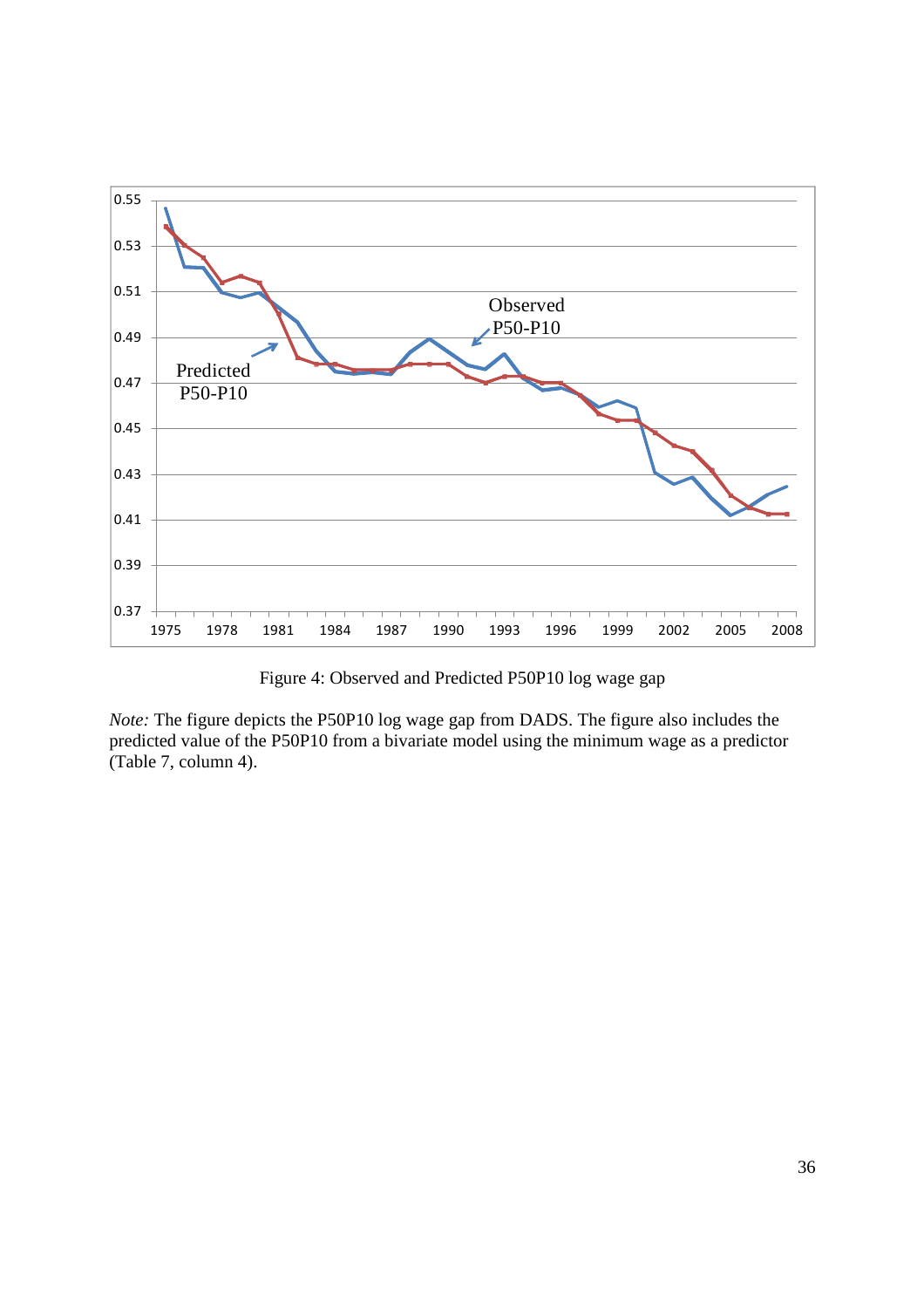| A. Labour Market          |                                                    |      |      |                                 |      |                |  |  |
|---------------------------|----------------------------------------------------|------|------|---------------------------------|------|----------------|--|--|
|                           | 1962                                               | 1970 | 1980 | 1990                            | 2000 | 2008           |  |  |
|                           | Labour Force Participation Rate by Age             |      |      |                                 |      |                |  |  |
| less 25                   | 62.7                                               | 69.7 | 66.7 | 52                              | 47.4 | 55.3           |  |  |
| $25 - 55$                 | 95.1                                               | 96.9 | 96.4 | 95.3                            | 94.1 | 94.4           |  |  |
| more than 55              | 74.5                                               | 74.1 | 65.4 | 41.5                            | 36.2 | 41.9           |  |  |
|                           | <b>Employment Rate by Age</b>                      |      |      |                                 |      |                |  |  |
| less 25                   | 62.3                                               | 67.2 | 58.5 | 43.4                            | 38.7 | 44.8           |  |  |
| $25 - 55$                 | 94.6                                               | 95.9 | 89.4 | 89.9                            | 87.1 | 88.8           |  |  |
| more than 55              | 73.9                                               | 71.9 | 57.4 | 39                              | 33.5 | 39.4           |  |  |
| Av. GDP Growth in         | 7%                                                 | 5.6  | 3.4  | 3.1                             | 2.7  | $\overline{2}$ |  |  |
| Past 5 years              |                                                    |      |      |                                 |      |                |  |  |
| Log (P10/ Min Wage)       | 0.15                                               | 0.06 | 0.10 | 0.10                            | 0.03 | 0.10           |  |  |
|                           |                                                    |      |      | B. Education (age more than 25) |      |                |  |  |
| Primary School            | 81.3                                               | 65.4 | 50.8 | 46.9                            | 34.4 | 28.9           |  |  |
| Secondary                 | 10.7                                               | 22.9 | 31.5 | 28.7                            | 32.1 | 29.5           |  |  |
| <b>High School</b>        | 4.2                                                | 4.8  | 5.8  | 9.7                             | 11.5 | 16             |  |  |
| University                | 3.8                                                | 6.9  | 11.9 | 14.8                            | 21.9 | 25.5           |  |  |
|                           | Annual Increase in Percentage Points               |      |      |                                 |      |                |  |  |
|                           | of the Share of Education Groups in the Population |      |      |                                 |      |                |  |  |
| $\Delta \geq$ High-School | na                                                 | 0.39 | 0.50 | 0.29                            | 0.71 | 0.45           |  |  |

Table 1: Population and Labour Markets Characteristics, Men

*Source and Notes:* Census of Population 1962; LFS for other years. Tabulations from the author including men aged between 18 and 64 years old. The ratio (Minimum Wage/P50) is estimated with DADS data. Wage data from published tabulations of DADS from the French Statistical Institute.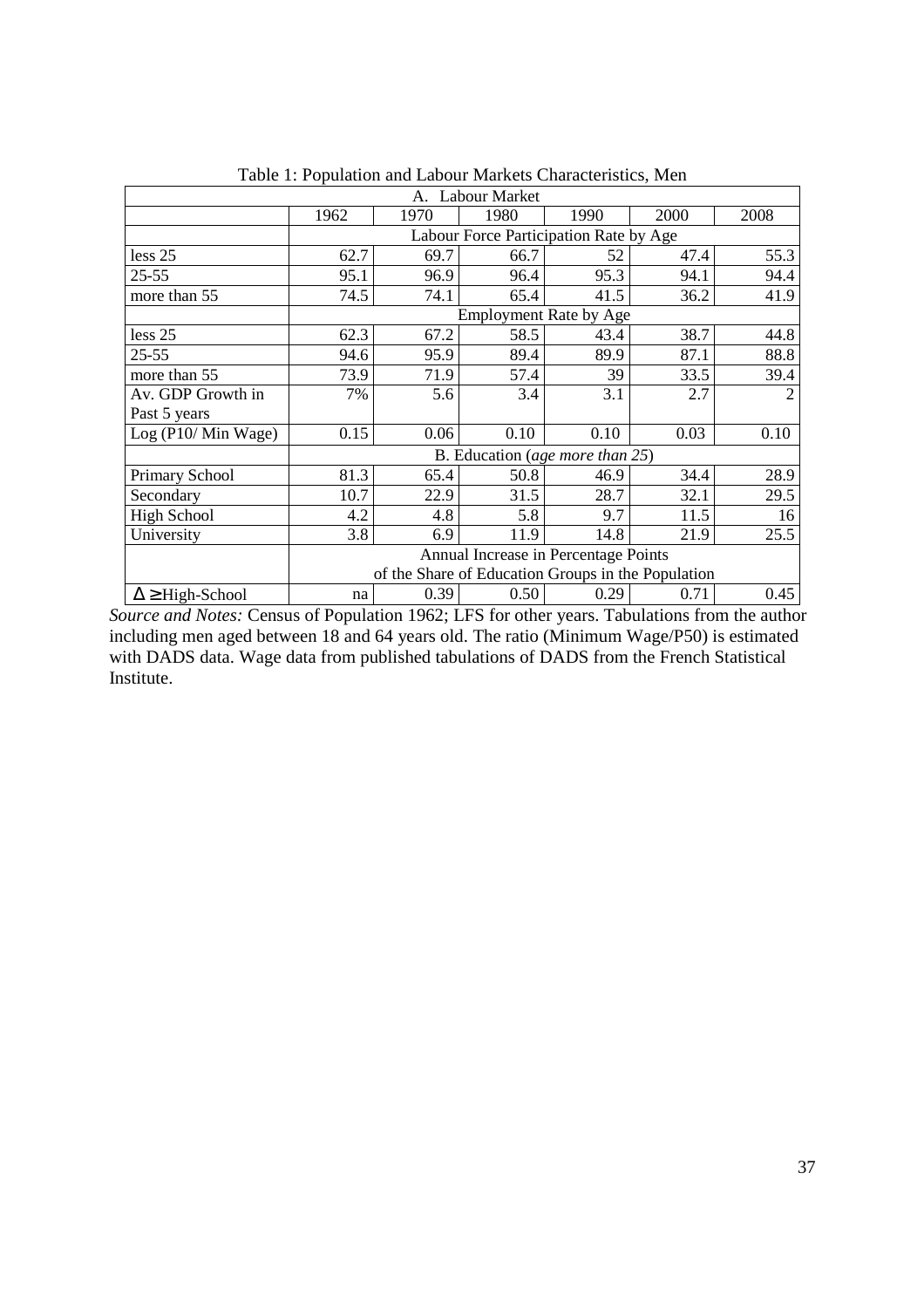|                 | <b>DADS</b> | <b>Monthly Wages</b> |                | <b>Hourly Wages</b> |                | Constant       |  |
|-----------------|-------------|----------------------|----------------|---------------------|----------------|----------------|--|
|                 | Data        |                      |                |                     |                | Composition    |  |
|                 | (1)         | (2)                  | (3)            | (4)                 | (5)            | (6)            |  |
|                 |             | Age                  | Age            | Observed            | Imputed        | 1985 Xs,       |  |
|                 |             | 16-64                | $25 - 55$      |                     | unemployed     | DFL Method     |  |
|                 |             |                      |                | P90-P50             |                |                |  |
| 1969*           | 0.74        | 0.76                 | 0.75           |                     |                | 0.90           |  |
| 1976            | 0.72        | 0.66                 | 0.65           |                     |                | 0.71           |  |
| 1984            | 0.72        | 0.65                 | 0.62           |                     |                | 0.65           |  |
| 1990            | 0.76        | 0.66                 | 0.65           | 0.66                | 0.68           | 0.67           |  |
| 1995            | 0.74        | 0.64                 | 0.62           | 0.62                | 0.64           | 0.62           |  |
| 2000            | 0.74        | 0.66                 | 0.63           | 0.62                | 0.63           | 0.62           |  |
| 2005            | 0.73        | 0.66                 | 0.62           | 0.56                | 0.57           | 0.59           |  |
| 2008            | 0.72        | 0.61                 | 0.58           | 0.52                | 0.53           | 0.54           |  |
|                 |             |                      |                |                     |                |                |  |
| 1969*           | 0.57        | 0.46                 | 0.46           |                     |                | 0.48           |  |
| 1976            | 0.52        | 0.46                 | 0.45           |                     |                | 0.48           |  |
| 1984            | 0.48        | 0.43                 | 0.42           |                     |                | 0.43           |  |
| 1990            | 0.48        | 0.40                 | 0.41           | 0.42                | 0.52           | 0.39           |  |
| 1995            | 0.47        | 0.42                 | 0.40           | 0.44                | 0.54           | 0.39           |  |
| 2000            | 0.46        | 0.41                 | 0.40           | 0.42                | 0.50           | 0.35           |  |
| 2005            | 0.41        | 0.35                 | 0.36           | 0.36                | 0.48           | 0.31           |  |
| 2008            | 0.42        | 0.35                 | 0.37           | 0.36                | 0.42           | 0.31           |  |
| Wage            | Annual      | Monthly              | Monthly        | Hourly              | Hourly         | Monthly        |  |
| concept         |             |                      |                |                     |                |                |  |
| Sample          | Full time,  | Full time            | Full time      | N <sub>o</sub>      | N <sub>o</sub> | Full time      |  |
| Restriction     | Full year   |                      |                | restriction         | restriction    |                |  |
| Age             | All workers | 16-64                | $25 - 55$      | $25 - 55$           | $25 - 55$      | 16-64          |  |
| Data<br>source: | <b>DADS</b> | <b>FQP-LFS</b>       | <b>FQP-LFS</b> | <b>LFS</b>          | <b>LFS</b>     | <b>FQP-LFS</b> |  |

Table 2: Wage Inequality in France (Men), FQP-LFS and DADS

*Sources: Column 1:* DADS data from published tabulations of the French Statistical Institute. *Other Columns:* Data from *FQP* 1970, 1977, 1985 and *LFS* after 1990. Tabulations from the author. \* refer to wages from 1969 for FQP and from 1970 for DADS. Wages from full-time full-year workers in FQP and full-time workers in the reference month for LFS.

*Notes:* The table reports the 90-50 and the 50-10 log wage gap for males in France.

*Columns 2 and 3:* Monthly wages for male full-time workers in both sources age 16-65, full-year in FQP.

*Columns 3 to 5* restrict the sample to workers aged 25-55.

*Columns 4 and 5* use hourly wages and include part time workers.

*Column 5* includes unemployed workers in the sample with imputed wages. See text for details on imputation procedure.

*Column 6:* Counterfactual log wage gap estimated with FQP-LFS and the DFL reweighting technique by keeping the distribution of education and experience constant across 36 groups using the 1985 distribution. See text for details.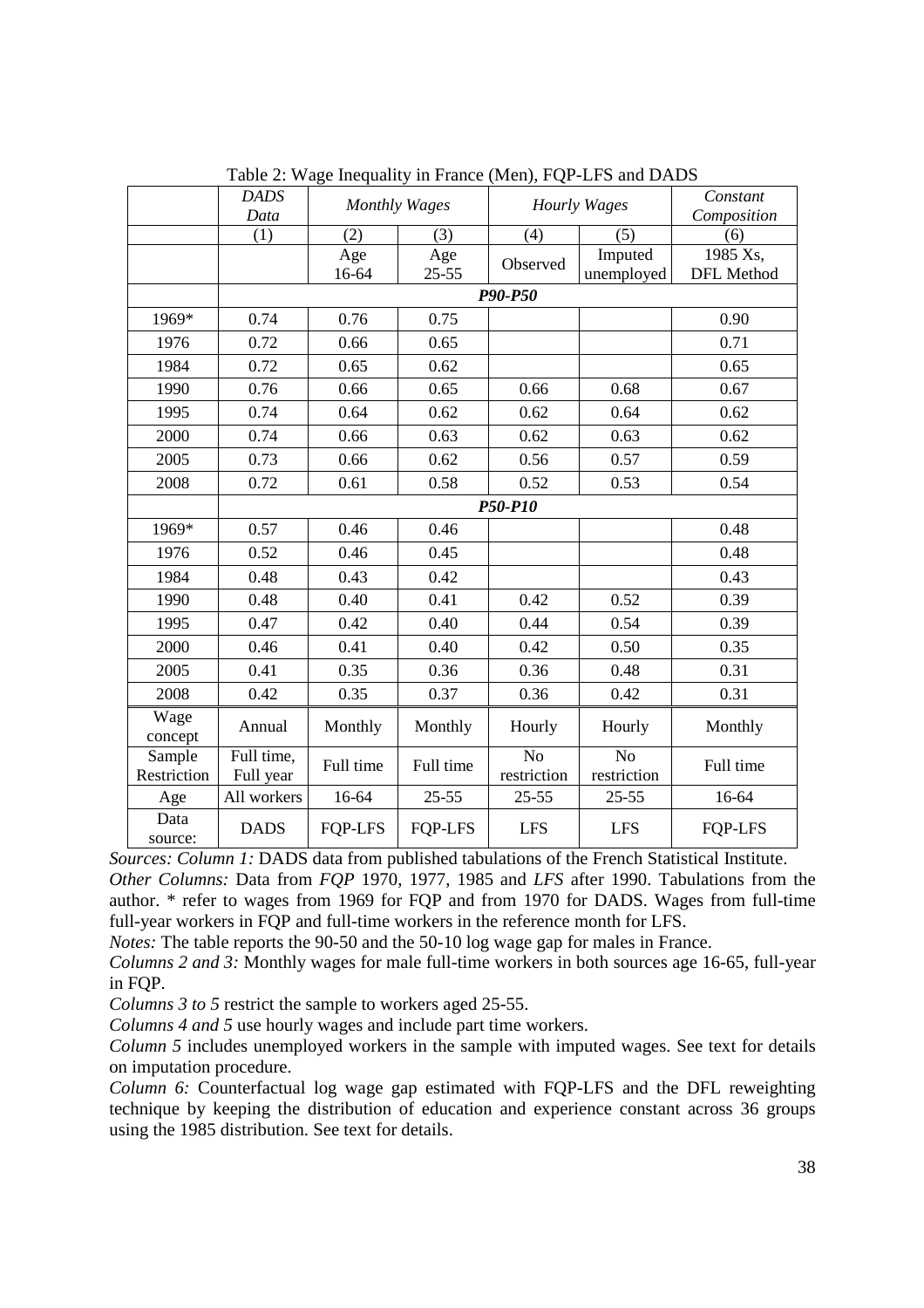|       | France      |                | <b>US</b>      | UK   | Germany        | France         |  |
|-------|-------------|----------------|----------------|------|----------------|----------------|--|
|       | <b>DADS</b> | <b>FOP-LFS</b> |                |      |                | <b>FOP-LFS</b> |  |
|       |             |                | <b>P90-P50</b> |      | <b>P85-P50</b> |                |  |
| 1964  | 0.73        |                | 0.51           | 0.59 |                |                |  |
| 1970* | 0.74        | 0.76           | 0.55           | 0.54 |                | 0.57           |  |
| 1976  | 0.72        | 0.66           | 0.55           | 0.52 |                | 0.49           |  |
| 1984  | 0.72        | 0.65           | 0.61           | 0.63 | 0.37           | 0.47           |  |
| 1990  | 0.76        | 0.66           | 0.66           | 0.65 | 0.39           | 0.49           |  |
| 2000  | 0.74        | 0.66           | 0.76           | 0.71 | 0.44           | 0.51           |  |
| 2005  | 0.73        | 0.66           | 0.86           | 0.73 |                | 0.51           |  |
|       |             |                | <b>P50-P10</b> |      | P50-15         |                |  |
| 1964  | 0.64        |                | 0.61           | 0.39 |                |                |  |
| 1970* | 0.57        | 0.46           | 0.58           | 0.39 |                | 0.36           |  |
| 1976  | 0.52        | 0.46           | 0.69           | 0.39 |                | 0.38           |  |
| 1984  | 0.48        | 0.43           | 0.84           | 0.47 | 0.26           | 0.35           |  |
| 1990  | 0.48        | 0.40           | 0.80           | 0.58 | 0.27           | 0.34           |  |
| 2000  | 0.46        | 0.41           | 0.80           | 0.62 | 0.32           | 0.33           |  |
| 2005  | 0.41        | 0.35           | 0.83           | 0.61 |                | 0.30           |  |

Table 3: Wage Inequality in France, US, UK and Germany (Men)

*Sources and notes:*

*Column 1 and 2*: See table 2. \* for France, wages from 1970 for DADS and 1969 for FQP. *Column 3:* Figures for the US from Autor et al. (2008, p.304) using *CPS March Weekly* with male full-time, full-year workers.

*Column 4:* Figures for the UK from Gosling et al. (1994, p.65) with *Family Expenditure Surveys* from 1966 to 1990, age 23-59 years. From 2000 and 2005, *New Earning Survey* from Machin and Van Reenen (2007, p.14).

*Column 5:* For Germany, Dustmann et al. (2009, online appendix, table A4, A5, p22.) with *IABS*, male full-time aged 21-60; the sample excludes self-employed and civil servants. In columns 5 and 6, the 85-50 and the50-15 log wage gap are reported.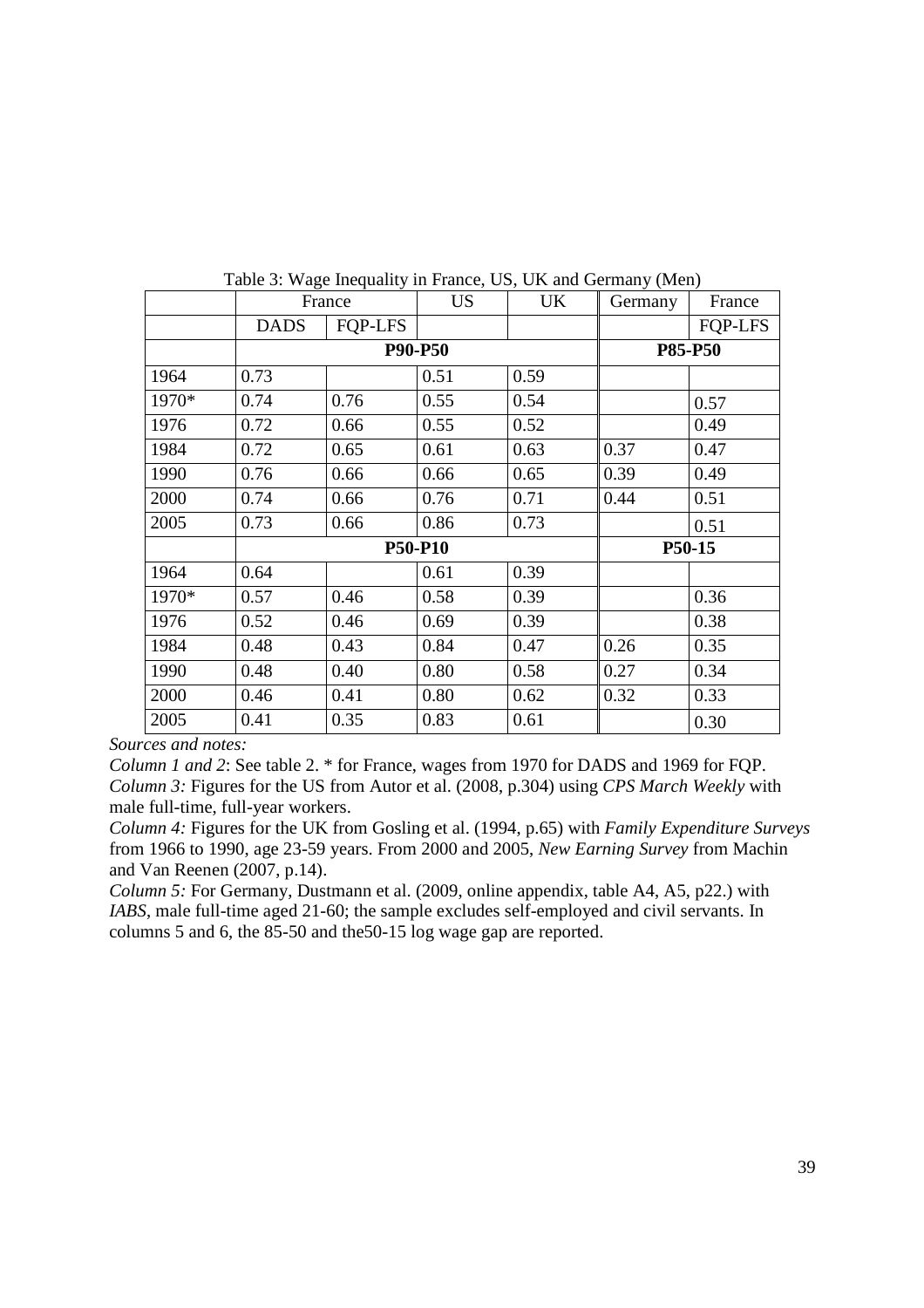|                 |                                                                                                                                                                              | Skill Premium |         | Residual Inequality     |         |                      |         |
|-----------------|------------------------------------------------------------------------------------------------------------------------------------------------------------------------------|---------------|---------|-------------------------|---------|----------------------|---------|
|                 |                                                                                                                                                                              |               |         | <b>Regression Based</b> |         | Av. Within group gap |         |
|                 | (1)                                                                                                                                                                          | (2)           | (3)     | (4)                     | (5)     | (6)                  | (7)     |
|                 |                                                                                                                                                                              |               | Median  |                         |         |                      |         |
|                 | Observed                                                                                                                                                                     | Median        | Imputed | P90-P50                 | P50-P10 | P90-P50              | P50-P10 |
| 1969*           | 0.73                                                                                                                                                                         |               |         | 0.50                    | 0.41    | 0.52                 | 0.40    |
| 1976            | 0.62                                                                                                                                                                         |               |         | 0.44                    | 0.40    | 0.46                 | 0.40    |
| 1984            | 0.53                                                                                                                                                                         |               |         | 0.43                    | 0.38    | 0.45                 | 0.37    |
| 1990            | 0.52                                                                                                                                                                         | 0.56          | 0.55    | 0.45                    | 0.34    | 0.46                 | 0.34    |
| 1995            | 0.50                                                                                                                                                                         | 0.51          | 0.51    | 0.43                    | 0.34    | 0.44                 | 0.35    |
| 2000            | 0.49                                                                                                                                                                         | 0.48          | 0.48    | 0.43                    | 0.33    | 0.44                 | 0.35    |
| 2005            | 0.43                                                                                                                                                                         | 0.37          | 0.36    | 0.46                    | 0.33    | 0.46                 | 0.33    |
| 2008            | 0.37                                                                                                                                                                         | 0.32          | 0.31    | 0.44                    | 0.33    | 0.45                 | 0.34    |
| Wage<br>concept | Monthly<br>$C_{\text{c}}$ $\cdots$ $A_{\text{ref}}$ $A_{\text{ref}}$ $\cdots$ $A_{\text{ref}}$ $\cdots$ $A_{\text{ref}}$ $\cdots$ $A_{\text{ref}}$ $\cdots$ $A_{\text{ref}}$ | Hourly        | Hourly  | Monthly                 | Monthly | Monthly              | Monthly |

Table 4: Within and between wage inequality in France (Men)

*Source:* Author's calculation from FOP-LFS.

In Column 1, the skill premium is a fixed-weighted average of the difference between average wage of skilled and unskilled workers estimated separately using 8 potential experience groups. The distribution of experience in 1990 is used to compute the weights. The skilled group includes high-school and university graduates. The unskilled group includes individuals with less than high-school education.

Column 2 uses a fixed weighted average of the difference between median hourly wages of skills and unskilled workers with experience 5-35.

Column 3 uses a sample including imputed wages for unemployed workers.

Columns 4 and 5 show the residual log wage gap estimated with FQP-LFS using the residuals from a regression of log wages on 32 groups of education and potential experience, estimated separately each year.

Columns 6 and 7 use the weighted average of within group wage dispersion using 32 groups of education and potential experience.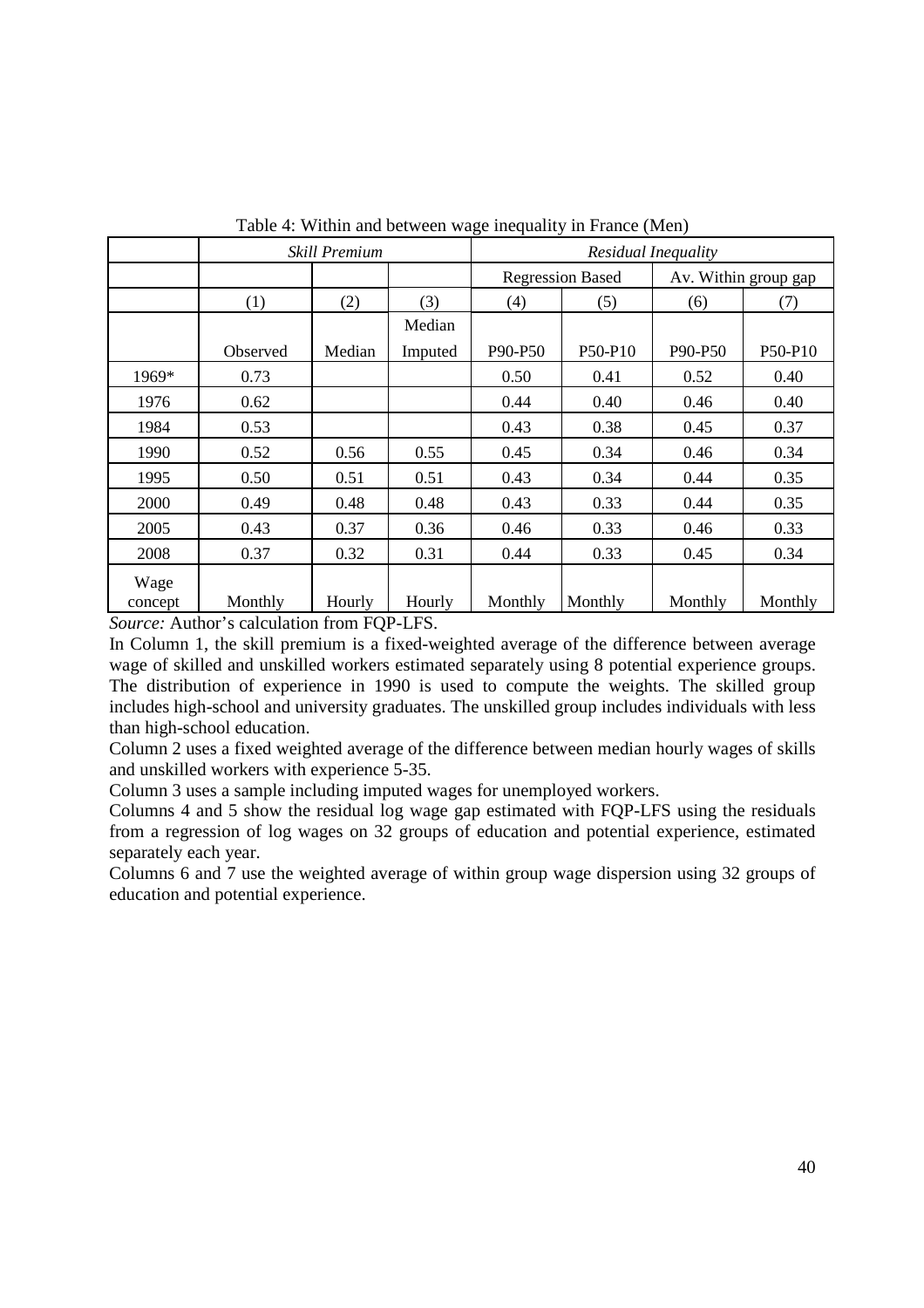| Dependent Variable: Skill Premium Wage Gap, by Cohort and Year (Men) |             |             |             |                   |             |                |  |  |
|----------------------------------------------------------------------|-------------|-------------|-------------|-------------------|-------------|----------------|--|--|
|                                                                      |             | (2)         | (3)         | $\left( 4\right)$ | (5)         | (6)            |  |  |
| Period                                                               | 1990-2008   | 1990-2008   | 1990-2008   | 1991-2008         | 1991-2008   | 1969-2008      |  |  |
| Group Specific                                                       | $-0.082***$ | $-0.082***$ | $-0.076***$ | $-0.110***$       | $-0.096***$ | $-0.074***$    |  |  |
| <b>Relative Supply</b>                                               | (0.010)     | (0.015)     | (0.013)     | (0.019)           | (0.020)     | (0.014)        |  |  |
| N                                                                    | 152         | 152         | 133         | 143               | 143         | 64             |  |  |
| R <sub>2</sub>                                                       | 0.93        | 0.95        | 0.92        | 0.93              | 0.92        | 0.95           |  |  |
| <b>Year Fixed Effects</b>                                            | Yes         | Yes         | Yes         | Yes               | Yes         | Yes            |  |  |
| Min Wage x Group No                                                  |             | Yes         | Yes         | Yes               | Yes         | Yes            |  |  |
| Interaction                                                          |             |             |             |                   |             |                |  |  |
| <b>Group Definition</b>                                              | Exp.        | Exp.        | Age         | Exp.              | Exp.        | Exp.           |  |  |
| Sample                                                               | <b>LFS</b>  | <b>LFS</b>  | <b>LFS</b>  | <b>DADS</b>       | <b>DADS</b> | <b>FOP-LFS</b> |  |  |
| <b>Wage Concept</b>                                                  | Monthly     | Monthly     | Monthly     | Full-year         | Daily       | Monthly        |  |  |

Table 5: Regression Models for the Skill Wage Gap across Age or Experience groups

*Source:* Wage data from annual LFS surveys 1990-2008 and FQP 1970, 1977, 1985; annual DADS-EDP in column 3 and 4.

*Notes:* Each column presents a regression of the log skill premium for workers with the same level of potential experience or age on the group specific relative supply of skills. Relative supply indexes are calculated using FQP and LFS in all models.

All columns use potential experience groups except column 3 which uses age groups.

Columns 1, 2 and 3 use annual data from 1990 to 2008 to estimate the model (1991 for column 3 and 4). Column 6 and 5 use data from year 1969, 1976, 1984, 1990, 1995, 2000, 2005 and 2008. Each model includes fixed effects for each group of experience or age.

Models in columns 2 to 6 include controls for the interaction between the real minimum wage level and group fixed effects.

Robust standard errors are reported in parenthesis.

\*Statistically significant at the .10 level; \*\*at the .05 level; \*\*\*at the .01 level.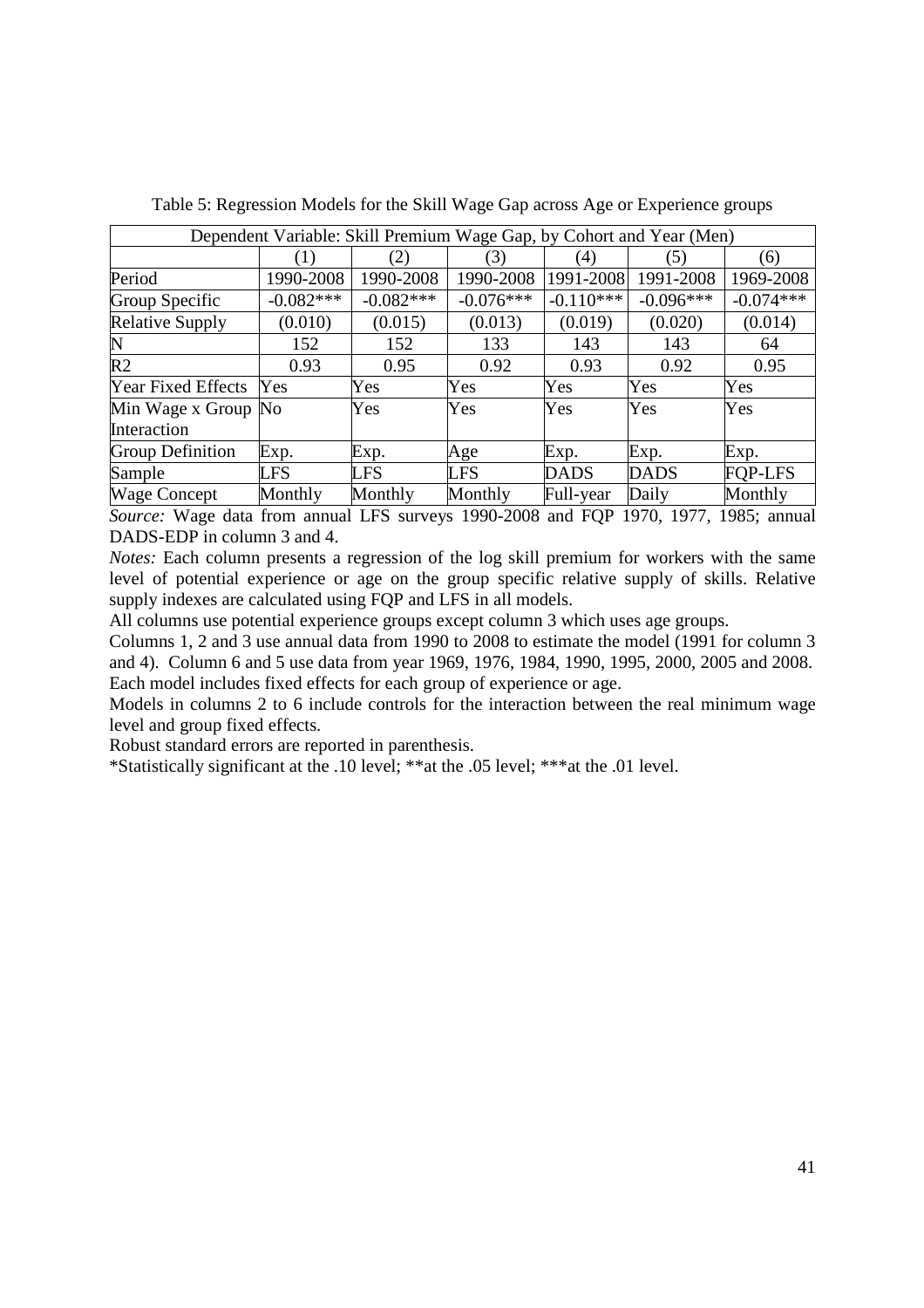| Dependent Variable: Skill Premium Wage Gap, by Cohort and Year (Men), LFS data |                                       |                  |                  |                         |                         |  |  |
|--------------------------------------------------------------------------------|---------------------------------------|------------------|------------------|-------------------------|-------------------------|--|--|
|                                                                                | (1)                                   | (2)              | (3)              | (4)                     | (5)                     |  |  |
| Group Specific                                                                 | $-0.097***$                           | $-0.078***$      | $-0.079***$      | $-0.094***$             | $-0.127***$             |  |  |
| <b>Relative Supply</b>                                                         | (0.018)                               | (0.012)          | (0.012)          | (0.015)                 | (0.035)                 |  |  |
| N                                                                              | 152                                   | 114              | 114              | 40                      | 40                      |  |  |
| R <sub>2</sub>                                                                 | 0.90                                  | 0.95             | 0.95             | 0.94                    | 0.94                    |  |  |
| Wage concept                                                                   | Only Univ.<br>Grad. In<br>skill group | Median<br>hourly | Median<br>hourly | Average<br>monthly      | Average<br>Monthly      |  |  |
| Method                                                                         | <b>OLS</b>                            | <b>OLS</b>       | <b>OLS</b>       | <b>OLS</b>              | 2SLS                    |  |  |
| Imputation?                                                                    | No                                    | N <sub>0</sub>   | Yes              | N <sub>0</sub>          | N <sub>0</sub>          |  |  |
| Instrument                                                                     |                                       |                  |                  |                         | Policy<br>Change        |  |  |
| Year and Group FE                                                              | <b>Yes</b>                            | Yes              | <b>Yes</b>       | <b>Yes</b>              | <b>Yes</b>              |  |  |
| <b>Cells Definition</b>                                                        | Exp 1-40                              | Exp 5-35         | Exp 5-35         | Exp 1-40                | $Exp 1-40$              |  |  |
| First Stage F                                                                  |                                       |                  |                  |                         | 15.6                    |  |  |
| Period                                                                         | 1990-2008                             | 1990-2008        | 1990-<br>2008    | 1990, 95,<br>2000,05,08 | 1990, 95,<br>2000,05,08 |  |  |

Table 6: Robustness of the Results to Alternative Measures of the Wage Gap and Alternative Sample Definition

*Source and Notes*: Each column presents a regression of the skilled log wage gap for workers with the same level of potential experience or age on group specific relative supply of skills. The dependent variable is calculated by using wage data from FQP-LFS.

In Column 1, the skill premium is calculated by allocating only university graduates in the skilled group.

Column 2 uses the median hourly wage of employed workers within cells instead of the average. Column 3 uses the median wage calculated with a sample including unemployed workers with an imputed wage. See text for details on imputation procedure.

Column 4 and 5 only uses data from years 1990, 1995, 2000, 2005 and 2008.

Column 5 estimates the model using 2SLS with a dummy interacted with a trend related to the educational policy change as an instrument.

Robust standard errors are reported in parenthesis.

\*Statistically significant at the .10 level; \*\*at the .05 level; \*\*\*at the .01 level.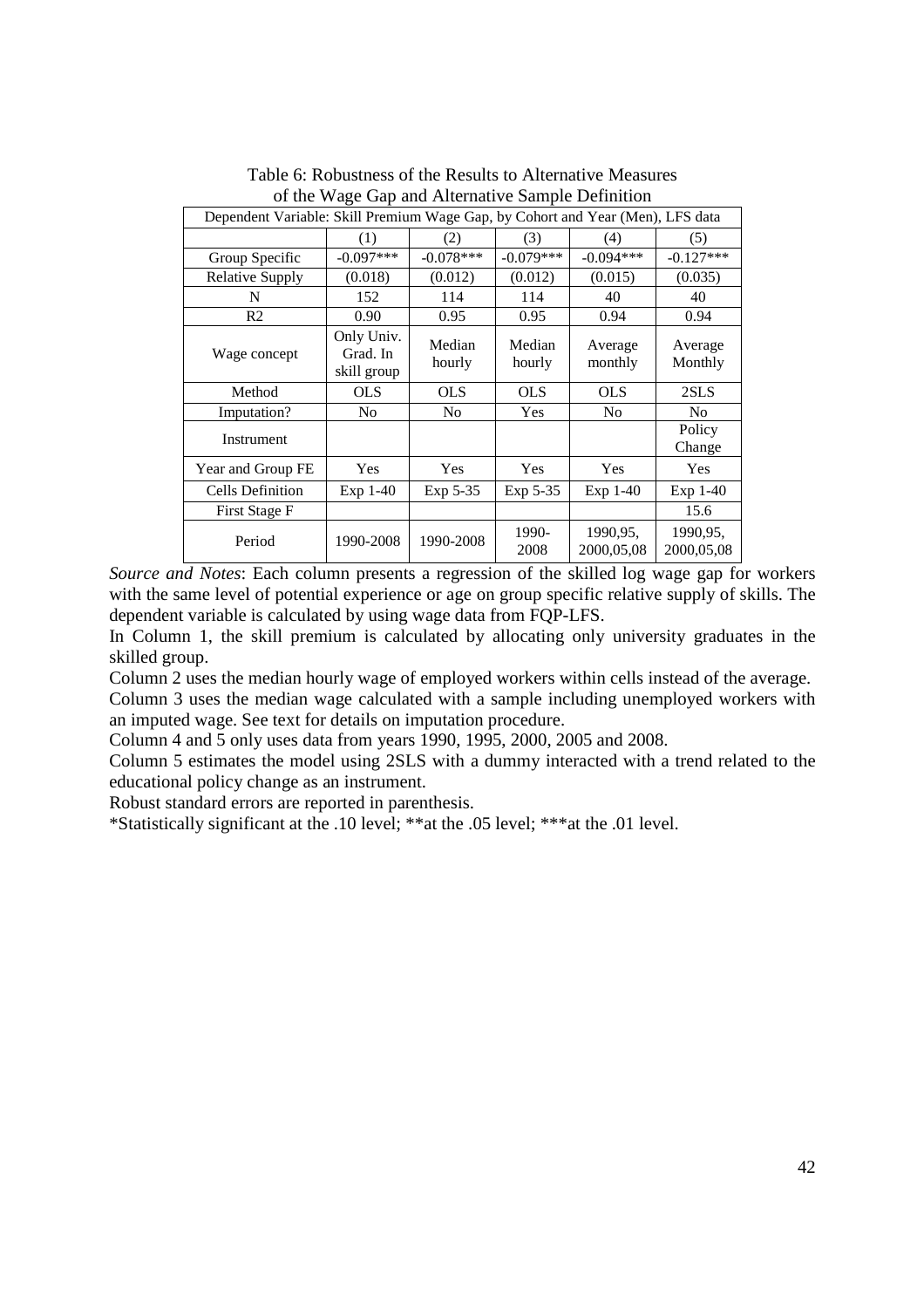|                        |             | A. LFS Data 1990-2008   |             |             |
|------------------------|-------------|-------------------------|-------------|-------------|
| Dependent Variable:    |             | Aggregate Skill Premium |             |             |
|                        | (1)         | (2)                     | (3)         | (4)         |
| <b>Relative Supply</b> | $-0.280$    | $-0.237$                | $-0.197$    |             |
| Index                  | (0.213)     | (0.203)                 | (0.217)     |             |
| Time                   | 0.005       | 0.002                   | 0.001       |             |
|                        | (0.010)     | (0.009)                 | (0.010)     |             |
| Log Real Minimum Wage  |             | 0.181                   | 0.162       | $-0.601***$ |
|                        |             | (0.106)                 | (0.112)     | (0.189)     |
| Unemployment rate      |             |                         | 0.212       |             |
|                        |             |                         | (0.341)     |             |
| N                      | 19          | 19                      | 19          | 19          |
| R2                     | 0.91        | 0.92                    | 0.93        | 0.37        |
|                        |             | B. DADS Data: 1975-2008 |             |             |
| Dependent Variable:    |             | P50-P10 log wage gap    |             |             |
| <b>Relative Supply</b> | $-0.014$    | 0.001                   | $-0.004$    |             |
| Index                  | (0.012)     | (0.009)                 | (0.010)     |             |
| Time                   | $-0.002***$ | $-0.001$                | $-0.001$    |             |
|                        | (0.001)     | (0.001)                 | (0.001)     |             |
| Log Real Minimum Wage  |             | $-0.217***$             | $-0.215***$ | $-0.274***$ |
|                        |             | (0.042)                 | (0.042)     | (0.012)     |
| Unemployment rate      |             |                         | 0.126       |             |
|                        |             |                         | (0.101)     |             |
| N                      | 34          | 34                      | 34          | 34          |
| R2                     | 0.90        | 0.95                    | 0.95        | 0.94        |
| Dependent Variable:    |             | P90-P50 log wage gap    |             |             |
| <b>Relative Supply</b> | 0.000       | 0.002                   | $-0.013$    |             |
| Index                  | (0.014)     | (0.015)                 | (0.015)     |             |
| Time                   | 0.000       | 0.000                   | 0.001       |             |
|                        | (0.001)     | (0.001)                 | (0.001)     |             |
| Log Real Minimum Wage  |             | $-0.021$                | $-0.015$    | 0.023       |
|                        |             | (0.067)                 | (0.062)     | (0.019)     |
| Unemployment rate      |             |                         | $0.396**$   |             |
|                        |             |                         | (0.148)     |             |
| ${\bf N}$              | 34          | 34                      | 34          | 34          |
| R <sub>2</sub>         | 0.06        | 0.06                    | 0.24        | 0.05        |

Table 7: Regression models for the overall skill premium and wage dispersion

*Source and Notes*: The relative supply index is estimated by using an elasticity  $\sigma_x$  of 12 and estimated values of  $\alpha$ <sub>i</sub> using Eq. 1, calculated using annual LFS 1975-2008. Panel A: Each column presents OLS regressions results of the log ratio of the fixed-weighted university/less than high-school wage differential on the indicated variables. Panel B and C: Each column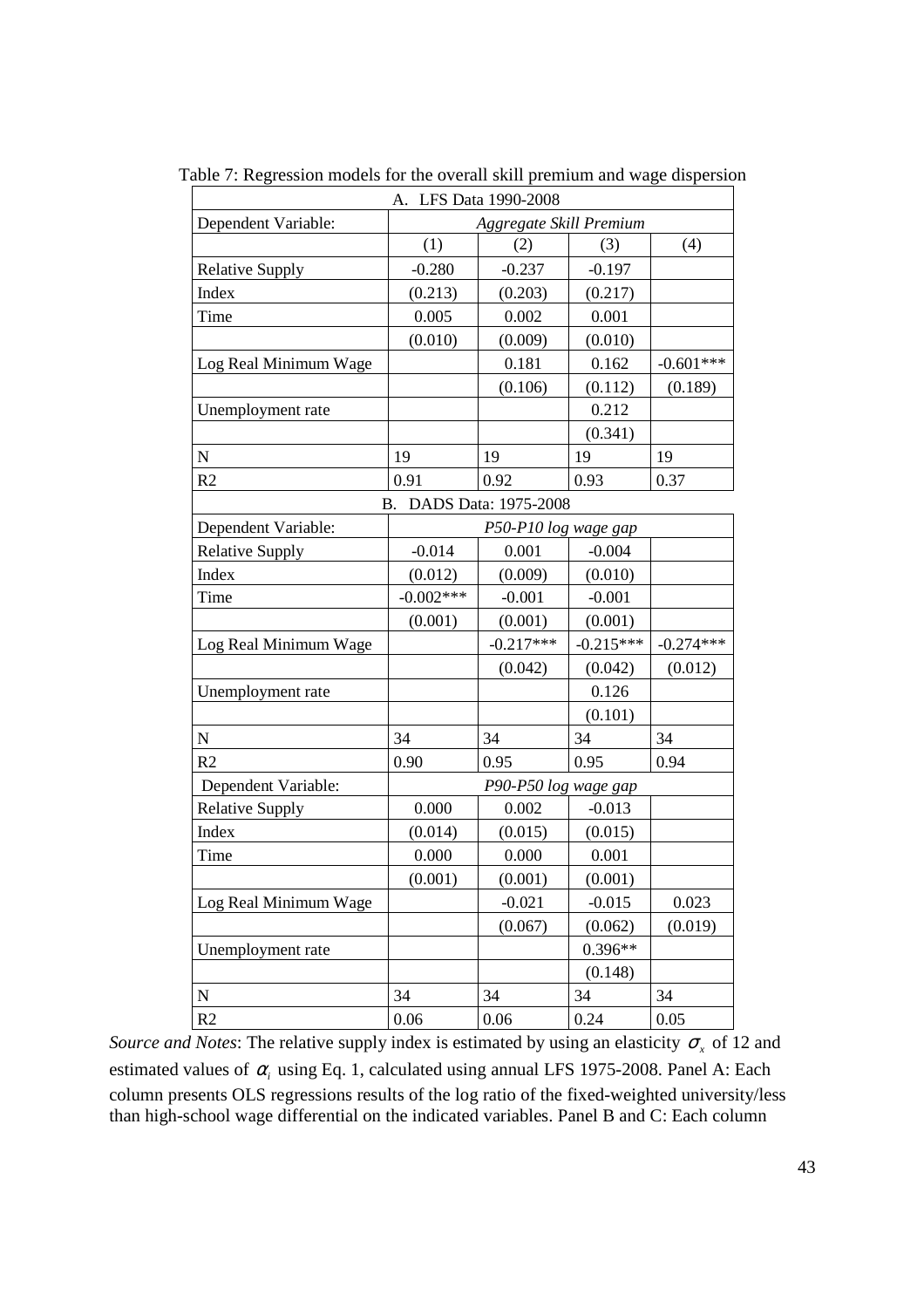presents an OLS regression of either the P50-P10 or the P90-P50 log wage gap on the indicated variables. Annual P90-P50 and P50-P10 log wage gap for male full-time full-year from DADS tabulation published by the INSEE. Robust standard errors are reported in parenthesis. \*Statistically significant at the .10 level; \*\*at the .05 level; \*\*\*at the .01 level.